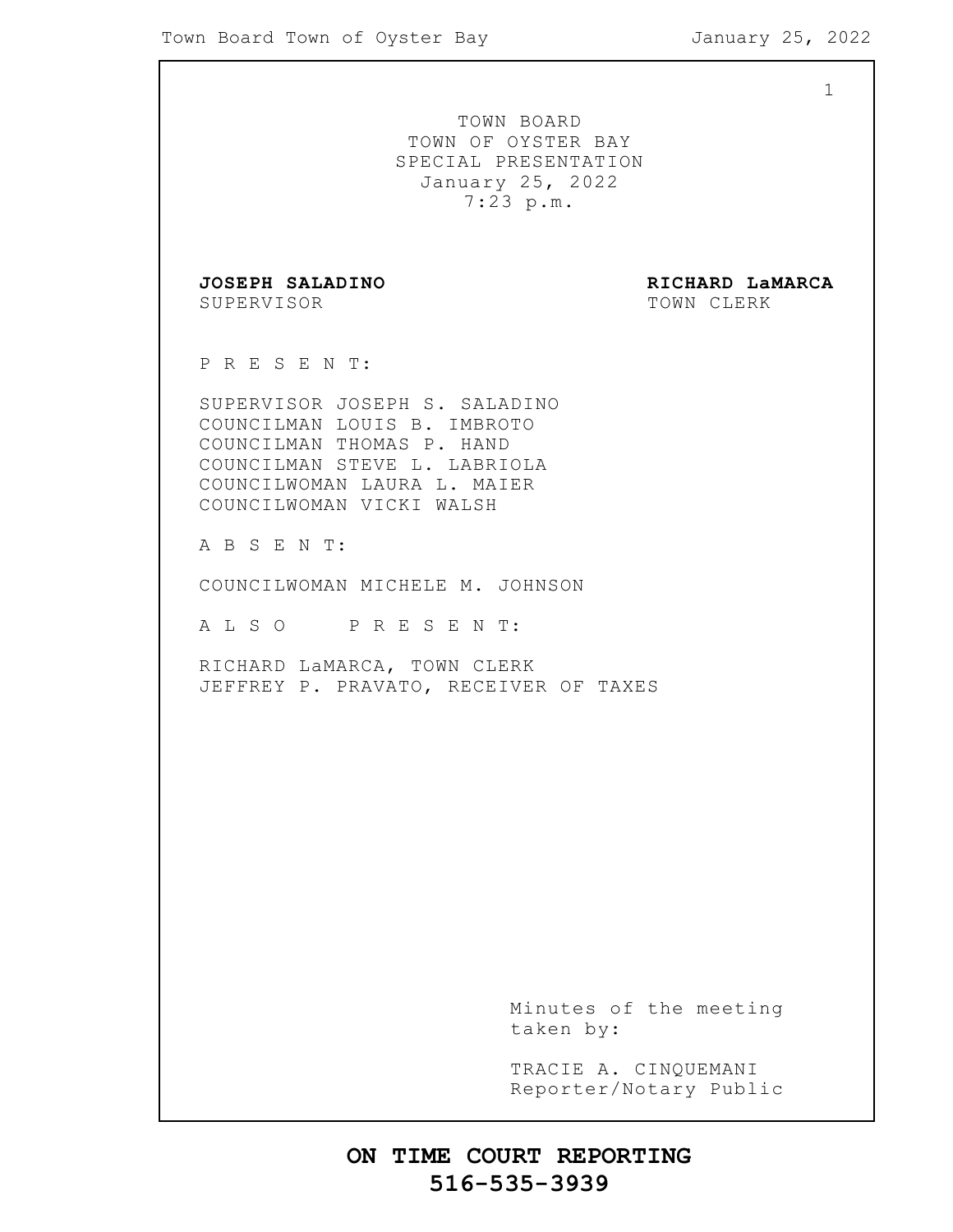1 2 3 4 5 6 7 8 9 10 11 12 13 14 15 16 17 18 19 20 21 22 23 24 25 2 SUPERVISOR SALADINO: Good evening, everyone. Happy New Year, and welcome to this meeting of the Oyster Bay Town Board for Tuesday, January 25, 2022. January 25th -- Happy birthday, Tom. COUNCILMAN HAND: Thank you, Supervisor. SUPERVISOR SALADINO: Thanks for joining us -- for all joining us. You have an opportunity to be heard on matters brought before the Oyster Bay Town Board as well as during the public comment portion of this meeting. As always, this meeting is being live-streamed on social media and on the Town's website. The Town's website is oysterbaytown.com. These proceedings are recorded and later transcribed, and, of course, all of your voices are important to us. Statements, comments, and input from the public -- relative to our meetings -- are always welcome and respected as part of the record. To submit comments online, please e-mail publiccomment@oysterbay-ny.gov or mail us at the Office of the Town Attorney, 54 Audrey Avenue,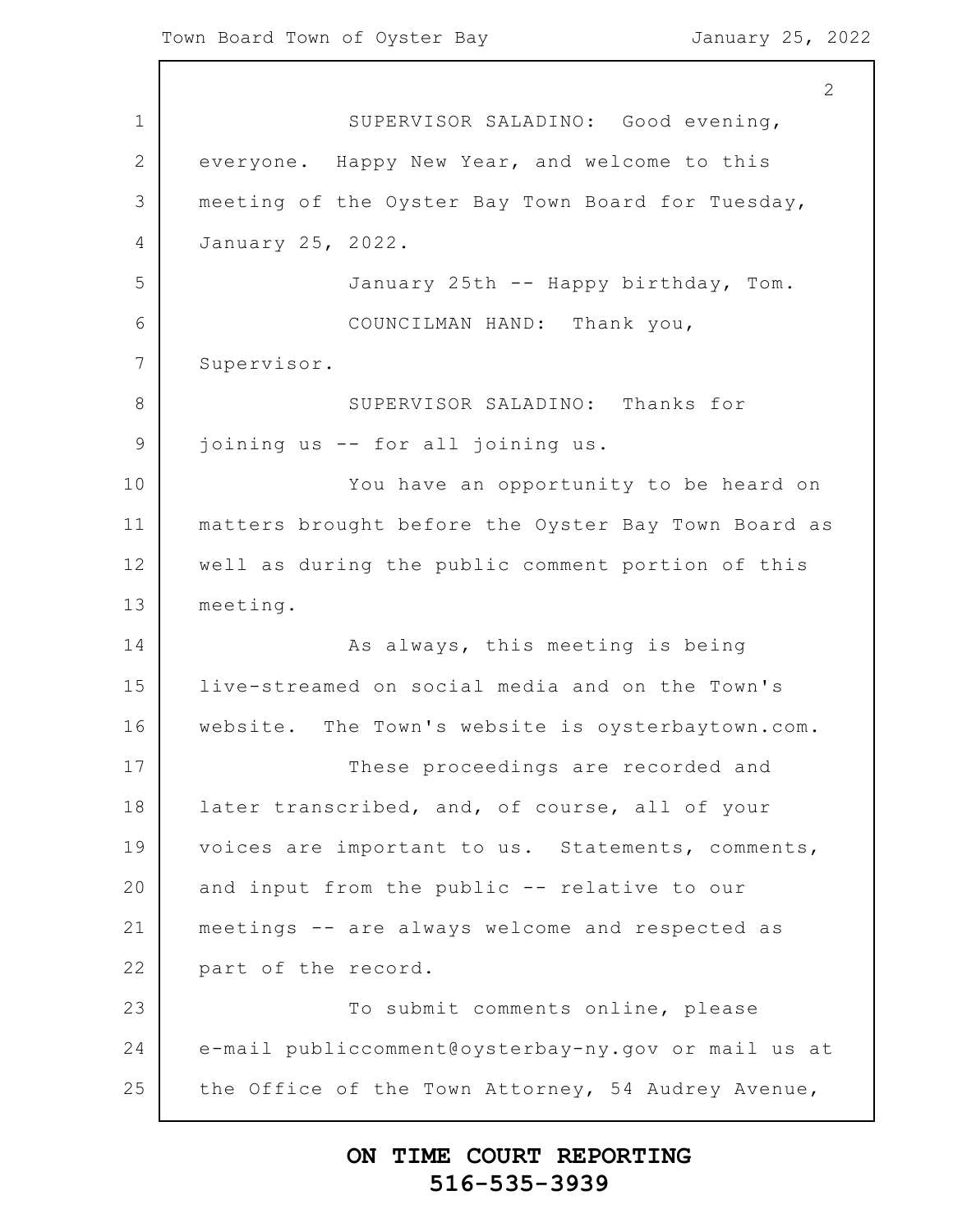1 2 3 4 5 6 7 8 9 10 11 12 13 14 15 16 17 18 19 20 21 22 23 24 25 3 Oyster Bay, New York 11771. Leading us in prayer this evening is a dear friend, Dr. Farhan, who serves on the Plainview-Old Bethpage Interfaith Clergy Council and is the Executive Director and Spiritual Advisor at the Islamic Center of Long Island. Dr. Farhan, the floor is yours if you could kindly step up. Would everyone please rise? MUFTI FARHAN: Good evening. In the name of almighty, the beneficence, the most merciful, our Lord, most merciful of those who show mercy, instill within us courage as we start this evening. Our struggles are real, but your promise is true. Indeed, with hardship there always comes ease. Remove from our hearts any fear and replace them with an everlasting increasing courage to live each moment as best as we can. Make us people who find strength through selflessness not selfishness, sincerity and not self-interest. Grant us the courage to stand again after we have fallen, define meaning in our failures, and to keep moving forward no matter what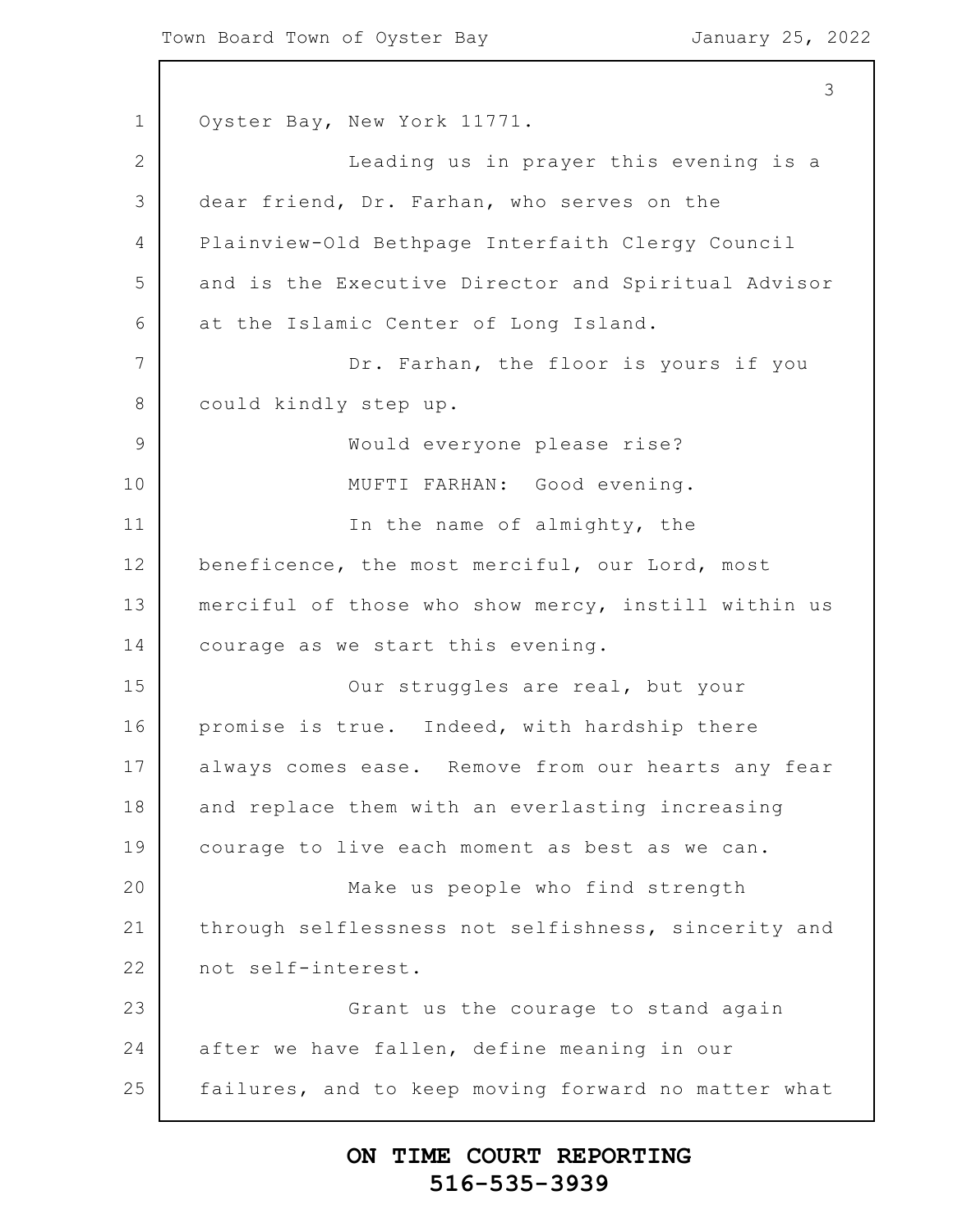1 2 3 4 5 6 7 8 9 10 11 12 13 14 15 16 17 18 19 20 21 22 23 24 25 4 is trying to push us down. Grant us the courage to live our lives to understand our roles in writing our own stories to make decisions with foresight and insight. Love your creation through us. Be gentle to them through us. Increase them in strength through us. Let our success be many as we make a difference in this world by doing the things in which others say cannot be done. You are always with us. Help us on this evening to recognize your presence and through it give us the courage to meet the challenges of this day and those of every tomorrow that we will see. Protect us from hearts that are not humble, tongues that are not wise, and guide and bless us all. Amen. ALL: Amen. SUPERVISOR SALADINO: Thank you, Dr. Farhan. All of our best wishes to your entire congregation, and thank you for, once again, joining with us. We appreciate your friendship, and we remind everyone working with you that there is a big table, and there's a place for everyone at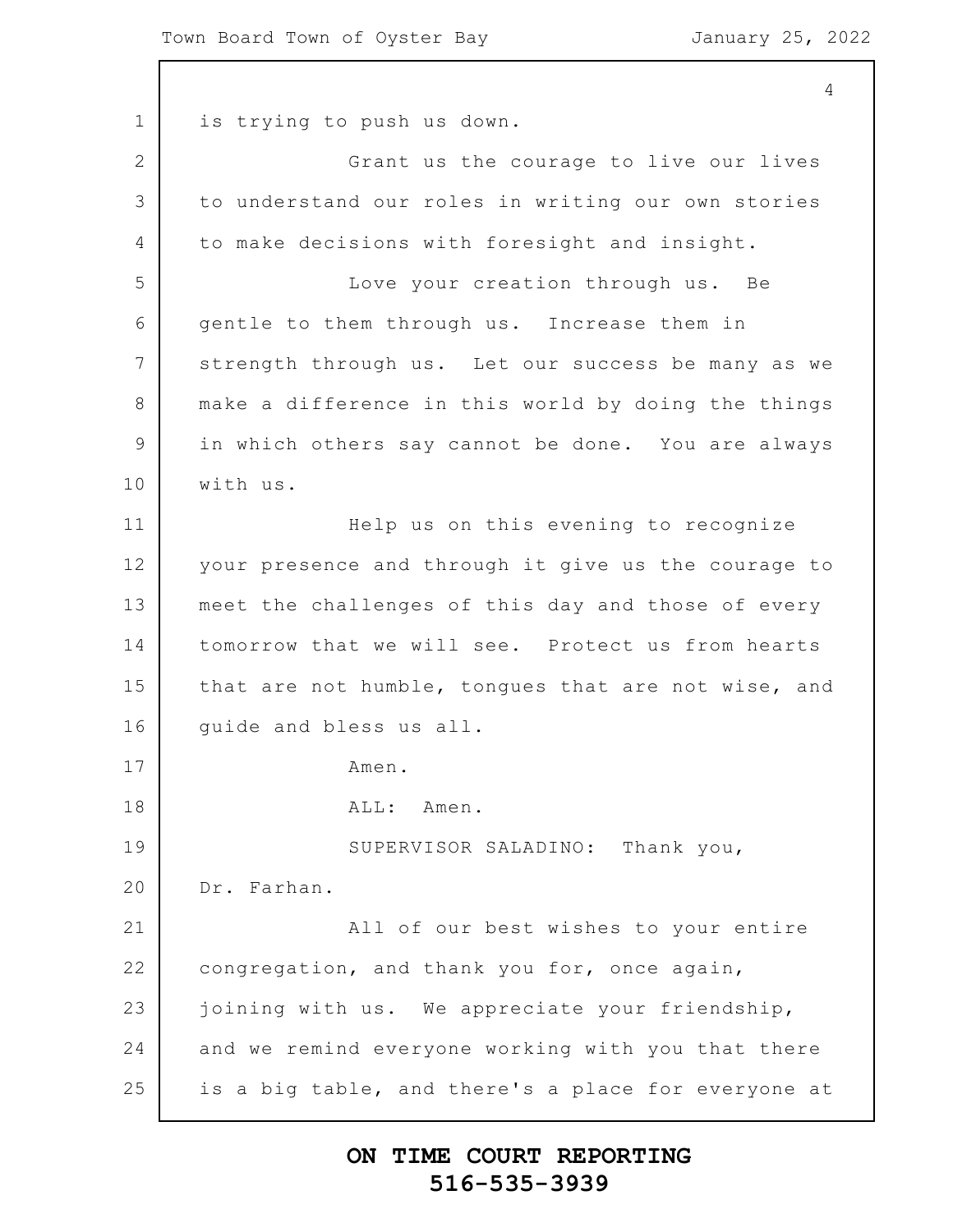1 2 3 4 5 6 7 8 9 10 11 12 13 14 15 16 17 18 19 20 21 22 23 24 25 5 our table in the Town of Oyster Bay. MUFTI FARHAN: Thank you, Supervisor. SUPERVISOR SALADINO: You're very welcome. Thank you so much for joining us. MUFTI FARHAN: Of course. SUPERVISOR SALADINO: So, folks, leading us in the Pledge of Allegiance, we'd like to welcome three amazing Veterans from AMVETS North Shore Veterans Memorial Post 21 in Oyster Bay including Commander Richard DeJesu, who served in the United States Navy from 1958 through 1961 - quite frankly, he continues to serve each and every day -- as well as Vietnam Veteran Army Specialist 4th Class, Bob Selby, who served in Vietnam from 1968 to 1969 with the 1st Infantry Division, and, of course, continues to serve, as well as Bob Lame, U.S. Army E2 PFC, who continues to serve us each and every day. Gentlemen, we are so honored with your presence, and we appreciate your leading us in allegiance to our Nation. (Whereupon, the Pledge of Allegiance was recited by the Veterans of AMVETS Post 21.) SUPERVISOR SALADINO: Thank you.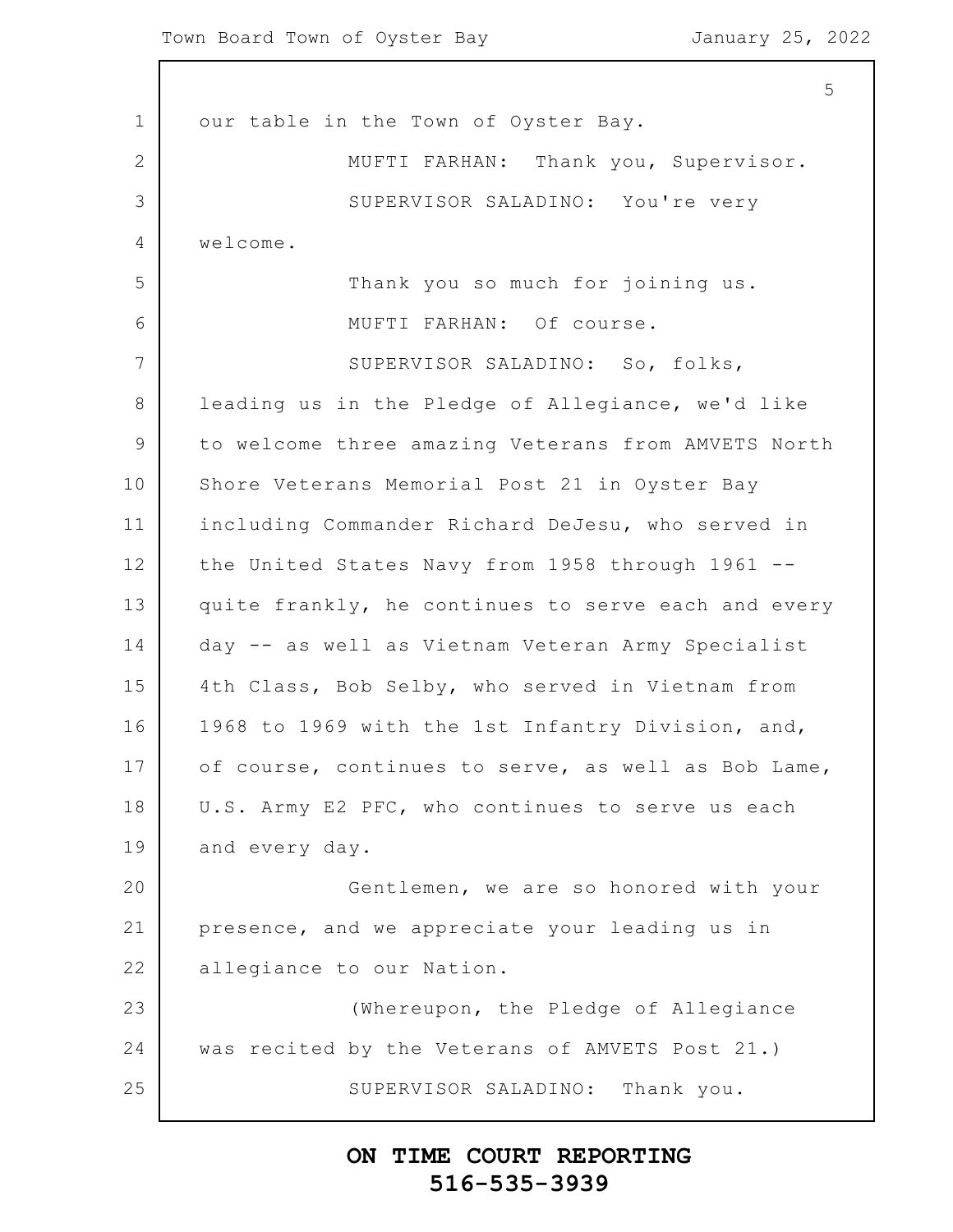1 2 3 4 5 6 7 8 9 10 11 12 13 14 15 16 17 18 19 20 21 22 23 24 25 6 I ask you all to please keep in mind the men and women of the United States Armed Forces serving here in the Homeland and abroad, our men and women in law enforcement, all of our first responders, and let's please pray for the three police officers we lost this past weekend and today and their families. May God bless them all in one of the most difficult jobs for a civilian here in the United States. May they rest in peace. (Whereupon, a moment of silence was observed by the assemblage present.) SUPERVISOR SALADINO: Thank you. Please be seated. So -- thanks, guys, once again, for being here, and thanks for your continued service to our Nation and all Veterans. So we're happy to announce that we're launching our 2022 Town of Oyster Bay Hometown Heroes Military Program in recognition of the brave men and women who serve the United States Armed Forces. This program, as you know, honors both Veterans and active duty personnel -- similar to Commander DeJesu and to Bob Selby, and, of course, Bob Lame.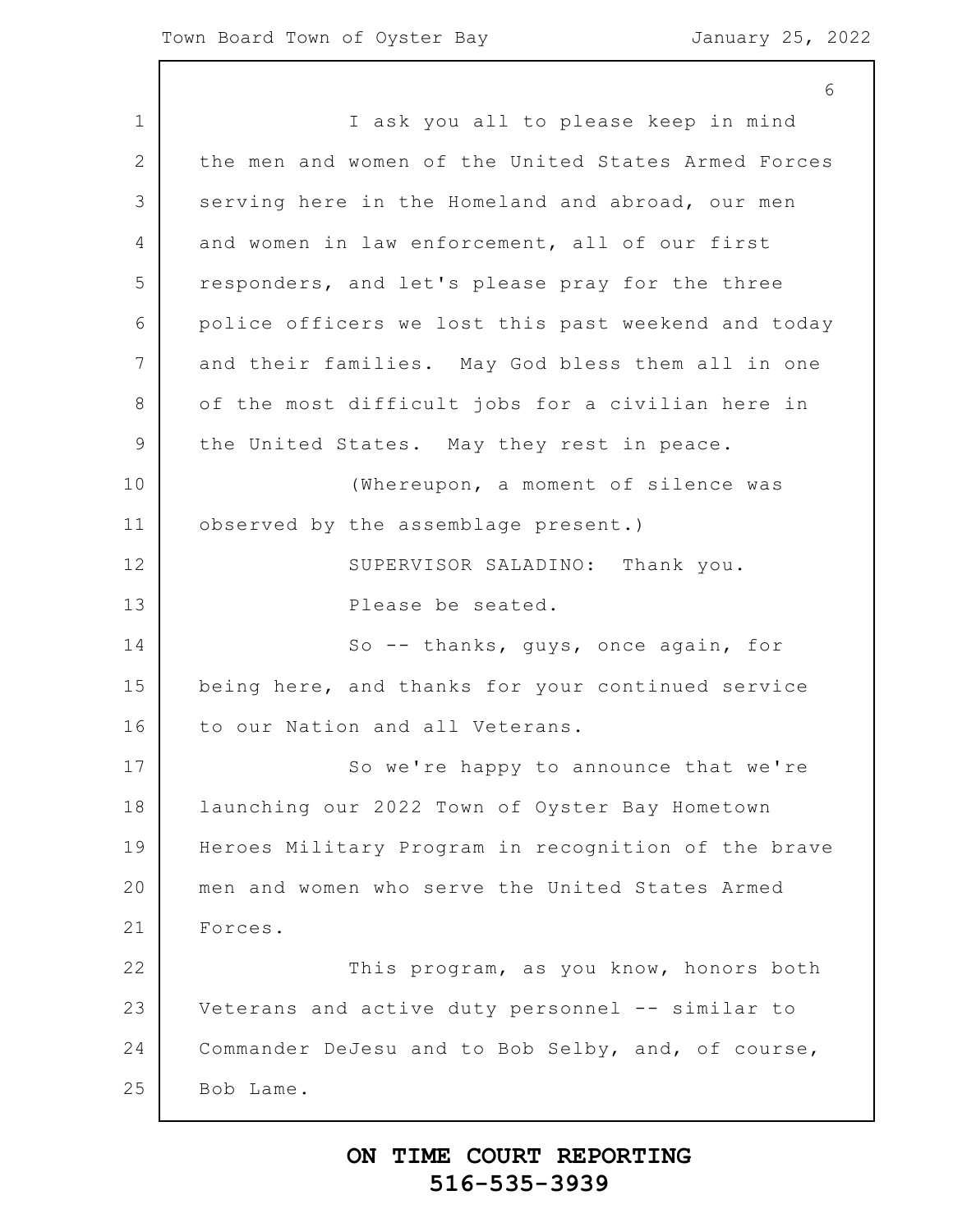|                 | 7                                                   |
|-----------------|-----------------------------------------------------|
| $\mathbf 1$     | This Town-wide initiative was launched              |
| 2               | last spring by including the work of Councilman     |
| 3               | Steve Labriola -- thank you, Steve -- and features  |
| 4               | patriotic themed banners bearing our nominated      |
| 5               | Hometown Heroes.                                    |
| 6               | And people can apply to be active in                |
| $7\phantom{.0}$ | the program and honor their loved one, their family |
| 8               | Veteran, their hero, and they can get more          |
| $\mathcal{G}$   | information on this by visiting oysterbaytown.com;  |
| 10              | and I'd like to show you this particular banner for |
| 11              | Gustave Logerfo, United States Marine.              |
| 12              | Steve, do you want to help me hold this             |
| 13              | up -- you were very instrumental in launching this  |
| 14              | program, we appreciate it -- so everyone here and   |
| 15              | everyone at home can see this gorgeous banner.      |
| 16              | (Whereupon, Supervisor Saladino and                 |
| 17              | Councilman Labriola unfolded and displayed the      |
| 18              | banner honoring Gustave Logerfo.)                   |
| 19              | SUPERVISOR SALADINO: We're doing this               |
| 20              | program again and again and again, and we ask you   |
| 21              | to take part in terms of having your loved one,     |
| 22              | your Veteran, your favorite Veteran, honored on one |
| 23              | of these banners that hang in our parks because in  |
| 24              | the Town of Oyster Bay we respect America, we stand |
| 25              | for our flag, and we stand up for our Veterans      |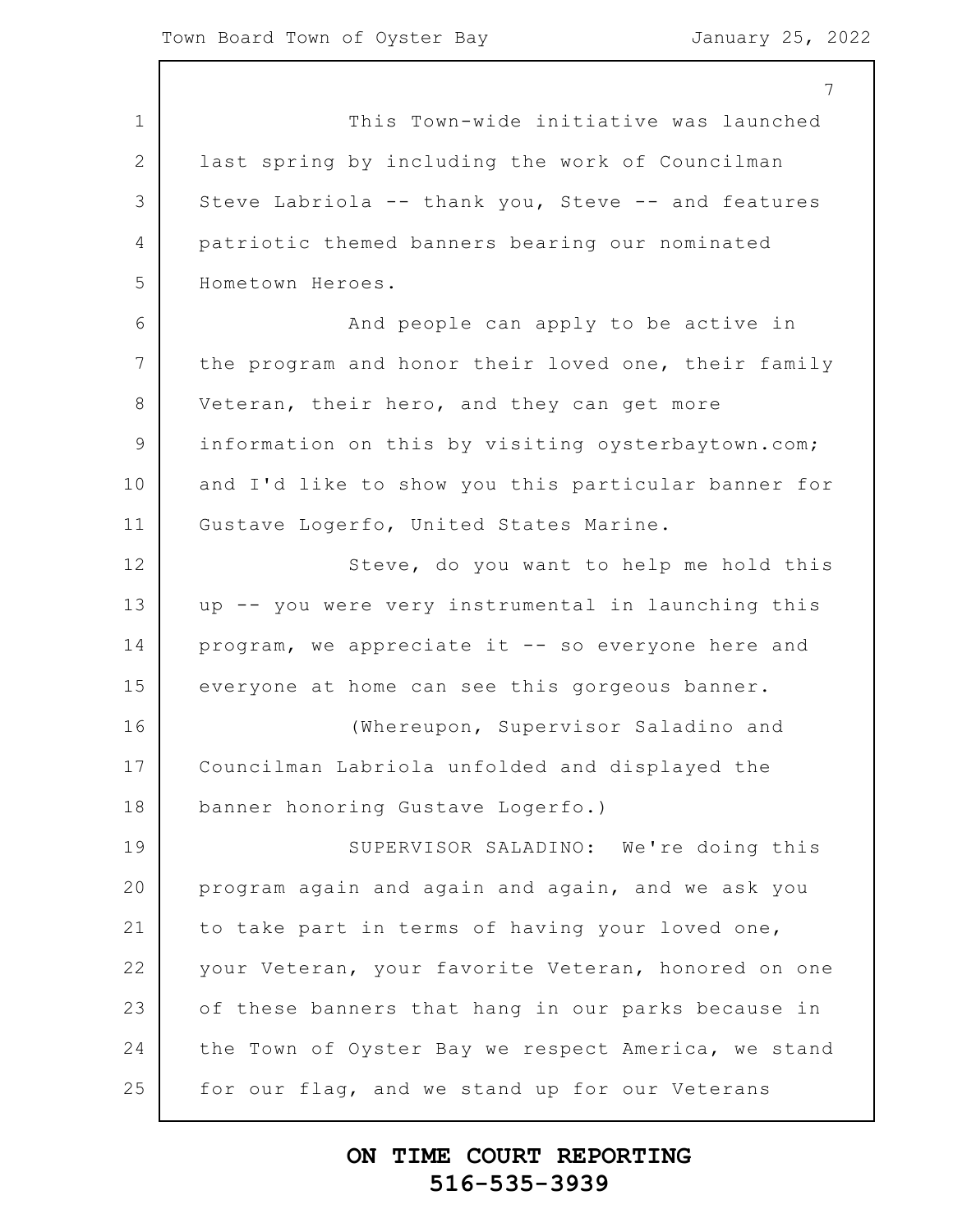```
1
2
3
4
5
6
7
8
9
10
11
12
13
14
15
16
17
18
19
20
21
22
23
24
25
                                                          8
      every single day.
                  God bless our Veterans. Let's hear it
      for them.
                   (Whereupon, a round of applause
      ensued.)
                  COUNCILMAN LABRIOLA: Supervisor, if I
      can add just a couple of comments to those worthy
      words, which I agree with.
                  You know, when we started this program,
      we weren't sure about how much of our community
      would participate, but it was an overwhelming
      support from our community to the point where we're
      greatly expanding the program.
                  I just want to tell one personal story
      about what happened when we were taking the banners
      down, and they were to be delivered by our Boy
      Scouts and Girl Scouts to the Veterans' homes or
      the active duty military personnel's homes where
      they were -- some of them still being away, their
      families received the banners -- and they all got
      them in time for Veterans Day.
                  But there's one story from my nephew,
      Samuel Mahoney, who he was serving for two years in
      Korea. He was completely immersed into their
      country and culture to learn the language, and he
```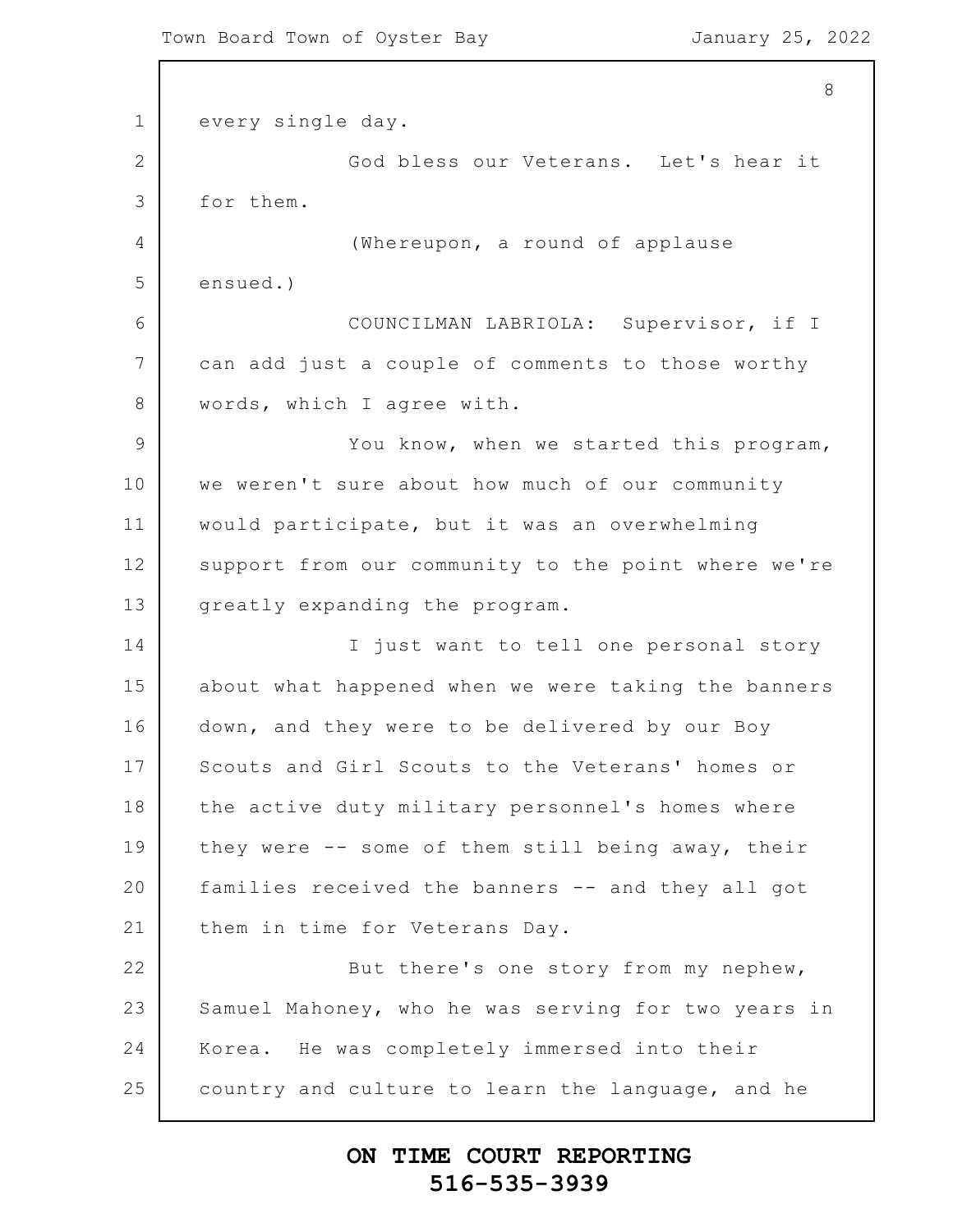#### Town Board Town of Oyster Bay Town January 25, 2022

1 2 3 4 5 6 7 8 9 10 11 12 13 14 15 16 17 18 19 20 21 22 23 24 25 9 became an interpreter for our Army intelligence. And he missed a lot of holidays with his family, but he was there -- he came home in time -- and just by coincidence because he's being reassigned to Alaska now -- but he came home in time to receive his banner by the Boy Scouts and the Girl Scouts, and the look in their eyes to see the person whose poster was up there all those months, and to see him in person telling his story, you realize how much these Hometown Heroes mean to our young people who are always looking for role models. And, Supervisor, your staff -- Andy Rothstein in particular, who really -- and the rest of the communications team and your staff did a fantastic job. I want to thank them for having such an overwhelming success, and I hope this year it's bigger and better. Thank you. SUPERVISOR SALADINO: Thank you as well to Commissioner Joe Pinto, the entire Parks Department, and our newly improved-upon Veterans Services Division where they do a phenomenal job as well. So, again, thank you, again, to all of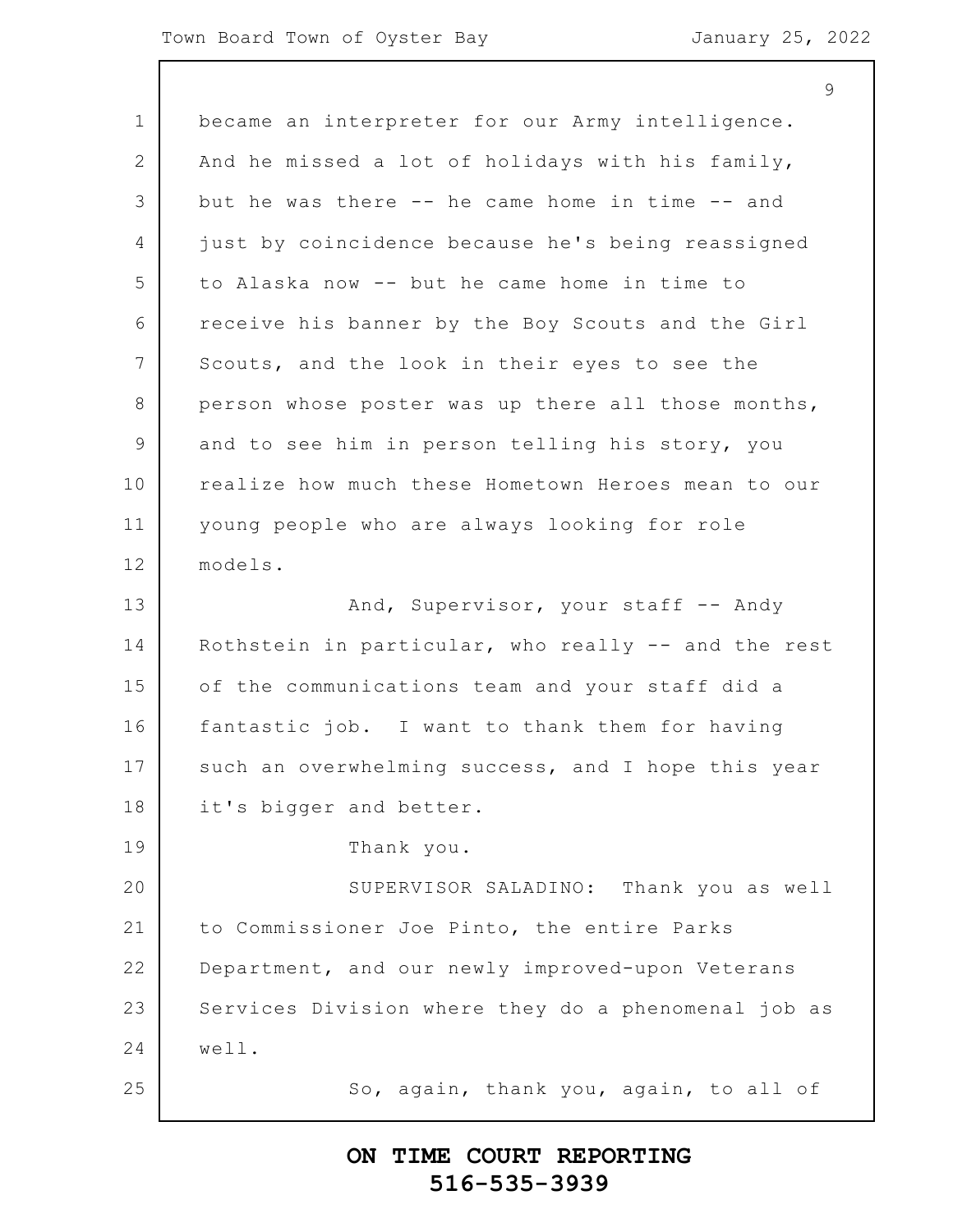```
1
2
3
4
5
6
7
8
9
10
11
12
13
14
15
16
17
18
19
20
21
22
23
24
25
                                                          10
      our Veterans.
                   (Whereupon, a round of applause
      ensued.)
                  SUPERVISOR SALADINO: Before we start
      our Town Board meeting and attend to the Town
      business, my colleagues and I, elected officials of
      the Town, are proud to recognize two exemplary
      students -- I'm not so sure that word is
      appropriate -- exemplary -- how about phenomenal
      students who are really incredible. One is a
      senior in high school and one is an exceptional
      college student.
                  Our first honoree is Massapequa High
      School senior, Sarah Popeck, who is joined by her
      mother, Deanna, and her father, Howard.
                  Howie's been a buddy of mine for a
      long, long time. He's a 31-year veteran of the
      Massapequa Fire Department and is currently the
      Captain of Engine Company 4.
                  Thank you, Howie, for being here and
      knowing you and Deanna, it's no surprise Sarah is
      that amazing of a person and individual. I'm also
      very proud to sit on the fire department with you
      as an honorary member of Companies 4 and 6, so,
      Howie, thank you for being here.
```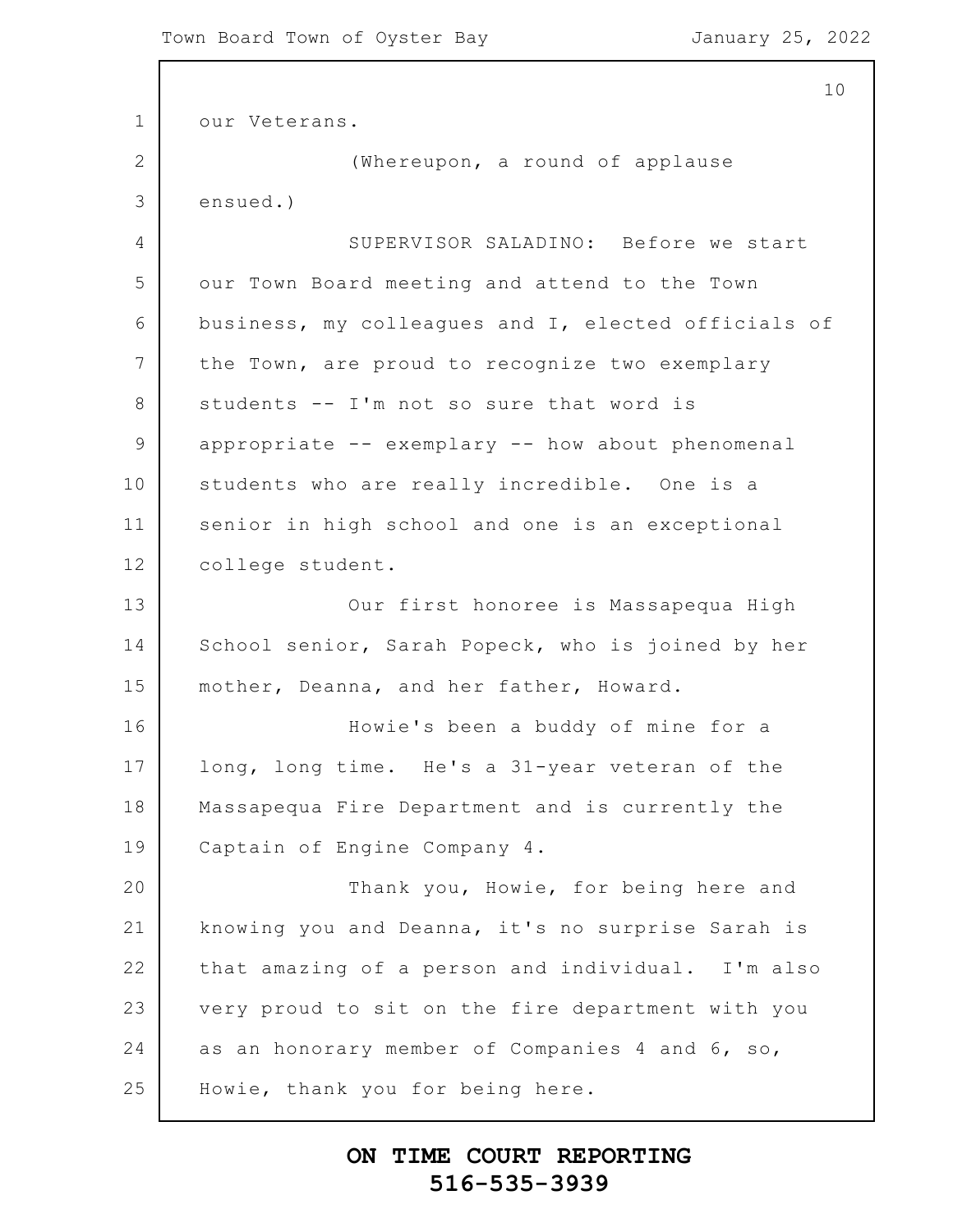1 2 3 4 5 6 7 8 9 10 11 12 13 14 15 16 17 18 19 20 21 22 23 24 25 11 Now, back to Sarah. We received -- she received a top score of 5 on the Advanced Placement Research Exam and is only one of 375 students worldwide to earn a perfect score, so it is quite impressive. Sarah is very active herself. She serves as the Northeast Regional technologist for a nonprofit organization aimed at gun violence prevention and said that her involvement was motivated by very engaging Social Studies teachers -- I went to Massapequa High School myself, and I remember my Social Studies teachers in junior high and high school, and they are amazing. Sarah, your accomplishments are simply remarkable, so please come forward. We, the elected officials, and the Town family want to honor you with the highest honor -- this Citation -- and I'm going to ask Massapequa resident, Councilwoman Laura Maier, to lead in this presentation to you. Let's hear it for Sara, folks. (Whereupon, a round of applause ensued, a Town Citation was presented to Sarah Popeck, followed by a photo opportunity, and another round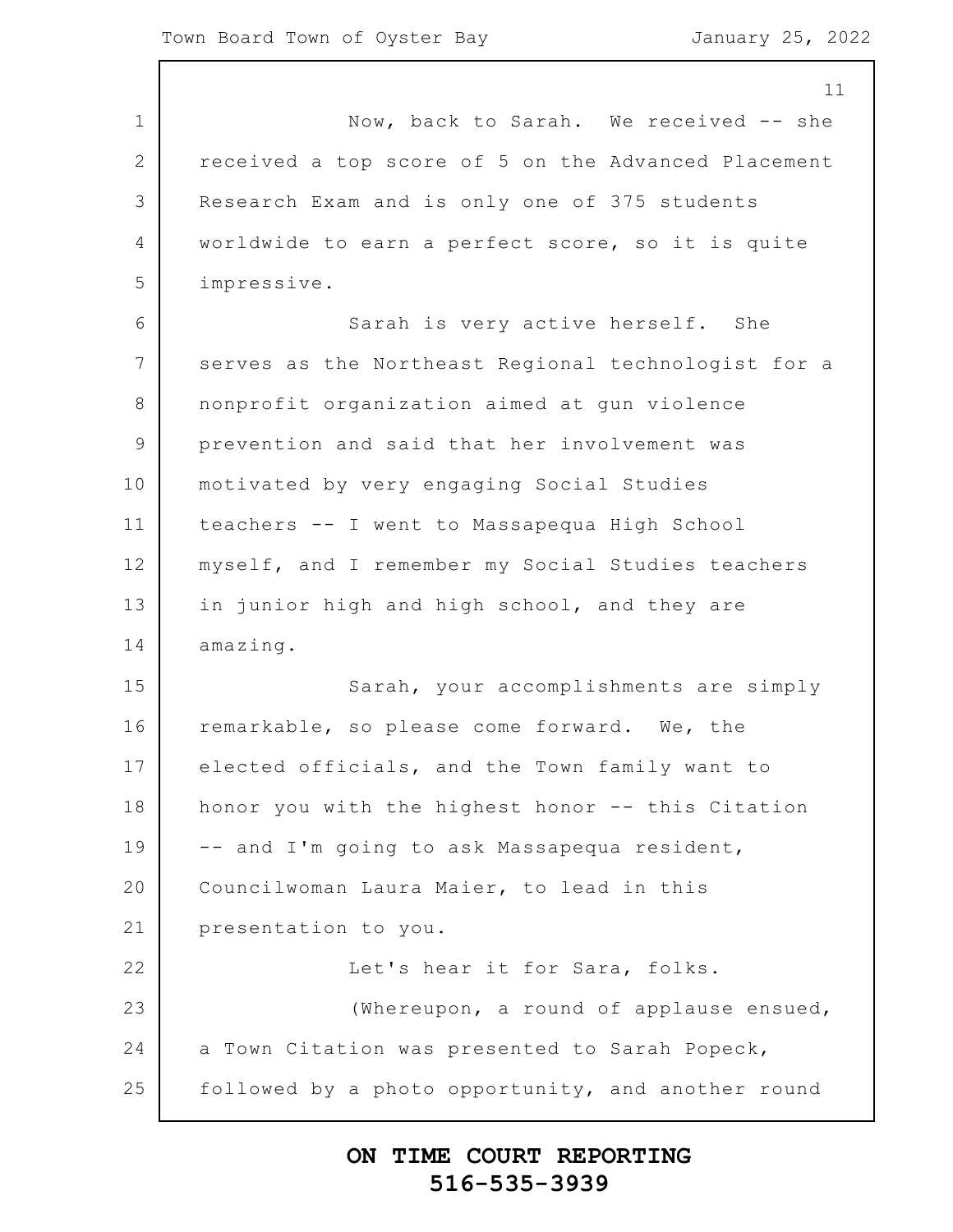1 2 3 4 5 6 7 8 9 10 11 12 13 14 15 16 17 18 19 20 21 22 23 24 25 of applause.) SUPERVISOR SALADINO: Folks, for our next presentation, I introduce Dave Basnet, a senior at Hunter College and a proud graduate from Hicksville High School. Dave, we welcome you, your mom, Phurba, and your sister, Ronni (phonetic) to Town Hall this evening. We thank all of you for joining us, and we know how proud you must be of Dave. Dave is a 2022 Rhodes Scholar -- a prestigious, international scholarship that will allow him to study at Oxford University in the United Kingdom next fall. Each year, the highly competitive scholarship is awarded to 32 U.S. recipients among more than 100 worldwide. That puts Dave in a very exclusive club. An exceptional student, Dave's a first generation college student whose family fled Nepal to seek political asylum and a better life in the United States when he was 7. Now, he did not speak English when he first came to this country, and now he's a Rhodes Scholar. Extremely impressive. Dave, we're so proud of you, and we look forward to your future and learning all about

### **ON TIME COURT REPORTING 516-535-3939**

12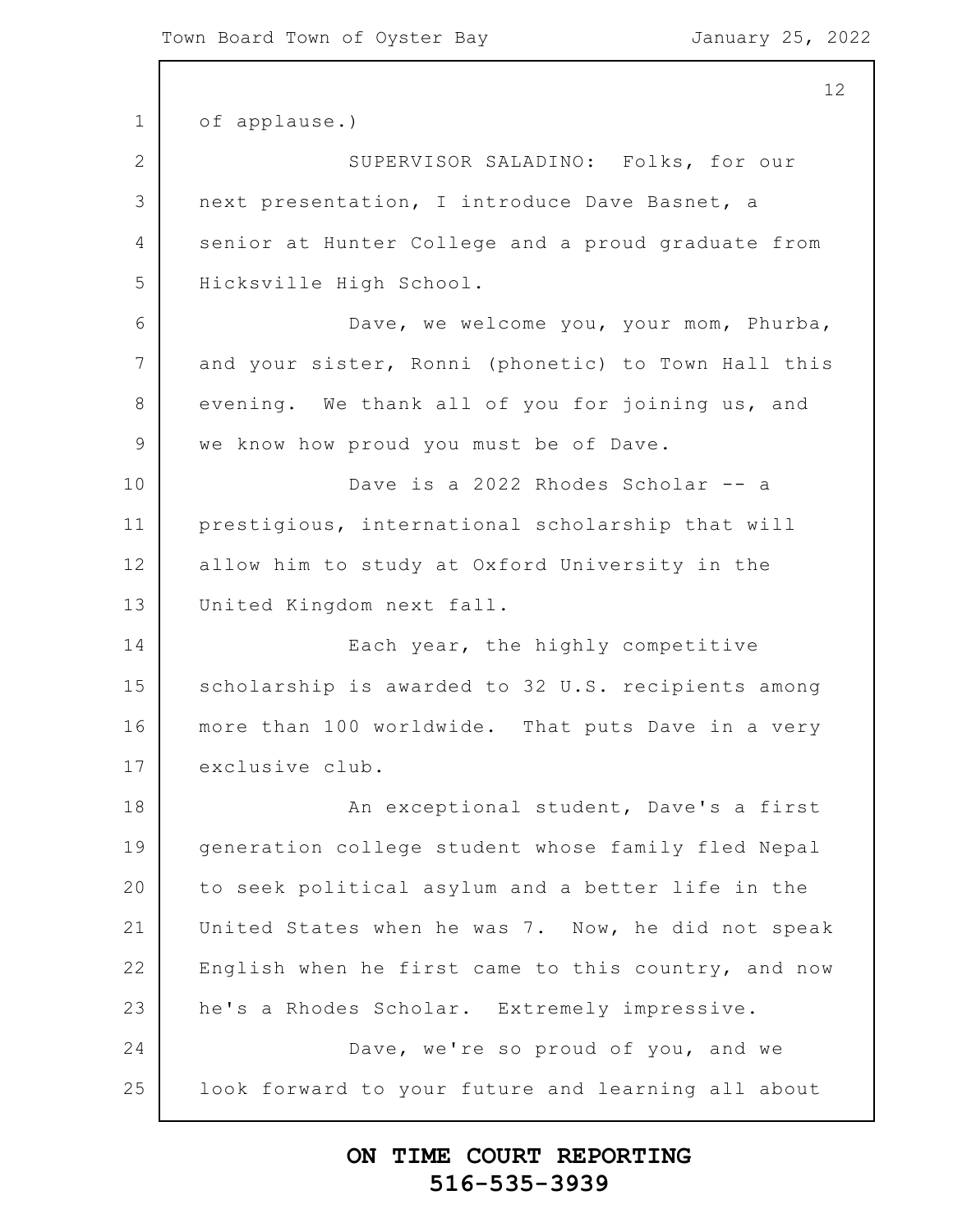1 2 3 4 5 6 7 8 9 10 11 12 13 14 15 16 17 18 19 20 21 22 23 24 25 13 the many accomplishments that we're absolutely sure will be coming, and we're so proud that another Town of Oyster Bay resident is doing such a phenomenal job, not only townwide or countywide or statewide, but on the international stage. Ladies and gentlemen, let's hear it for Dave Basnet. (Whereupon, a round of applause ensued.) SUPERVISOR SALADINO: Come forward, yes, please. Come up to the rail. I'm going to ask Councilwoman Vicki Walsh to assist in the presentation to you. (Whereupon, a Town Citation was presented to Dave Basnet followed by a photo opportunity and a round of applause.) SUPERVISOR SALADINO: Okay. Once again, a big congratulations to both families and both honorees. All the best of luck. (TIME NOTED: 7:41 P.M.)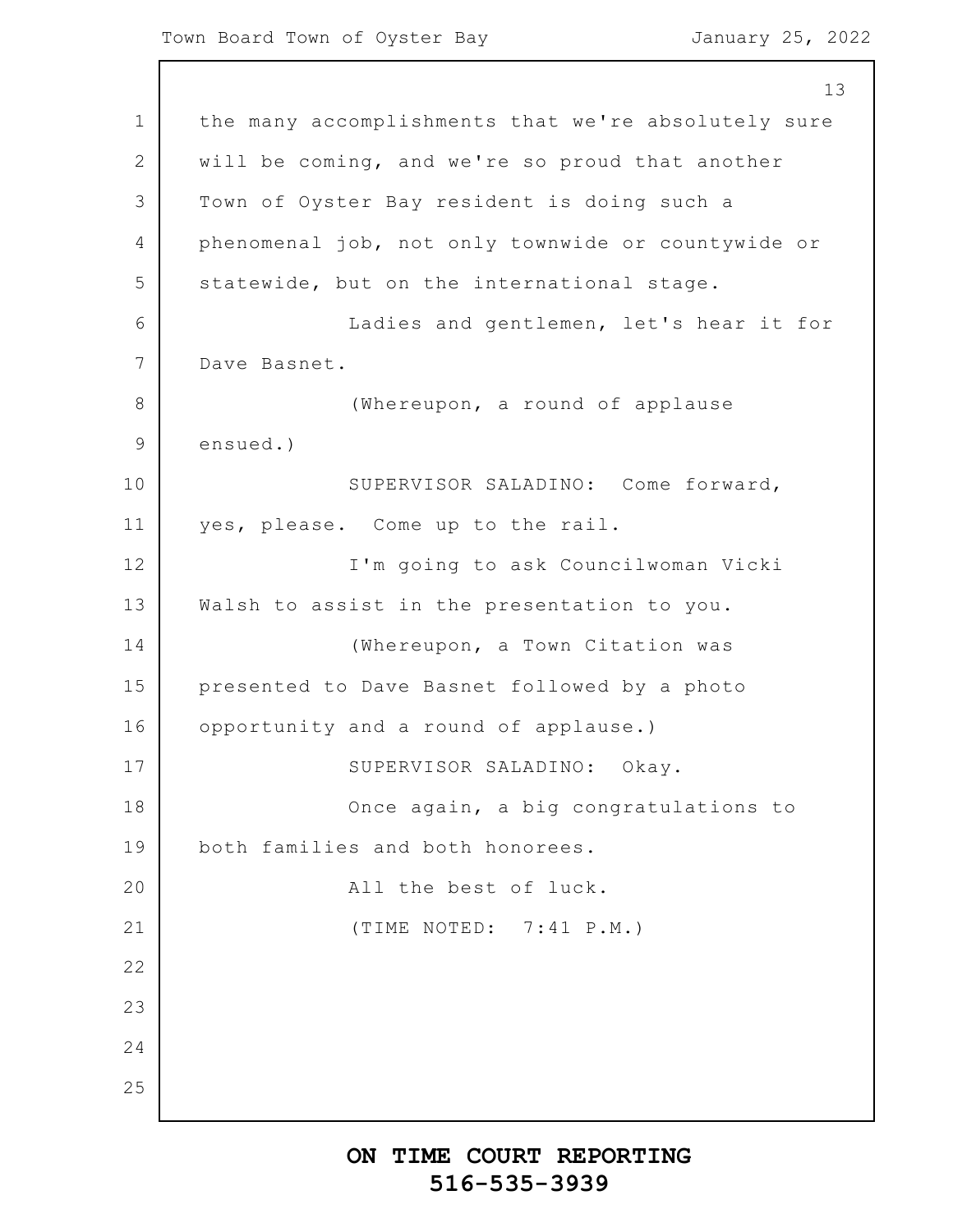1

TOWN BOARD TOWN OF OYSTER BAY REGULAR MEETING January 25, 2022 7:42 p.m.

#### **HEARING – FIRE PROTECTION CONTRACTS**

To consider the 2022 Fire Protection Agreements.  $(M.D. 1/4/22 #9).$ 

SUPERVISOR TOWN CLERK

**JOSEPH SALADINO RICHARD LaMARCA**

P R E S E N T:

SUPERVISOR JOSEPH S. SALADINO COUNCILMAN LOUIS B. IMBROTO COUNCILMAN THOMAS P. HAND COUNCILMAN STEVE L. LABRIOLA COUNCILWOMAN LAURA L. MAIER COUNCILWOMAN VICKI WALSH

A B S E N T:

COUNCILWOMAN MICHELE M. JOHNSON

A L S O P R E S E N T:

RICHARD LaMARCA, TOWN CLERK JEFFREY P. PRAVATO, RECEIVER OF TAXES

> Minutes of the meeting taken by:

> TRACIE A. CINQUEMANI Reporter/Notary Public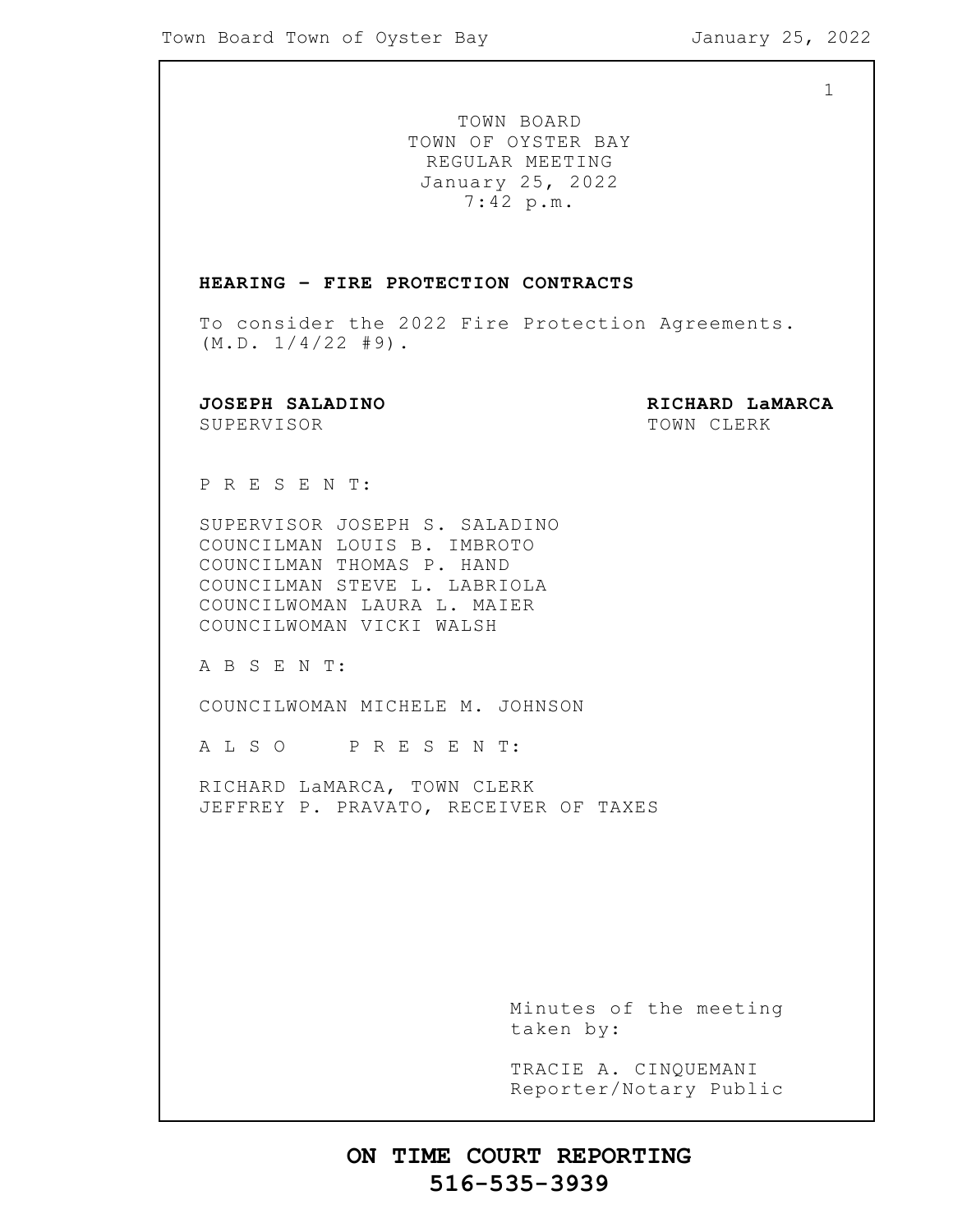1 2 3 4 5 6 7 8 9 10 11 12 13 14 15 16 17 18 19 20 21 22 23 24 25 2 SUPERVISOR SALADINO: Town Clerk Rich LaMarca, would you please poll the Board? MR. LaMARCA: Supervisor Saladino? SUPERVISOR SALADINO: Present. MR. LaMARCA: Councilwoman Johnson is absent. Councilman Imbroto? COUNCILMAN IMBROTO: Present. Here. MR. LaMARCA: Councilman Hand? COUNCILMAN HAND: Present. MR. LaMARCA: Councilman Labriola? COUNCILMAN LABRIOLA: Present and here like Imbroto. MR. LaMARCA: Councilwoman Maier? COUNCILWOMAN MAIER: Present. MR. LaMARCA: Councilwoman Walsh? COUNCILWOMAN WALSH: Present. SUPERVISOR SALADINO: Would you please call the first hearing? MR. LaMARCA: Tonight's hearing is to consider the 2022 Fire Protection Agreements. SUPERVISOR SALADINO: Good evening, counselor. MS. FAUGHNAN: Good evening, Supervisor, Members of the Town Board.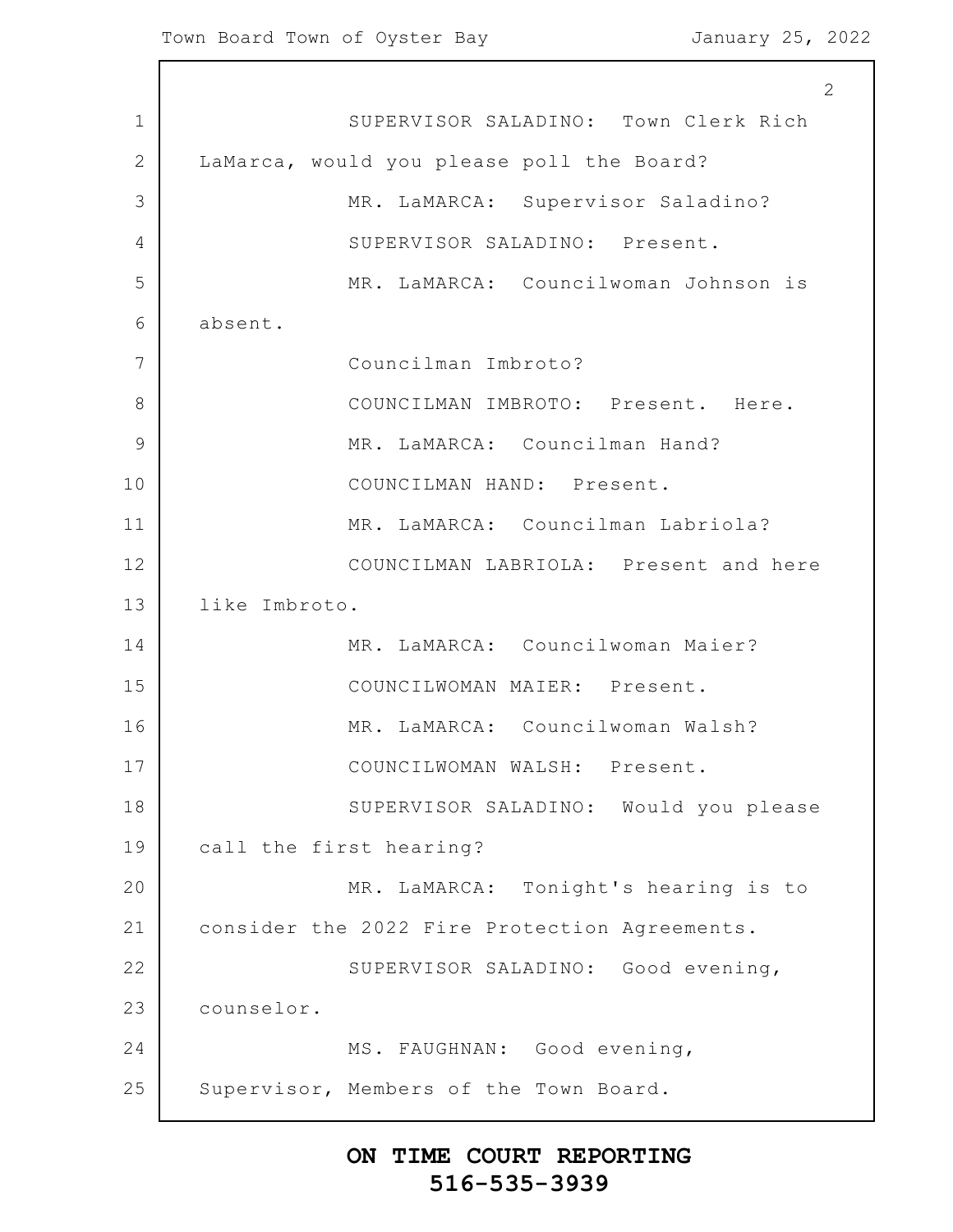1 2 3 4 5 6 7 8 9 10 11 12 13 14 15 16 17 18 19 20 21 22 23 24 25 3 Elizabeth Faughnan, Deputy Town Attorney, Office of the Town Attorney. So I come to you this evening with respect to the Fire Protection hearings. This is something that we do on an annual basis, and for the record and not to bore all of you because I am sure that you are all well aware, in many areas in the Town of Oyster Bay there are actual Fire Districts, which are special districts, which have elected commissioners that oversee a fire department and monitor the day-to-day activities and impose their own property tax in order to pay for those services. With respect to certain hamlets in the Town of Oyster Bay, there is no fire district. Instead, there is what is called a fire protection area, which is an area in the Town -- an unincorporated area in the Town -- for which there is no fire district, no fire department with respect to elected commissioners. As a result, the New York State Town Law, Section 184 requires the Town Board contract to provide fire protection for the residents of those areas. I have for the record -- I would like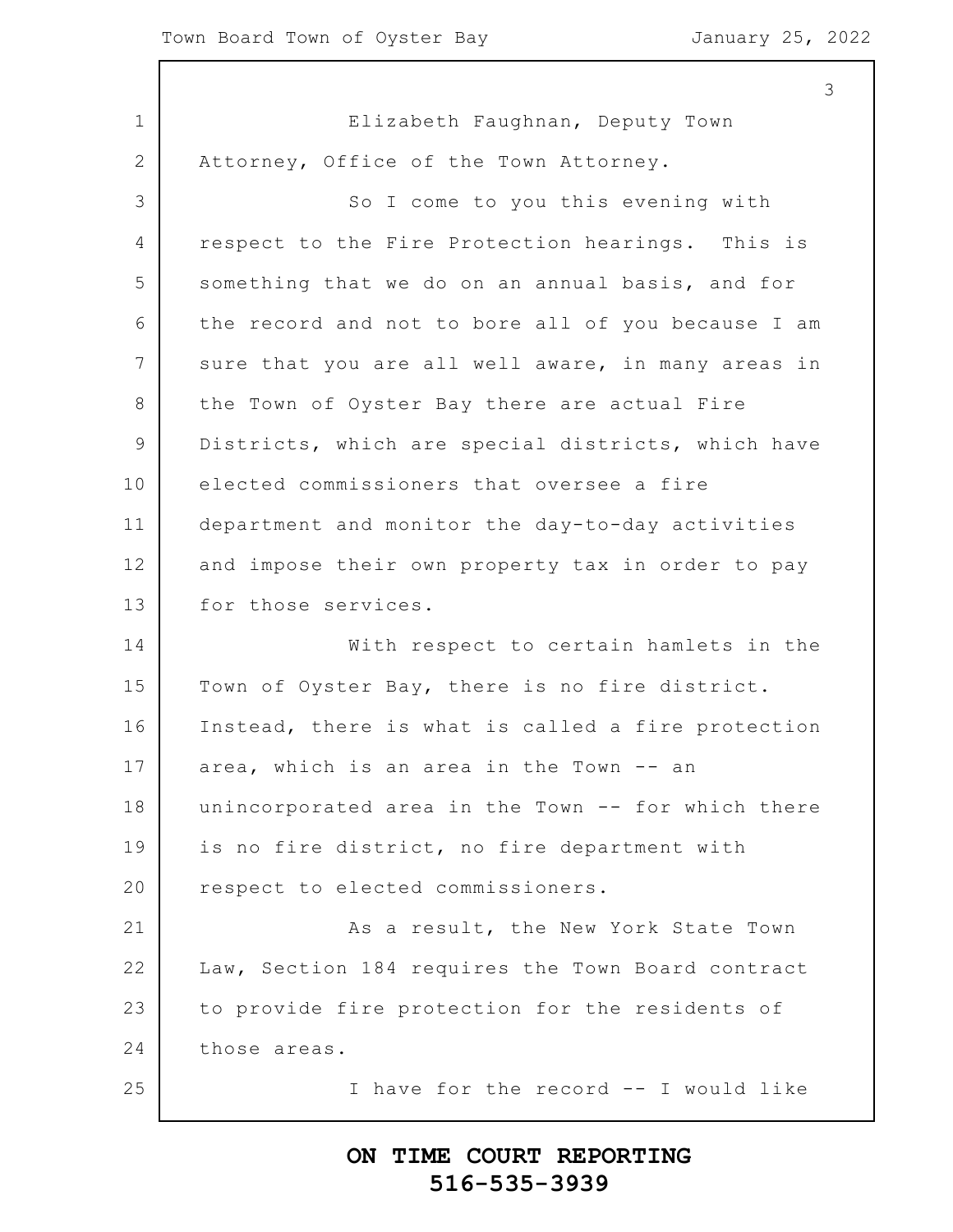1 2 3 4 5 6 7 8 9 10 11 12 13 14 15 16 17 18 19 20 21 22 23 24 25 4 to hand up copies of Resolution 15 of 2022, which was adopted by this Town Board on January 11th, just to schedule today's hearing. (Whereupon, the above-mentioned documents were handed to Town Clerk Richard LaMarca for distribution to the Board members.) MS. FAUGHNAN: The Town contracts with many different entities with respect to providing fire protection. This evening, this hearing concerns Fire Protection contracts for the Fire Protection Districts of Bayville, Glenwood, Glen Head, the Northeast Farmingdale Fire Protection District, the Plainview Fire Protection District, the Greenvale Fire Protection District. It also includes two contracts that we have on an annual basis, quote, "for certain territory in Bayville," which is, essentially, the high watermark in the Parks Department and also for protection provided at Tobay Beach. You will see that the amounts for each contract vary, and that is because the Town's responsibility with respect to the annual budgets varies. For instance, with respect to the Greenvale Fire Protection District, the Town of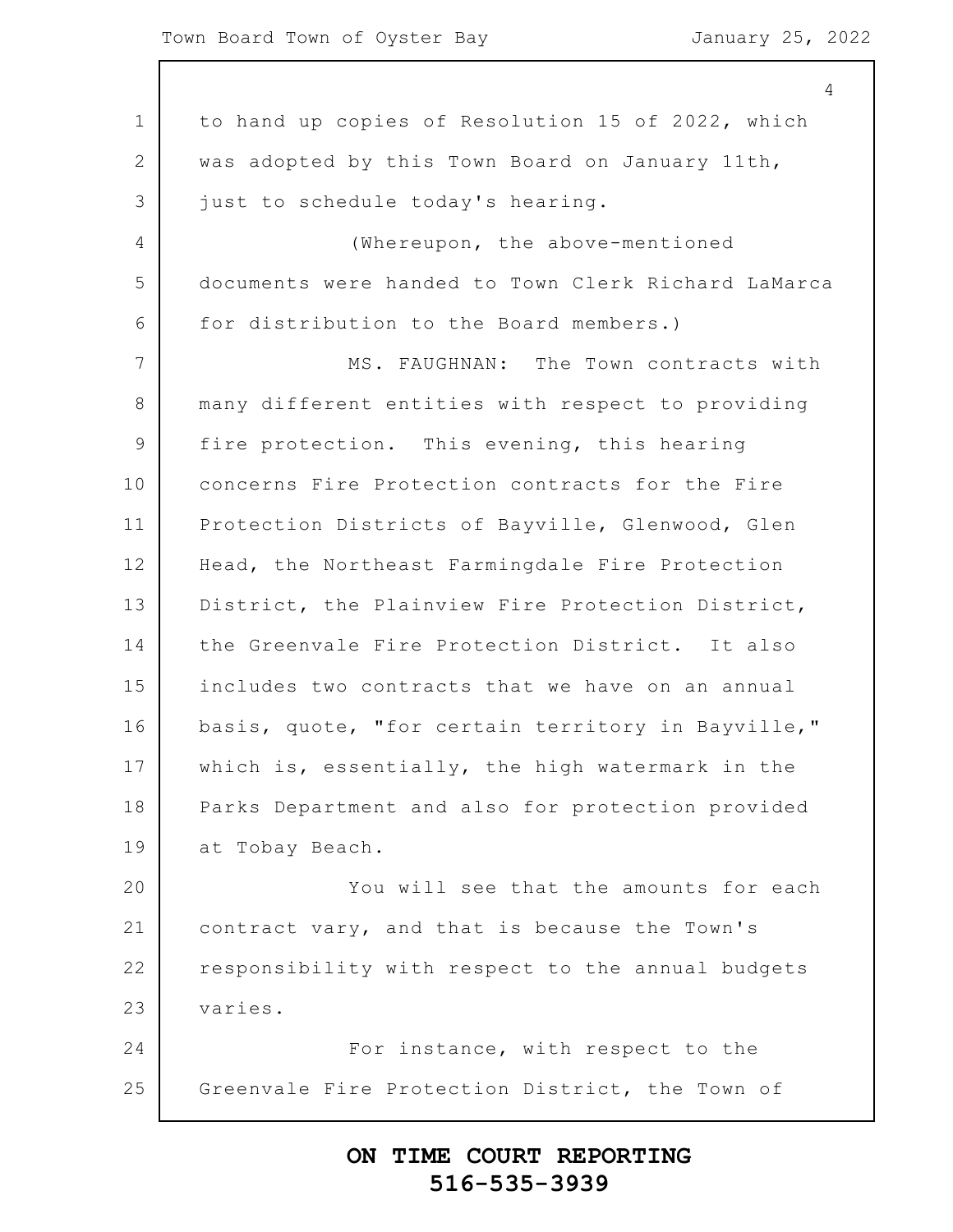1 2 3 4 5 6 7 8 9 10 11 12 13 14 15 16 17 18 19 20 21 22 23 24 25 5 Oyster Bay is one of many municipalities that are -- the hamlet of Greenvale is one area that is -- a small area -- of all of them that are protected by the Roslyn Rescue Fire Company and the Roslyn Highlands. With respect to their annual budgets, the Town pays less than 1 percent, so that amount may seem very low as compared to the Plainview Fire Protection District contract for which the Town is 100 percent responsible, so that's why the amounts may look drastically different. As part of the fire protection contracts and the Town's responsibilities, some of the residents in those areas have already had referendums for what are called Length of Service Award Programs, which are award programs for volunteer firemen. For each year of service, they are then awarded a payment later on in life depending on the rules of the program, and the Town is a sponsor of several of these programs. They are a sponsor of the Oyster Bay LOSAP program, a sponsor of the Glenwood LOSAP program, and a sponsor of the Roslyn LOSAP program, so that also entails an annual payment by the Town to that LOSAP program.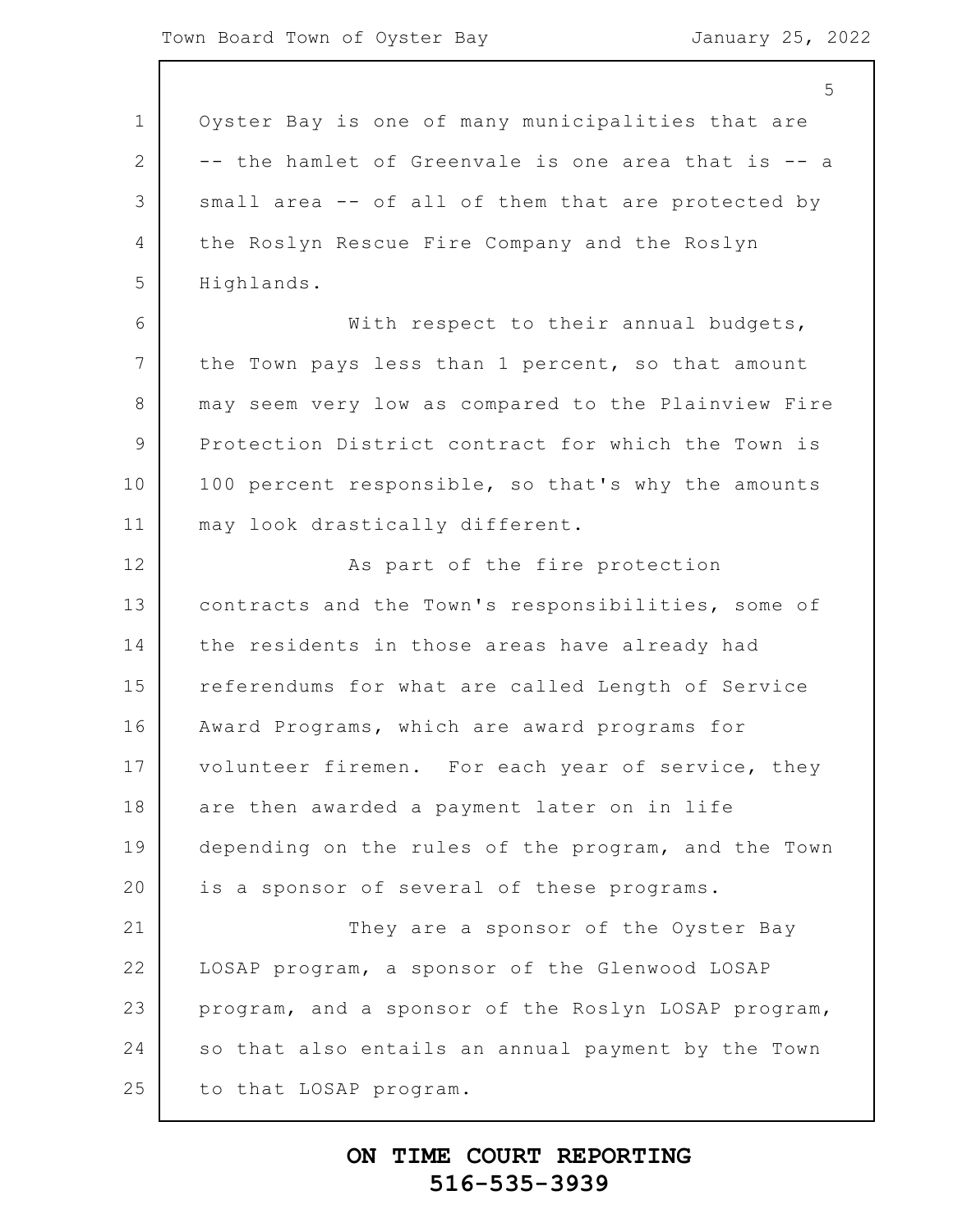1 2 3 4 5 6 7 8 9 10 11 12 13 14 15 16 17 18 19 20 21 22 23 24 25 6 So, if you have any questions, I'm happy to answer them; otherwise, I would ask that the Town Board approve these contracts by Resolution 41 this evening. SUPERVISOR SALADINO: I'm sorry to dwell on this and reiterate it again, but just so everyone is clear, we vote on behalf of the fire company because they don't have a Board of Commissioners like other fire districts -- MS. FAUGHNAN: Correct. SUPERVISOR SALADINO: -- and this borrowing would not be borne on the taxpayers throughout the Town of Oyster Bay; only on the special district, similar to every district, and the reason we do this is because it was set in State Law just like every other municipality in the State. MS. FAUGHNAN: I'm sorry, Supervisor. I should have made that very clear, and I thank you for bringing it up. You're absolutely correct. For instance, the payments that are made to Bayville Fire Company on behalf of the residents of Bayville Fire Protection District are only paid by those residents. You would not see that on your tax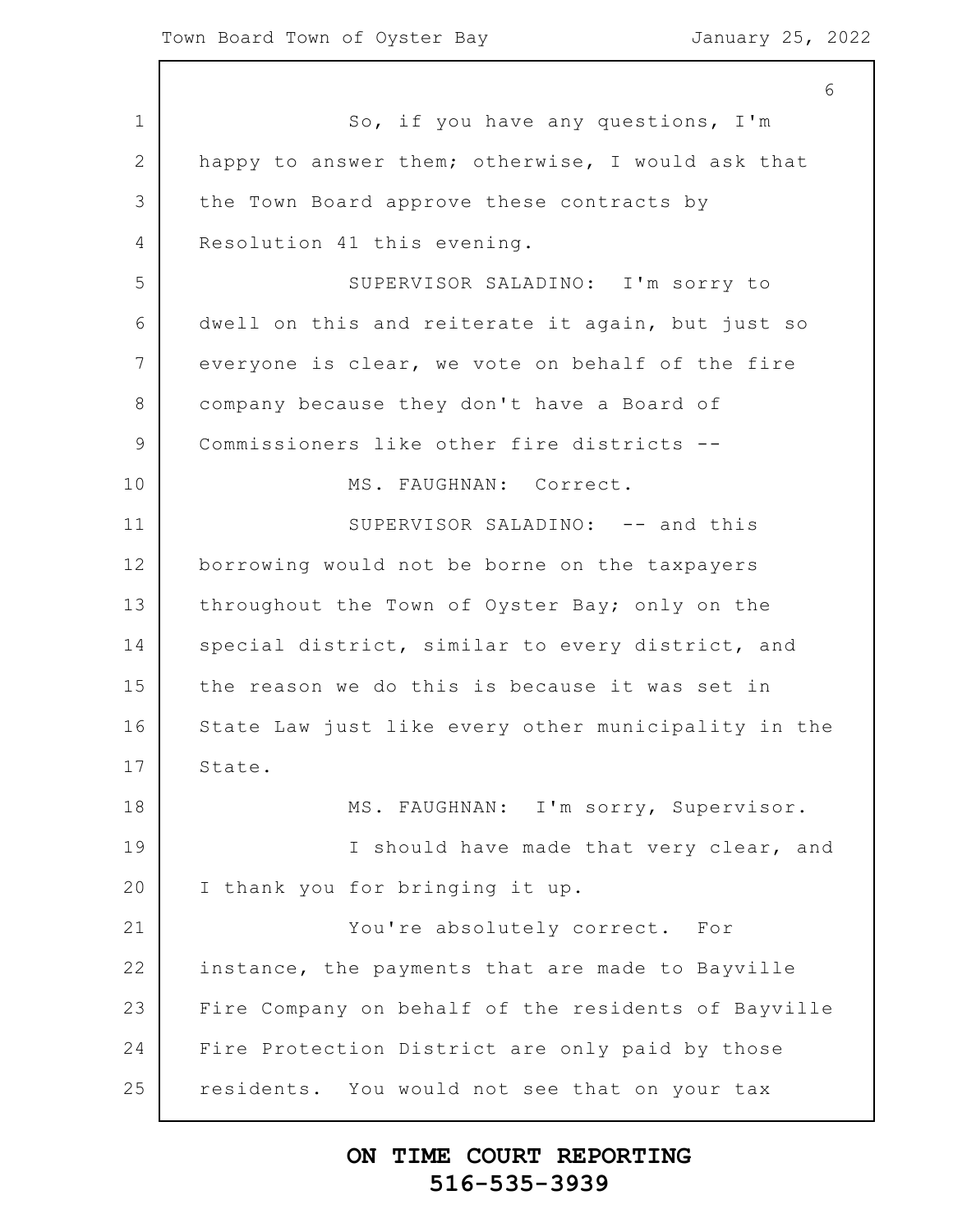1 2 3 4 5 6 7 8 9 10 11 12 13 14 15 16 17 18 19 20 21 22 23 24 25 7 bill. And with respect to each fire protection area, they are only paid by the residents in that area. SUPERVISOR SALADINO: Just like everyone who has a Board of Commissioners and a Fire Department. MS. FAUGHNAN: Correct. Correct. You pay the Massapequa Fire District, I pay the Locust Valley Fire District, someone else might pay, you know, the Jericho Fire District. SUPERVISOR SALADINO: And they have to come before us because it's State Law just like every other municipality throughout New York State. MS. FAUGHNAN: Yes, Supervisor. State Law. SUPERVISOR SALADINO: Thank you. MS. FAUGHNAN: Thank you. SUPERVISOR SALADINO: Does anyone have any questions? (Whereupon, there was no response from the Board.) SUPERVISOR SALADINO: Thank you very much. MS. FAUGHNAN: Thank you, Supervisor. SUPERVISOR SALADINO: Is there any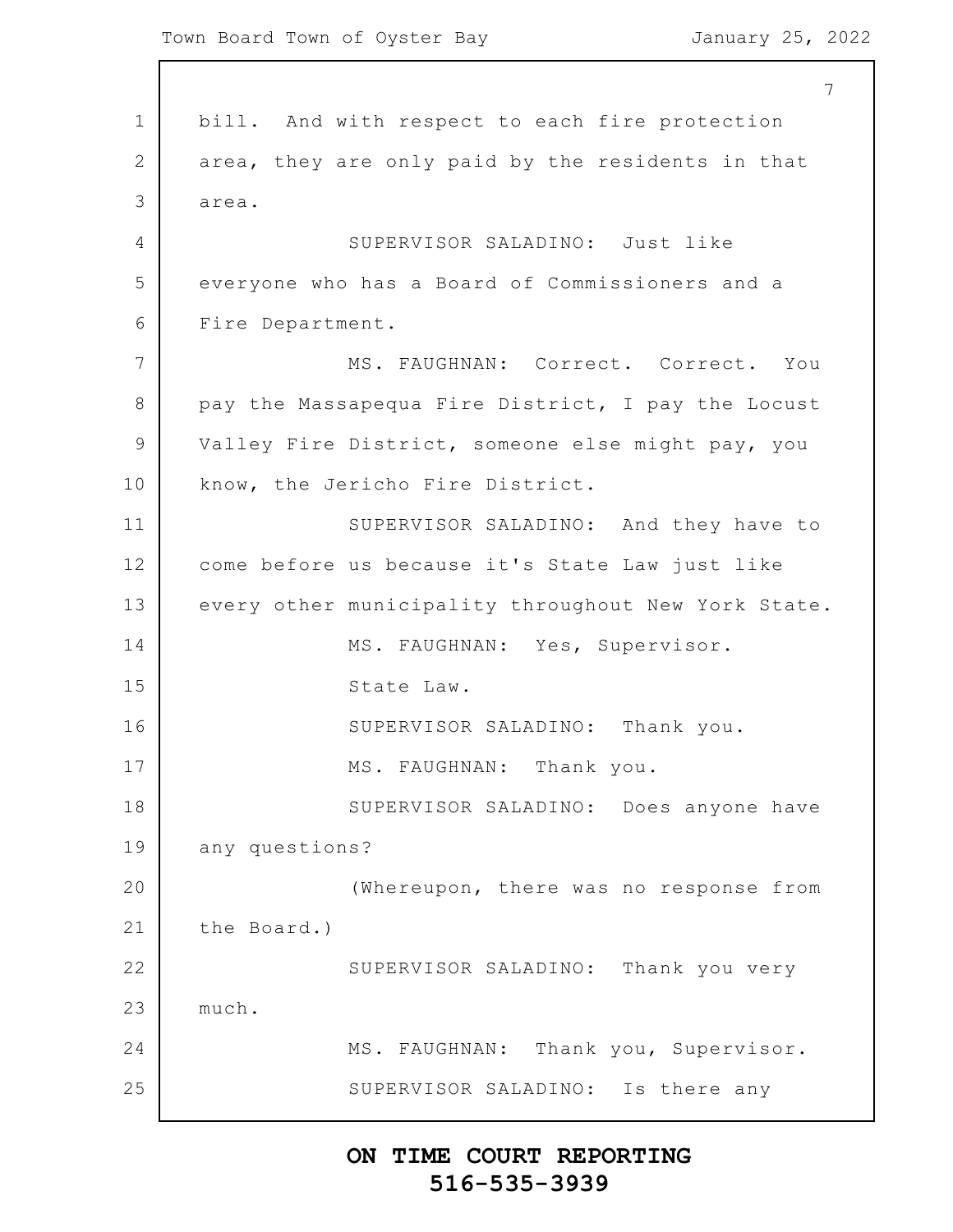```
1
2
3
4
5
6
7
8
9
10
11
12
13
14
15
16
17
18
19
20
21
22
23
24
25
                                                           8
      correspondence?
                  MR. LaMARCA: We have Affidavits of
      Posting and Publication.
                   There is no other correspondence.
                   SUPERVISOR SALADINO: Thank you.
                  May I have a motion?
                  COUNCILMAN IMBROTO: Motion to close
      the hearing and to vote on it tonight.
                  COUNCILMAN HAND: Second.
                   SUPERVISOR SALADINO: All in favor,
      please signify by saying, "Aye."
                  ALL: "Aye."
                   SUPERVISOR SALADINO: Those opposed,
      "Nay."
                   (Whereupon, there were no "Nay"
      responses from the Board.)
                   SUPERVISOR SALADINO: The "Ayes" have
      it.
                   Thank you.
                   (TIME NOTED: 7:48 P.M.)
```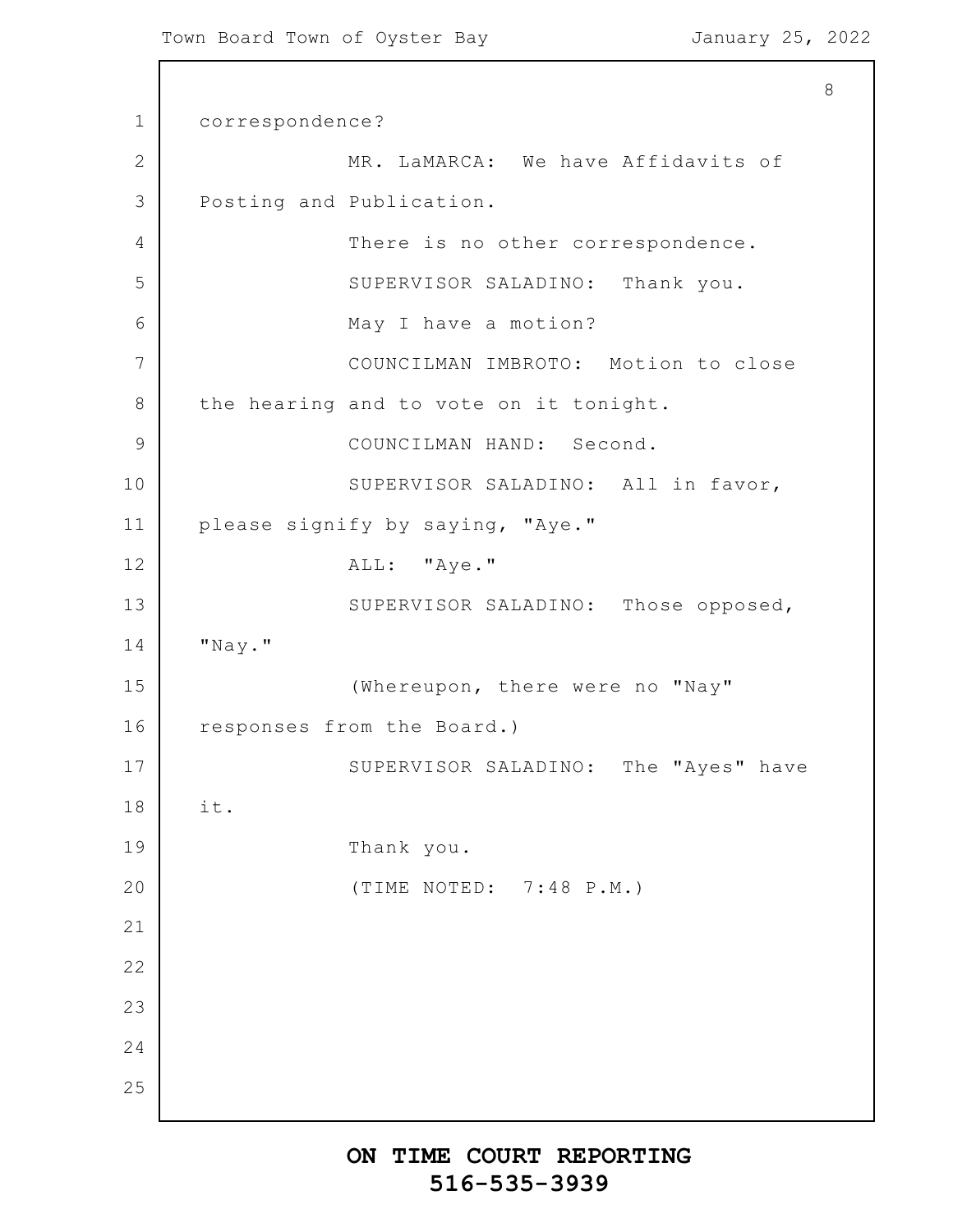|                                                                                                                                                                                      | $\mathbf 1$                                                                          |
|--------------------------------------------------------------------------------------------------------------------------------------------------------------------------------------|--------------------------------------------------------------------------------------|
|                                                                                                                                                                                      | TOWN BOARD<br>TOWN OF OYSTER BAY<br>ACTION CALENDAR<br>January 25, 2022<br>7:49 p.m. |
| JOSEPH SALADINO<br>SUPERVISOR                                                                                                                                                        | RICHARD LaMARCA<br>TOWN CLERK                                                        |
| PRESENT:                                                                                                                                                                             |                                                                                      |
| SUPERVISOR JOSEPH S. SALADINO<br>COUNCILMAN LOUIS B. IMBROTO<br>COUNCILMAN THOMAS P. HAND<br>COUNCILMAN STEVE L. LABRIOLA<br>COUNCILWOMAN LAURA L. MAIER<br>COUNCILWOMAN VICKI WALSH |                                                                                      |
| A B S E N T:                                                                                                                                                                         |                                                                                      |
| COUNCILWOMAN MICHELE M. JOHNSON                                                                                                                                                      |                                                                                      |
| ALSO PRESENT:                                                                                                                                                                        |                                                                                      |
| RICHARD LaMARCA, TOWN CLERK<br>JEFFREY P. PRAVATO, RECEIVER OF TAXES                                                                                                                 |                                                                                      |
|                                                                                                                                                                                      |                                                                                      |
|                                                                                                                                                                                      |                                                                                      |
|                                                                                                                                                                                      | Minutes of the meeting<br>taken by:                                                  |
|                                                                                                                                                                                      | TRACIE A. CINQUEMANI<br>Reporter/Notary Public                                       |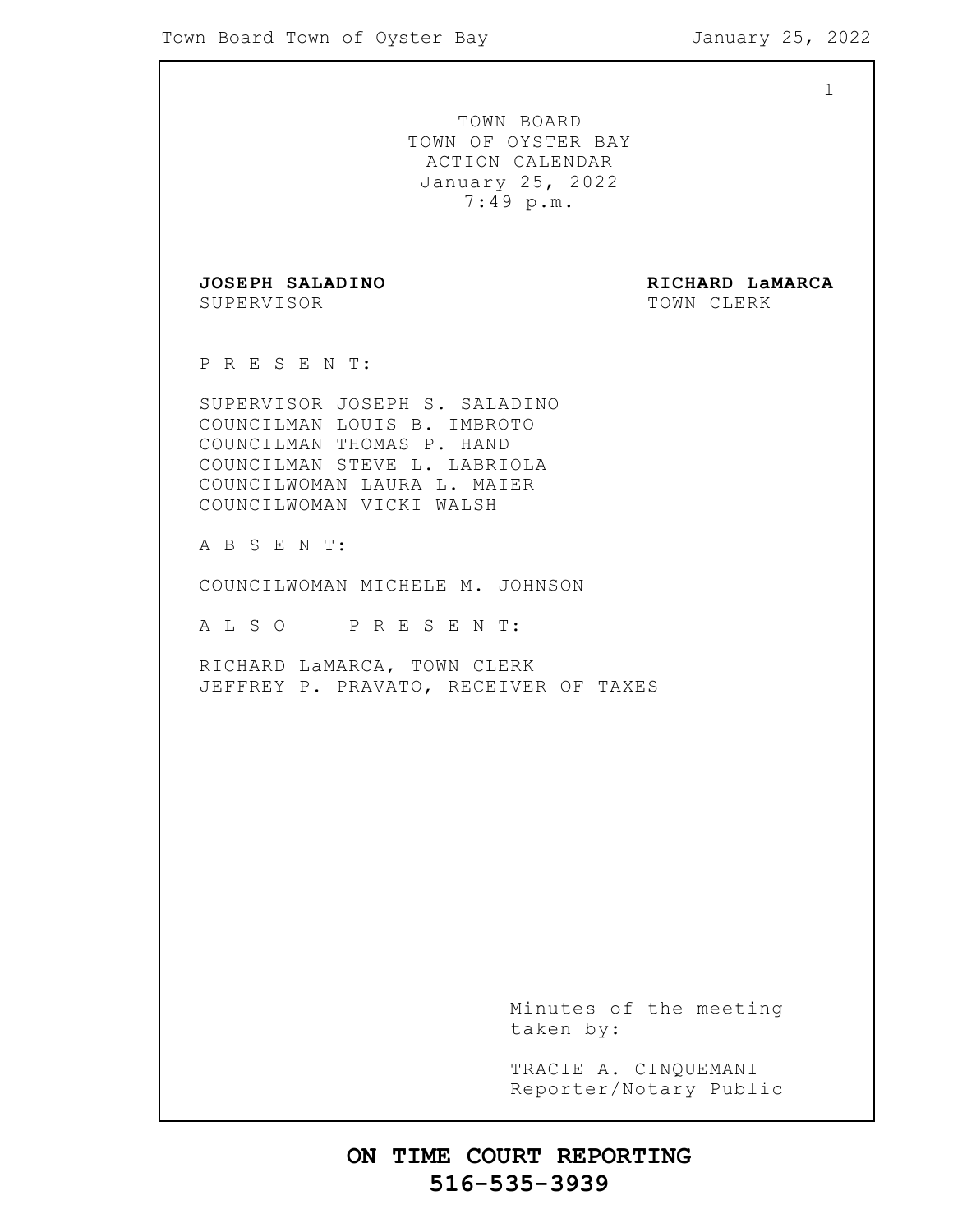1 2 3 4 5 6 7 8 9 10 11 12 13 14 15 16 17 18 19 20 21 22 23 24 25 2 SUPERVISOR SALADINO: Would you please continue with the regular Action Calendar? MR. LaMARCA: May I have a motion to suspend the rules and add Resolution Nos. 42 and 43-2022? **RESOLUTION NO. 42–2022**; Resolution authorizing the Supervisor or his designee to execute a settlement agreement in connection with 55 Motor Avenue, Farmingdale (7.5 acre parcel)  $(M.D. 1/18/22 #49)$ . **RESOLUTION NO. 43–2022**; Resolution authorizing the 2022-2023 Public Officials & Employees Liability Insurance Policy for the period January 28, 2022 through January 28, 2023. Account No. TWN AMS 1910 43010 603 0000 000. (M.D. 1/18/22 #50). On the motion? COUNCILMAN IMBROTO: So moved. COUNCILMAN HAND: Second. MR. LaMARCA: Motion made by Councilman Imbroto and seconded by Councilman Hand. On the vote: Supervisor Saladino? SUPERVISOR SALADINO: "Aye." MR. LaMARCA: Councilman Imbroto?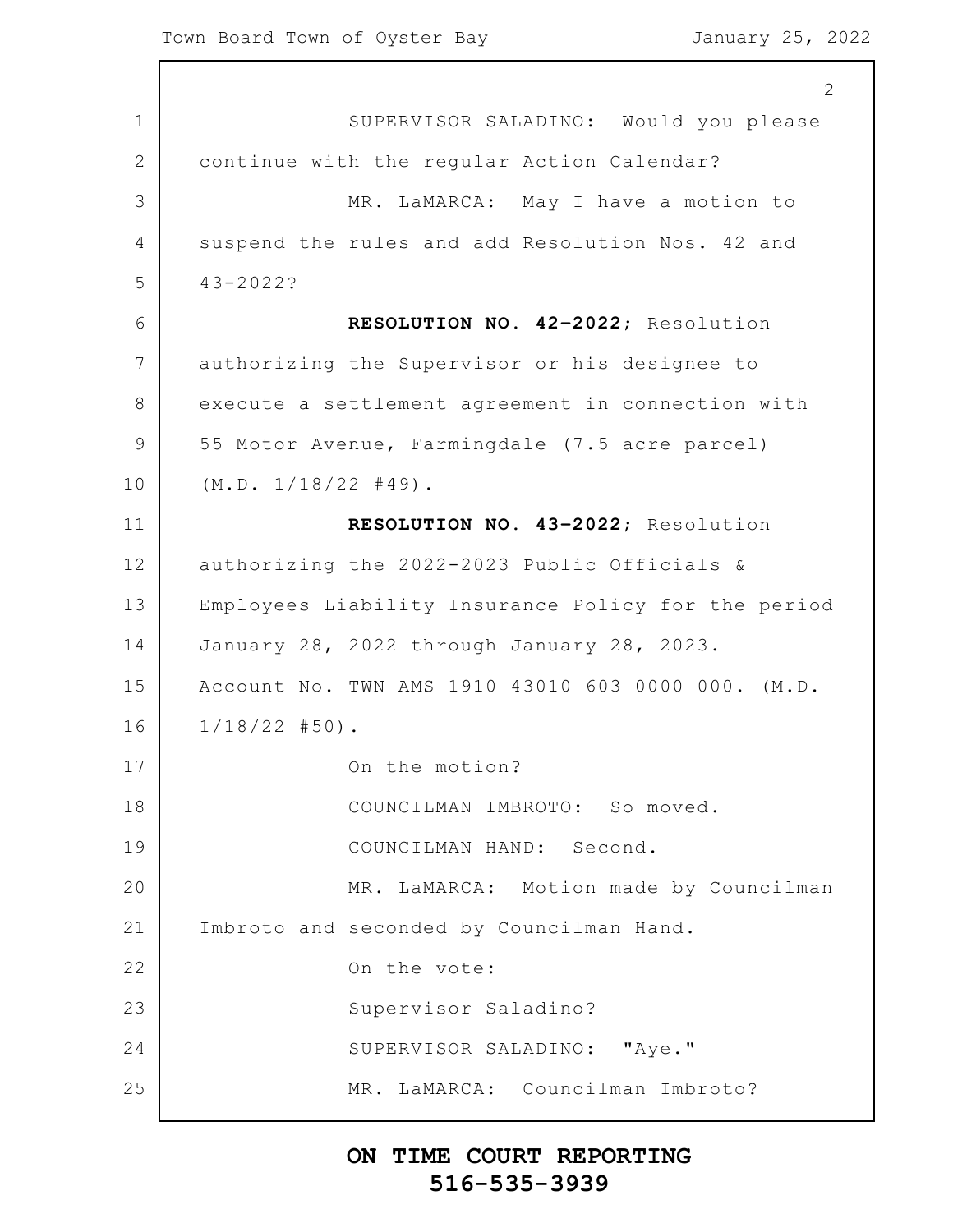1 2 3 4 5 6 7 8 9 10 11 12 13 14 15 16 17 18 19 20 21 22 23 24 25 3 COUNCILMAN IMBROTO: Aren't two of those Resolutions tabled? MR. LaMARCA: Yes. COUNCILMAN IMBROTO: Did you call those Resolutions with the -- MR. LaMARCA: No. We have to add them first and then table them. COUNCILMAN IMBROTO: Okay. "Aye." MR. LaMARCA: Councilman Hand? COUNCILMAN HAND: "Aye." MR. LaMARCA: Councilman Labriola? COUNCILMAN LABRIOLA: "Aye." MR. LaMARCA: Councilwoman Maier? COUNCILWOMAN MAIER: "Aye." MR. LaMARCA: Councilwoman Walsh? COUNCILWOMAN WALSH: "Aye." MR. LaMARCA: Motion to suspend the rules and add Resolution Nos. 42 and 43-2022 passes with six "Ayes" and zero "Nays." (TIME NOTED: 7:49 P.M.) COUNCILMAN IMBROTO: If the other ones are tabled, why do we have to call them? MR. LaMARCA: Ask the Town Attorney. SUPERVISOR SALADINO: Would you like an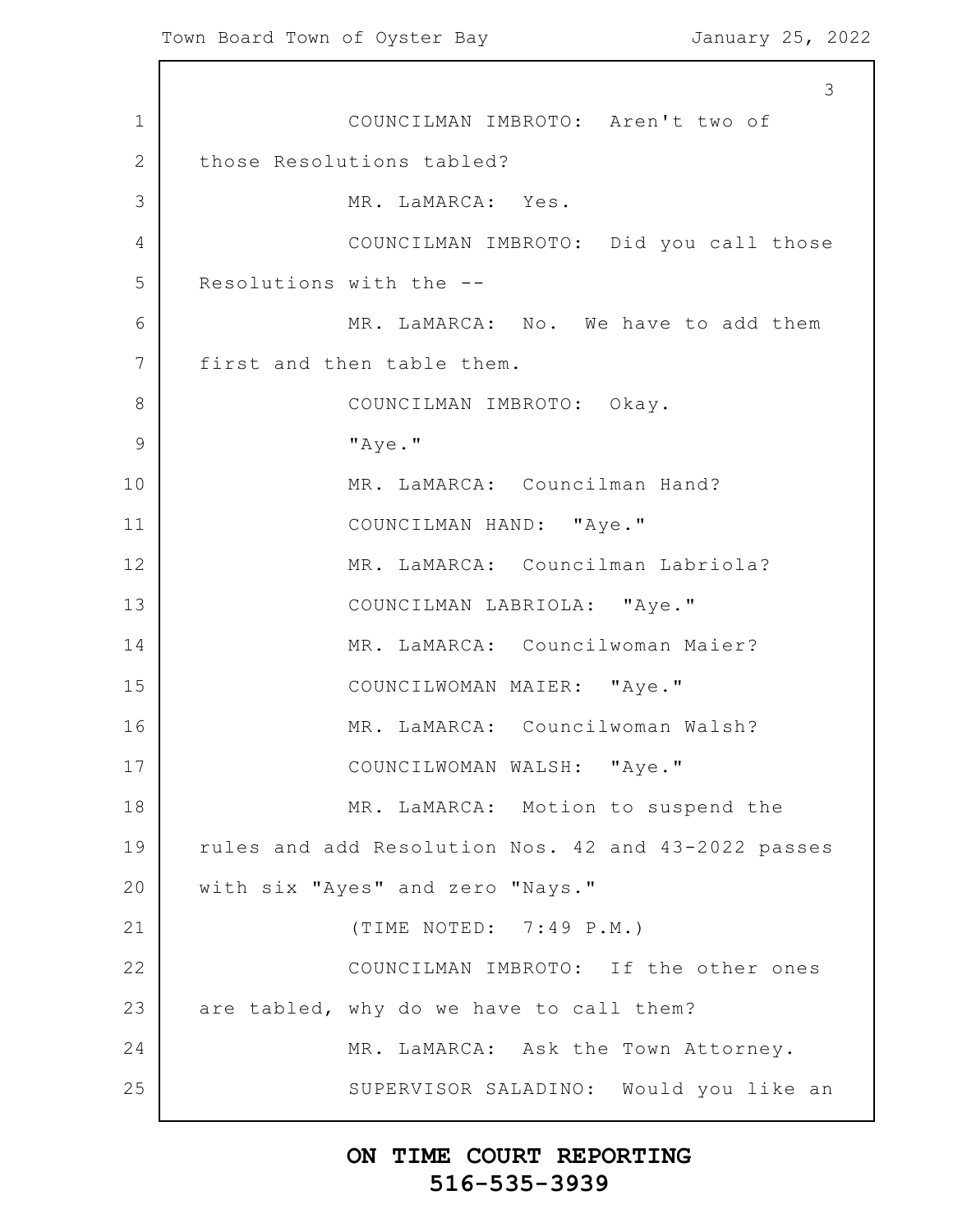1 2 3 4 5 6 7 8 9 10 11 12 13 14 15 16 17 18 19 20 21 22 23 24 25 4 opinion from the Town Attorney? COUNCILMAN IMBROTO: No. Just curious. MR. LaMARCA: May I have a motion to resuspend the rules and add Walked-On Resolution No. 44-2022, which is a Resolution authorizing the 2022-2023 Public Officials and Employees Liability Insurance Policy for the period of January 28, 2022 to January 28, 2023. On the motion? COUNCILMAN IMBROTO: So moved. COUNCILMAN HAND: Second. MR. LaMARCA: Motion made by Councilman Imbroto and seconded by Councilman Hand. On the vote: Supervisor Saladino? SUPERVISOR SALADINO: "Aye." MR. LaMARCA: Councilman Imbroto? COUNCILMAN IMBROTO: "Aye." MR. LaMARCA: Councilman Hand? COUNCILMAN HAND: "Aye." MR. LaMARCA: Councilman Labriola? COUNCILMAN LABRIOLA: "Aye." MR. LaMARCA: Councilwoman Maier? COUNCILWOMAN MAIER: "Aye."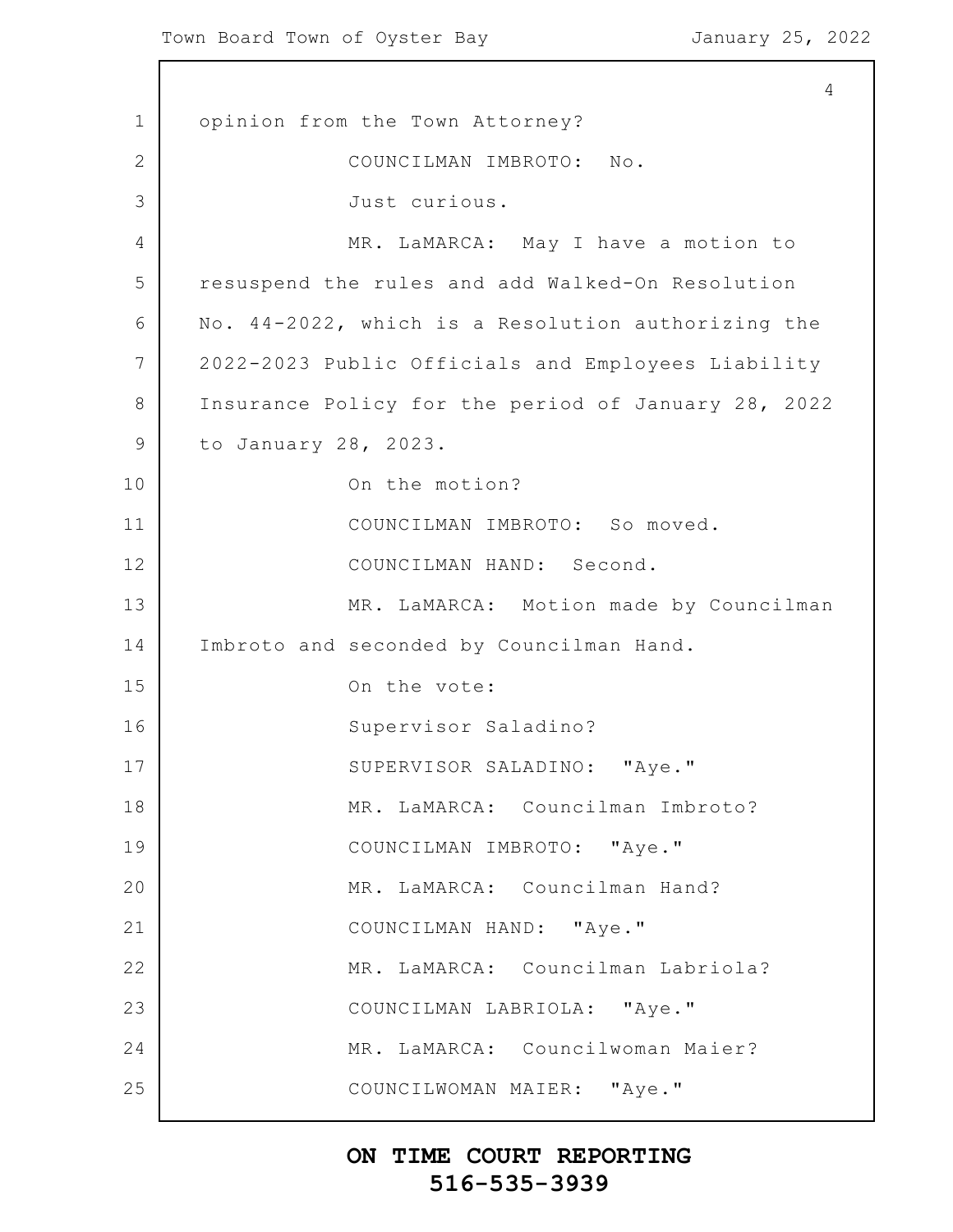1 2 3 4 5 6 7 8 9 10 11 12 13 14 15 16 17 18 19 20 21 22 23 24 25 5 MR. LaMARCA: Councilwoman Walsh? COUNCILWOMAN WALSH: "Aye." MR. LaMARCA: Motion to resuspend the rules, a procedure, and add Walked-On Resolution No. 44-2022 passes with six "Ayes." (TIME NOTED: 7:50 P.M.) MR. LaMARCA: May I have a motion to table Resolution Nos. 40, 42 and 43-2022? On the motion? COUNCILMAN IMBROTO: So moved. COUNCILMAN HAND: Second. MR. LaMARCA: Motion made by Councilman Imbroto and seconded by Councilman Hand. On the vote: Supervisor Saladino? SUPERVISOR SALADINO: "Aye." MR. LaMARCA: Councilman Imbroto? COUNCILMAN IMBROTO: "Aye." MR. LaMARCA: Councilman Hand? COUNCILMAN HAND: "Aye." MR. LaMARCA: Councilman Labriola? COUNCILMAN LABRIOLA: "Aye." MR. LaMARCA: Councilwoman Maier? COUNCILWOMAN MAIER: "Aye." MR. LaMARCA: Councilwoman Walsh?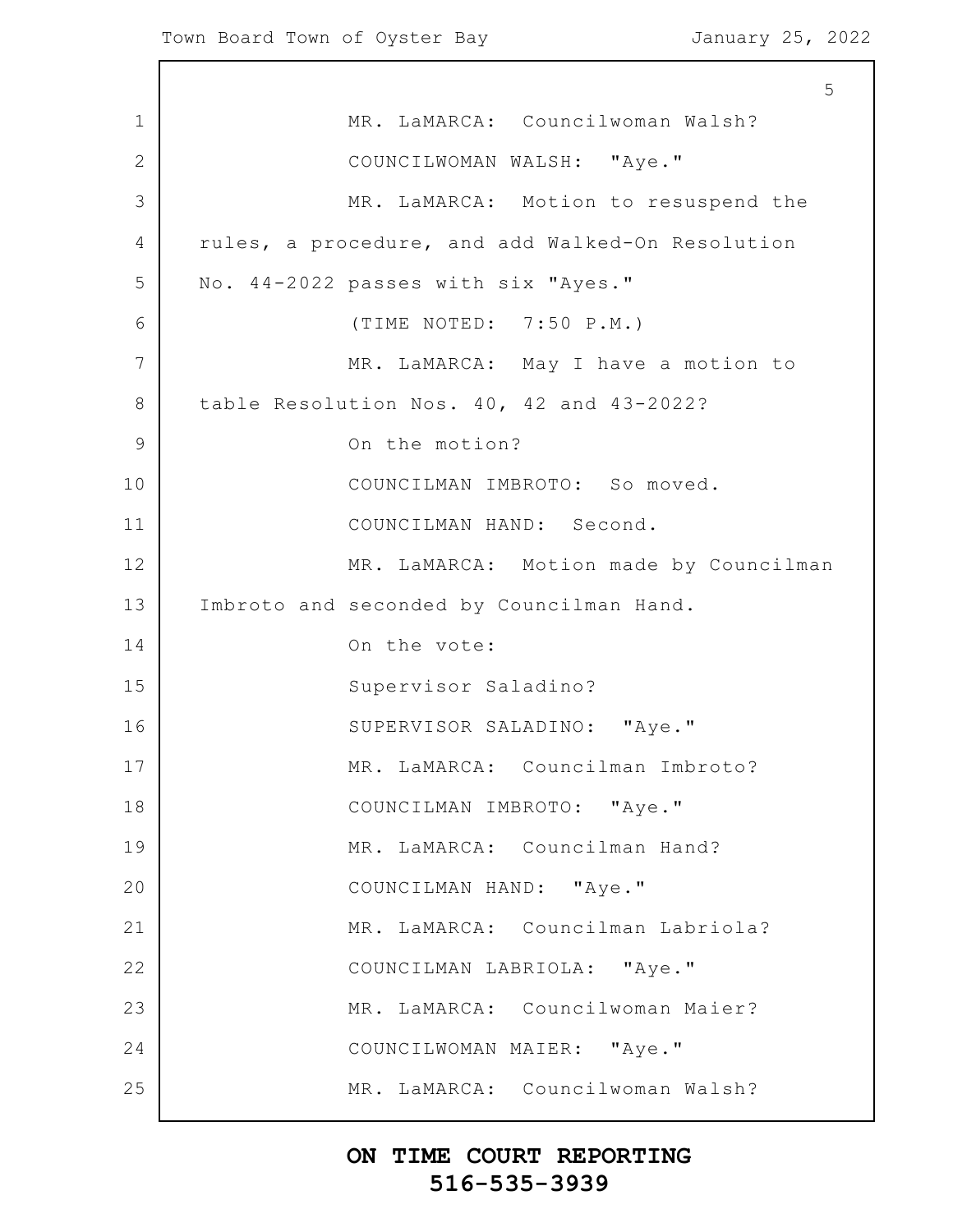1 2 3 4 5 6 7 8 9 10 11 12 13 14 15 16 17 18 19 20 21 22 23 24 25 6 COUNCILWOMAN WALSH: "Aye." MR. LaMARCA: Motion to table Resolution Nos. 40, 42, and 43-2022 passes with six "Ayes." (TIME NOTED: 7:51 P.M.) MR. LaMARCA: May I have a motion to adopt Resolution Nos. P-2-22 through 44-2022, noting that Resolution Nos. 40, 42, and 43-2022 have been tabled? **PERSONNEL RESOLUTION NO. P-2-22**; Resolution pertaining to personnel of various departments within the Town of Oyster Bay. **TRANSFER OF FUNDS RESOLUTION NO. TF-1-22**; Resolution pertaining to transfer of funds within various departments' accounts for the Year 2022. **RESOLUTION NO. 20-2022**; Resolution authorizing an agreement with the Nassau County Department of Human Services for grant funding for youth program services, for the period January 1, 2021 through December 2021, and to authorize the Supervisor and/or his designee to execute said  $a$ qreement.  $(M.D. 1/4/22 \#4)$ . **RESOLUTION NO. 21-2022**; Resolution pertaining to a Quantity Increase/Decrease and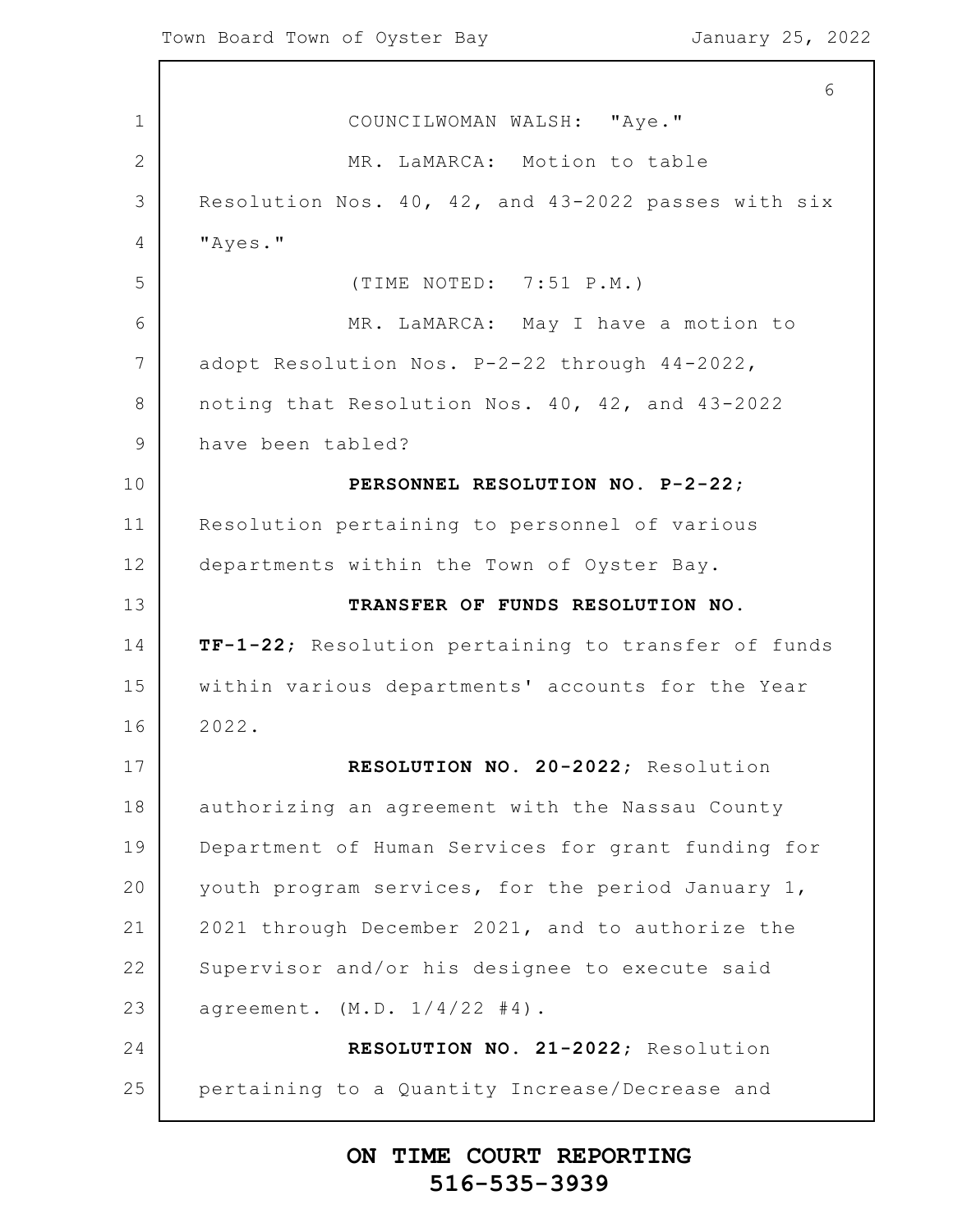1 2 3 4 5 6 7 8 9 10 11 12 13 14 15 16 17 18 19 20 21 22 23 24 25 7 Acceptance and Final Payment for Contract No. H18-171-P2, Massapequa Flood Diversion and Control Project No 2, Outfall 109 (Seneca Place). (M.D.  $1/4/22$  #10). **RESOLUTION NO. 22-2022**; Resolution authorizing an agreement to employ the services of various performers to provide entertainment for GAP Program participants and for the Supervisor and/or his designee or the Commissioner of Community & Youth to execute said agreement. Account No. CYS A 7020 47660 000 0000. (M.D. 1/11/22 #6). **RESOLUTION NO. 23-2022**; Resolution authorizing an agreement to provide entertainment for the Group Activities Program (GAP) for an event scheduled for February 11, 2022 at the Syosset-Woodbury Community Center and for the Commissioner of Community and Youth Services to execute said agreement. (M.D. 1/11/22 #7). **RESOLUTION NO. 24-2022**; Resolution authorizing acceptance of a donation of a sign from the Massapequa Chamber of Commerce, to be installed at Field of Dreams in Massapequa. Account No. PKS A 0001 02705 000 0000. (M.D. 1/11/22 #8). **RESOLUTION NO. 25-2022**; Resolution authorizing an extension and modification of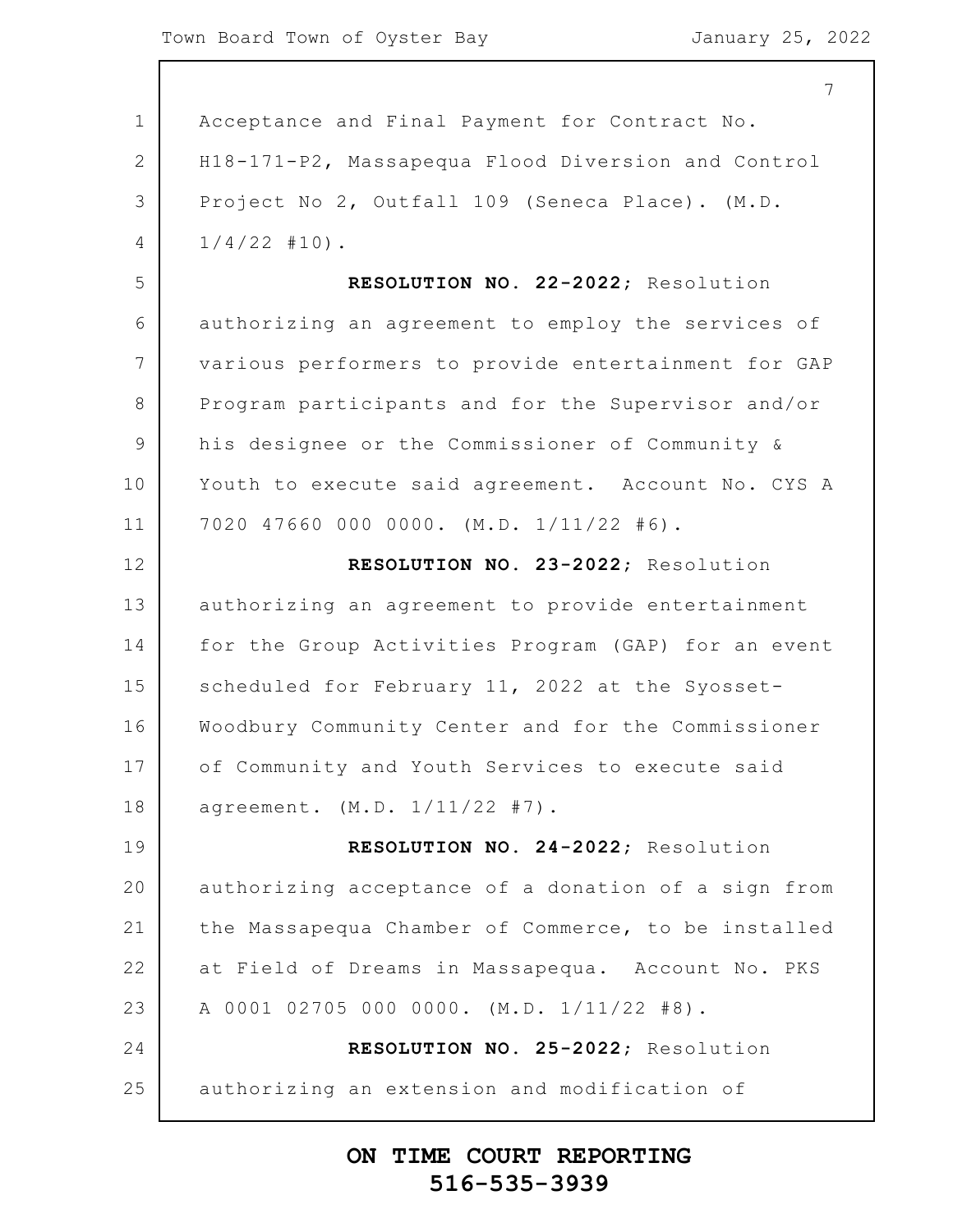1 2 3 4 5 6 7 8 9 10 11 12 13 14 15 16 17 18 19 20 21 22 23 24 25 8 agreement for OneStop Operator for the period January 1, 2022 through December 31, 2022, to be funded by the Workforce Innovation and Opportunity Act, and for the Supervisor, or his designee to execute said agreement. (M.D. 1/11/22 #17). **RESOLUTION NO. 26-2022**; Resolution directing the Town Clerk to publish a Notice of Hearing in connection with the Community Development's 48th Program Year 2022-2023, Scheduled to be held February 22, 2022. Account No. IGA CD 8686 44100 000 CD 21. (M.D. 1/11/22 #18). **RESOLUTION NO. 27-2022**; Resolution authorizing issuance of a refund for a building permit to Eva Campo. Account No. PAD B 0001 02555 000 0000. (M.D. 1/11/22 #19). **RESOLUTION NO. 28-2022**; Resolution authorizing issuance of a refund for a building permit to MP Construction.D.Inc. Account No. PAD B 0001 02555 000 0000. (M.D. 1/11/22 #20). **RESOLUTION NO. 29-2022**; Resolution authorizing Change Order No. 1 and Quantity Decrease under Contract No. H18-171-P5, Massapequa Flood Diversion and Control, Project #5 Philadelphia Avenue & Atlantic Avenue, Massapequa Park. (M.D. 1/11/22 #21).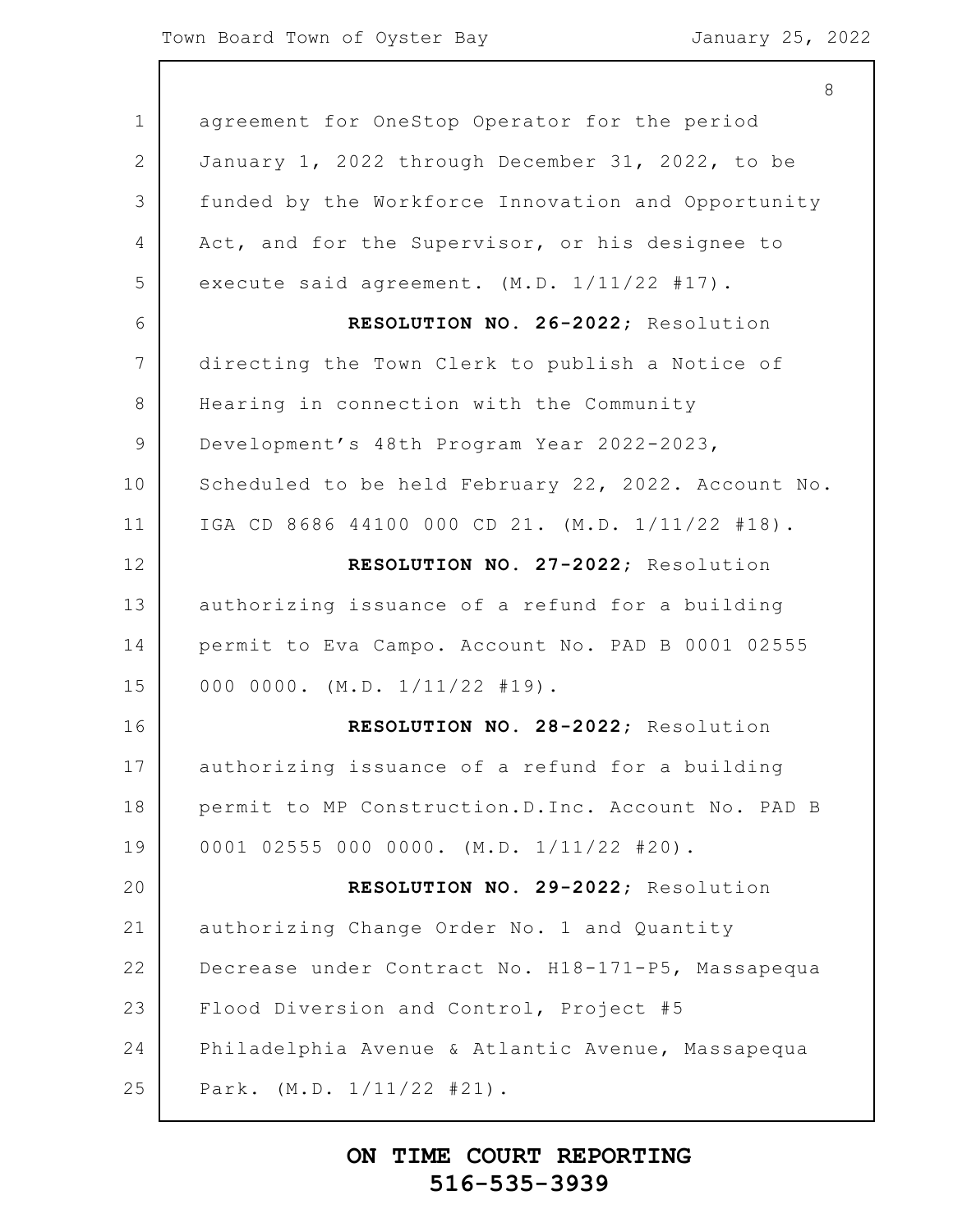1 2 3 4 5 6 7 8 9 10 11 12 13 14 15 16 17 18 19 20 21 22 23 24 25 9 **RESOLUTION NO. 30-2022**; Resolution calling for a public hearing for the 2022 Capital Program – Park Districts. Hearing date: February 8, 2022. (M.D. 1/11/22 #23). **RESOLUTION NO. 31-2022**; Resolution appropriating funds for the 2022 Capital Program – Parks General. (M.D. 1/11/22 #24). **RESOLUTION NO. 32-2022**; Resolution appropriating funds for the 2022 Capital Program – Highway Improvements. (M.D. 1/11/22 #25). **RESOLUTION NO. 33-2022**; Resolution calling for a public hearing for the 2022 Capital Program – Public Parking District Improvements. Hearing date: February 8, 2022. (M.D. 1/11/22 #26). **RESOLUTION NO. 34-2022**; Resolution calling for a public hearing for the 2022 Capital Program – Solid Waste District Improvements. Hearing date: February 8, 2022. (M.D. 1/11/22 #27). **RESOLUTION NO. 35-2022**; Resolution appropriating funds for the 2022 Capital Program – Five-Year Equipment Purchase. (M.D. 1/11/22 #28). **RESOLUTION NO. 36-2022**; Resolution appropriating funds for the 2022 Capital Program – Fifteen-Year Equipment Purchase. (M.D. 1/11/22 #29).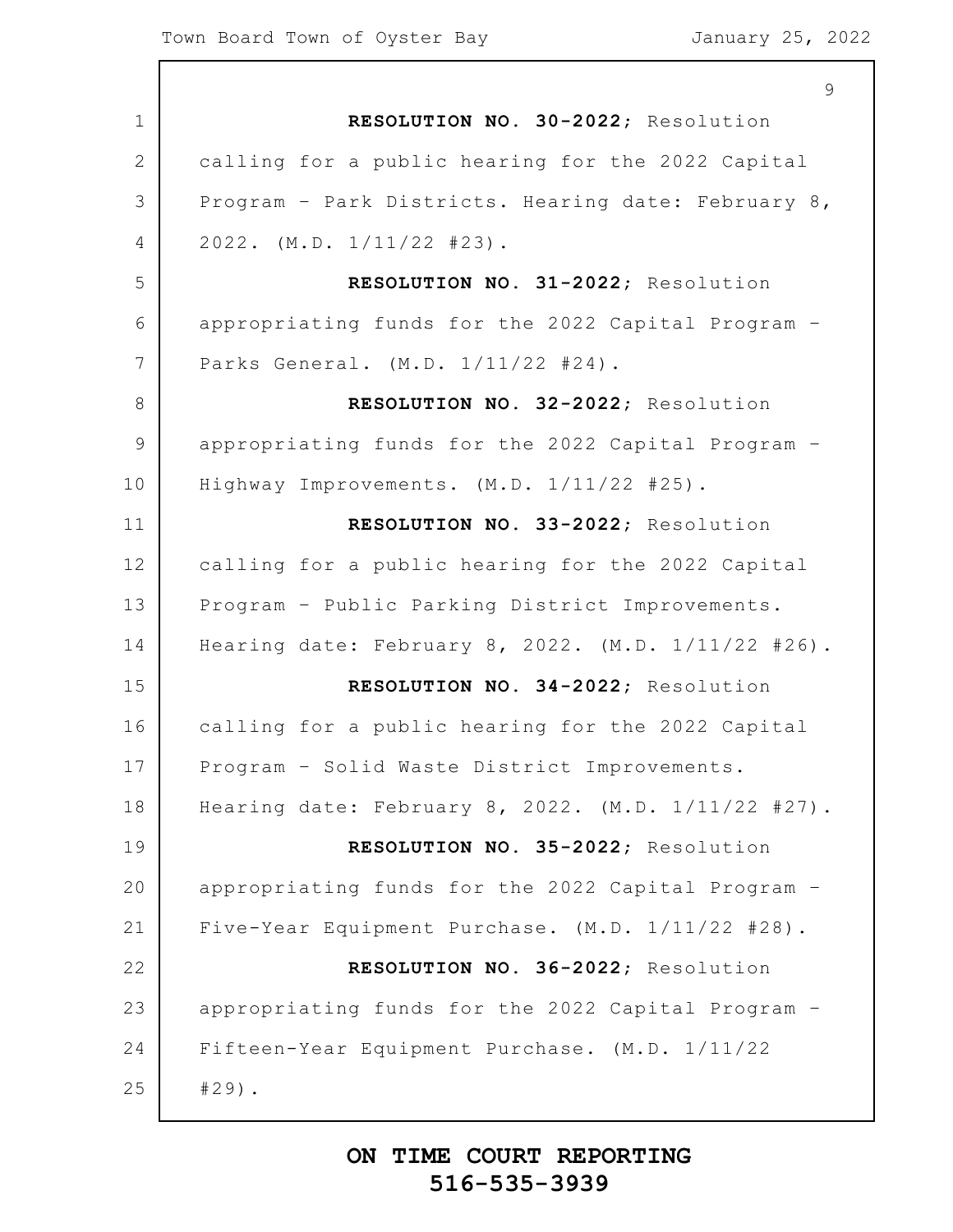1 2 3 4 5 6 7 8 9 10 11 12 13 14 15 16 17 18 19 20 21 22 23 24 25 10 **RESOLUTION NO. 37-2022**; Resolution appropriating funds for the 2022 Capital Program – Three-Year Equipment Purchase. (M.D. 1/11/22 #30). **RESOLUTION NO. 38-2022**; Resolution appropriating funds for the 2022 Capital Program – Improvements to Various Town Facilities. (M.D. 1/11/22 #31). **RESOLUTION NO. 39-2022**; Resolution calling for a public hearing for the 2022 Capital Program – Public Lighting. Hearing date: February 8, 2022. (M.D. 1/11/22 #32). **RESOLUTION NO. 41–2022**; Resolution pertaining to the decision on the 2022 Fire Protection Agreements. Hearing held: January 25, 2022. (M.D. 1/4/22 #9). On the motion? COUNCILMAN IMBROTO: So moved. COUNCILMAN HAND: Second. MR. LaMARCA: Motion made by Councilman Imbroto and seconded by Councilman Hand. Supervisor, we have speakers, I believe. SUPERVISOR SALADINO: Yes. Arthur Adelman. Come on up, Arthur. Happy New Year.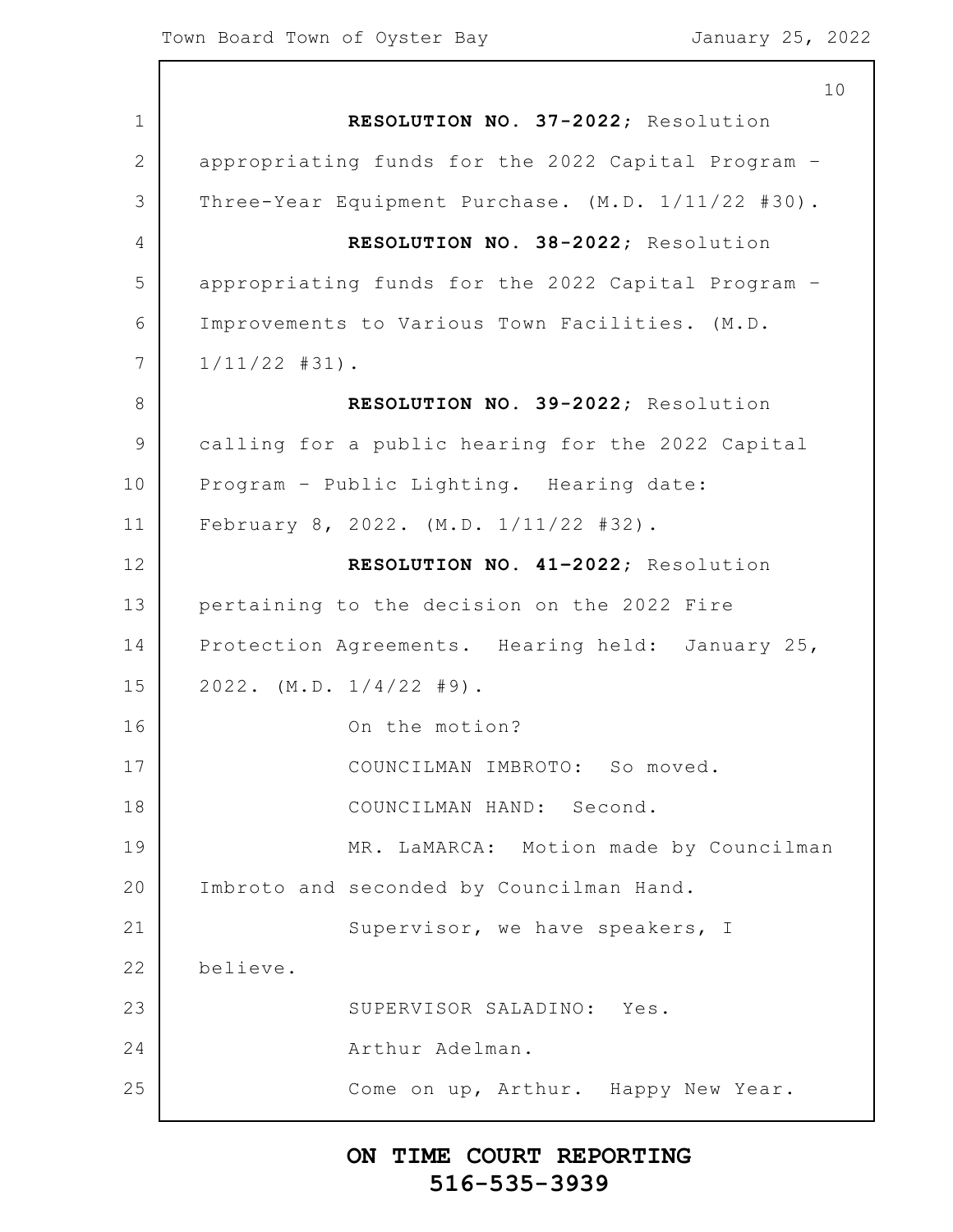1 2 3 4 5 6 7 8 9 10 11 12 13 14 15 16 17 18 19 20 21 22 23 24 25 11 How are you feeling, Arthur? You feeling well? MR. ADELMAN: Feeling great. SUPERVISOR SALADINO: Excellent. MR. ADELMAN: Arthur Adelman, 110 Dubois Avenue, Sea Cliff, New York. I missed you last month or early this month, I should say. I have a couple of questions on a couple of Resolutions, three -- actually, it's a dozen, but I'm grouping them in one big group. MS. FAUGHNAN: Thank you. MR. ADELMAN: The first is Personnel Resolution P-2-22, which the Clerk was good enough to make available prior to the meeting. I went over it very quickly, so I couldn't e-mail a question in on it, so I'll ask the Board to let me know who we've just hired as Assistant Commissioner of General Services getting a salary of \$132,000 a year as the Assistant Commissioner. I'd be curious to know if that party will be named. SUPERVISOR SALADINO: So that is not a new hire, Arthur. That's a current Town employee who is being -- it's a change of title for a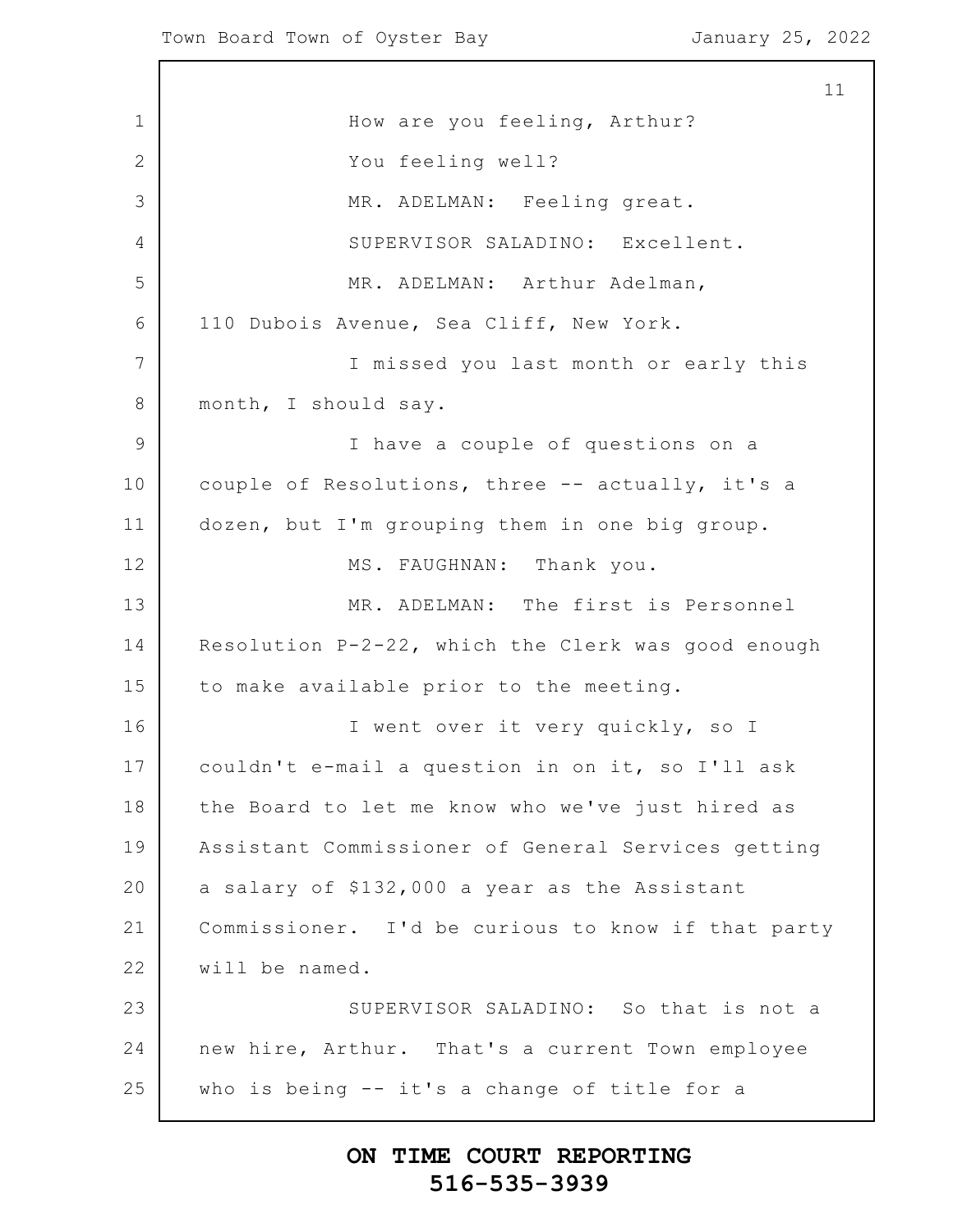1 2 3 4 5 6 7 8 9 10 11 12 13 14 15 16 17 18 19 20 21 22 23 24 25 12 current employee. MR. ADELMAN: Well, the only reason I -- well, normally, when we have a change of title, we get a deletion of the old position and an add-on of the new position, and this is just an add-on, so it appears from the paperwork that's going into the record that this is a new position being added to the payroll. Anyway, could we know who the new Assistant Commissioner is? SUPERVISOR SALADINO: On the advice of our Labor Counsel, we've been advised not to comment on personnel. MR. ADELMAN: An Assistant Commissioner? SUPERVISOR SALADINO: It's an Assistant to the Commissioner, sir. MR. ADELMAN: The next question I have pertains to the Transfer of Funds, excuse me -- Transfer Of funds. One of the Transfer of Funds is a movement of, which I found a little surprising considering we just passed the budget two months ago and it just went into effect, we're eliminating a salaried position or expense in the office -- the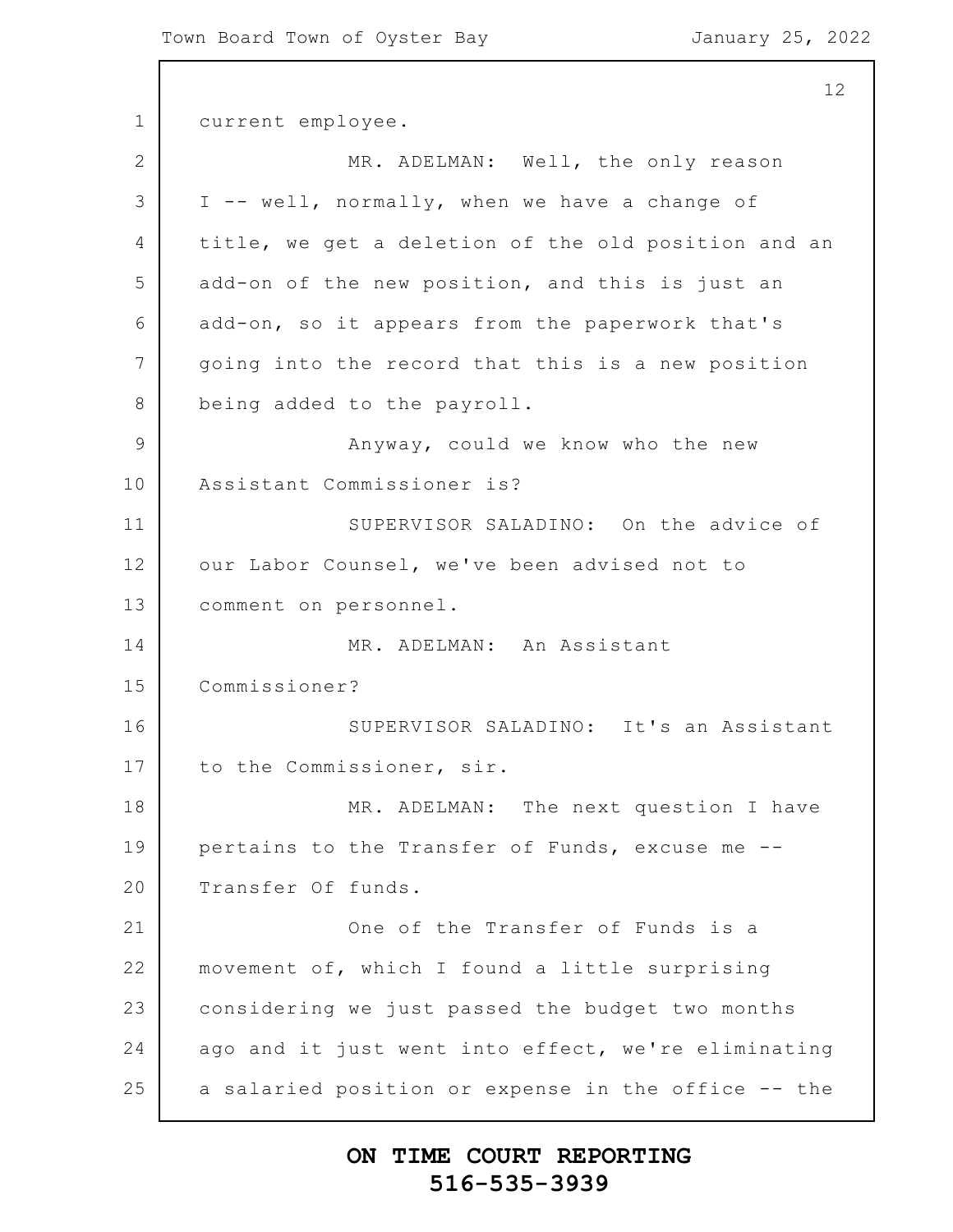|                 | 13                                                   |
|-----------------|------------------------------------------------------|
| $\mathbf 1$     | Department of Inspector General by \$90,000 salaried |
| 2               | position or budgeted monies, plus \$10,000 in        |
| 3               | salaries part-time is being deleted, and we're       |
| $\overline{4}$  | adding \$100,000 for professional services, and the  |
| 5               | reason I find that surprising, we're one month into  |
| 6               | the new budget year, I would guess, and we have      |
| $7\phantom{.0}$ | already budgeted for professional services and       |
| $8\,$           | other contracts \$150,000 in the Inspector General's |
| $\mathcal{G}$   | line item budget.                                    |
| 10              | My next question pertains -- and you'll              |
| 11              | answer that, I'm sure, after I finish this next      |
| 12              | one -- pertains to the voting to have hearings next  |
| 13              | month. This is Resolutions 30 -- I marked it down    |
| 14              | on the sheet -- 30-2022 through 39-2022.             |
| 15              | Having hearings and the backup that I                |
| 16              | read, the total number of all these capital          |
| 17              | programs -- and I didn't have enough time to add up  |
| 18              | all the numbers -- I'd be curious if any one party   |
| 19              | here does know what that total is and how            |
| 20              | informative -- I'm curious -- how informative will   |
| 21              | the hearings be next month where we will be          |
| 22              | discussing capital.                                  |
| 23              | I know solid waste -- I know we have                 |
| 24              | big plans for that to do a big changeover and redo   |
| 25              | everything you have out in Bethpage over there for   |
|                 |                                                      |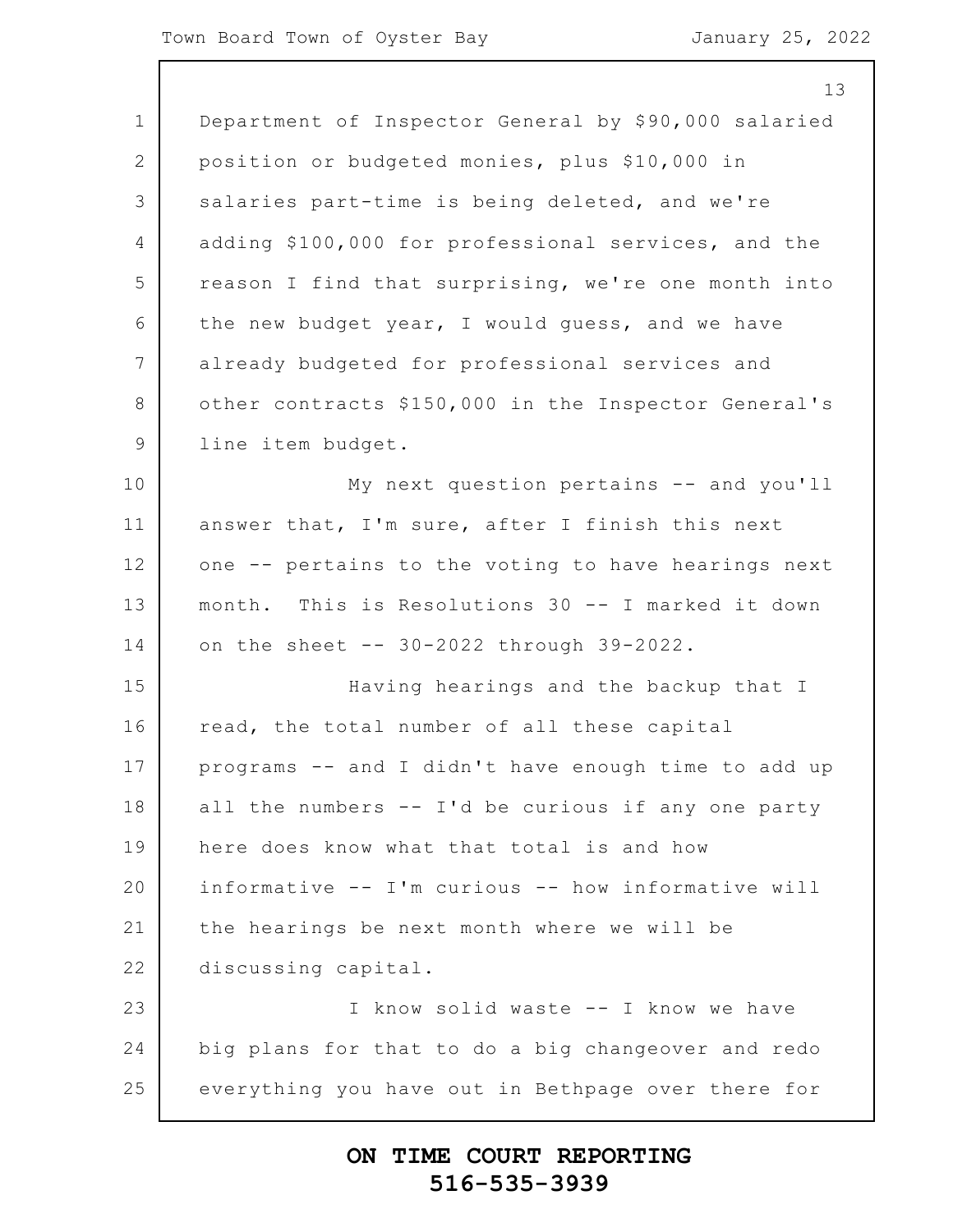1 2 3 4 5 6 7 8 9 10 11 12 13 14 15 16 17 18 19 20 21 22 23 24 25 14 recycling and cleaning the garbage -- but, basically, all your departments are having - borrowing money for -- I guess, you'll be borrowing these capital funds -- capital funds is borrowed money and -- I'm not sure. I'm kind of new at this. SUPERVISOR SALADINO: Okay. MR. ADELMAN: But, you know, they range in amounts from, like,  $$750,000$  to  $-$  I don't  $-$ 10, \$20 million in other ones. I'm just curious if we have a full total of what we're going to be borrowing for the capital account and where we're getting all that money because it's my understanding we also have a Resolution today that talks about a payout for a ten-year-old lawsuit that we settled for the property on 55 Motor Way, which a previous administration had taken under that famous land grab title that governments use -- I forget what they call it. It's what we're using for the golf course. And the owner of the property sued, and though we paid them \$4.5 million, he's picking up another, I think, \$9 million with this settlement. Or the total settlement is worth 9, and we've already paid him a substantial sum.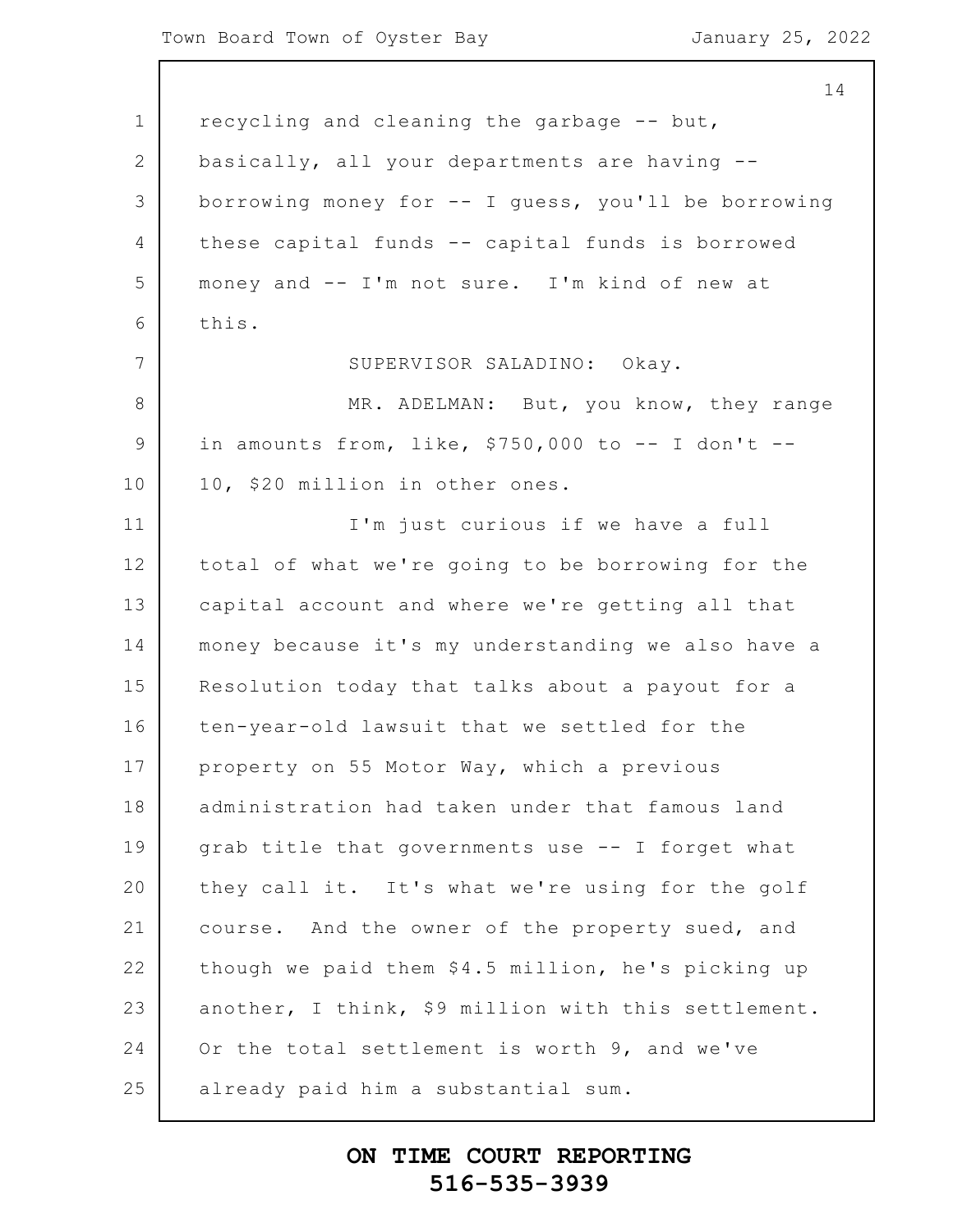|                | 15                                                  |
|----------------|-----------------------------------------------------|
| $\mathbf 1$    | I'm just wondering how this affects our             |
| 2              | thought process on doing a condemnation -- that's   |
| 3              | the word I was looking for -- on the golf course.   |
| $\overline{4}$ | I'd like to know if we have an update. I'll wait    |
| 5              | for public comment on that because it's not on the  |
| 6              | agenda, but this settlement -- I'm always glad when |
| 7              | I see we settled. I'm not always happy about how    |
| 8              | much we settle for, but is this money going to      |
| $\mathsf 9$    | be -- are we going to have to finance this payout?  |
| 10             | I'd like some information about that,               |
| 11             | and that's about it. I'm glad to see everybody      |
| 12             | here. I hope Michele is well -- Councilwoman        |
| 13             | Johnson -- and if she's listening, hello, you're    |
| 14             | missed, and I'm glad to see everyone else here.     |
| 15             | Thank you.                                          |
| 16             | SUPERVISOR SALADINO: Thank you,                     |
| 17             | Arthur.                                             |
| 18             | In terms of information on this                     |
| 19             | settlement, which is a normal process to the way we |
| 20             | close out legal cases, people sue the Town, that's  |
| 21             | part of the process of every municipality.          |
| 22             | I'm going to ask our Town Attorney,                 |
| 23             | Frank Scalera, if you could come up, to give us a   |
| 24             | brief overview or an executive summary of what's    |
| 25             | being done and why.                                 |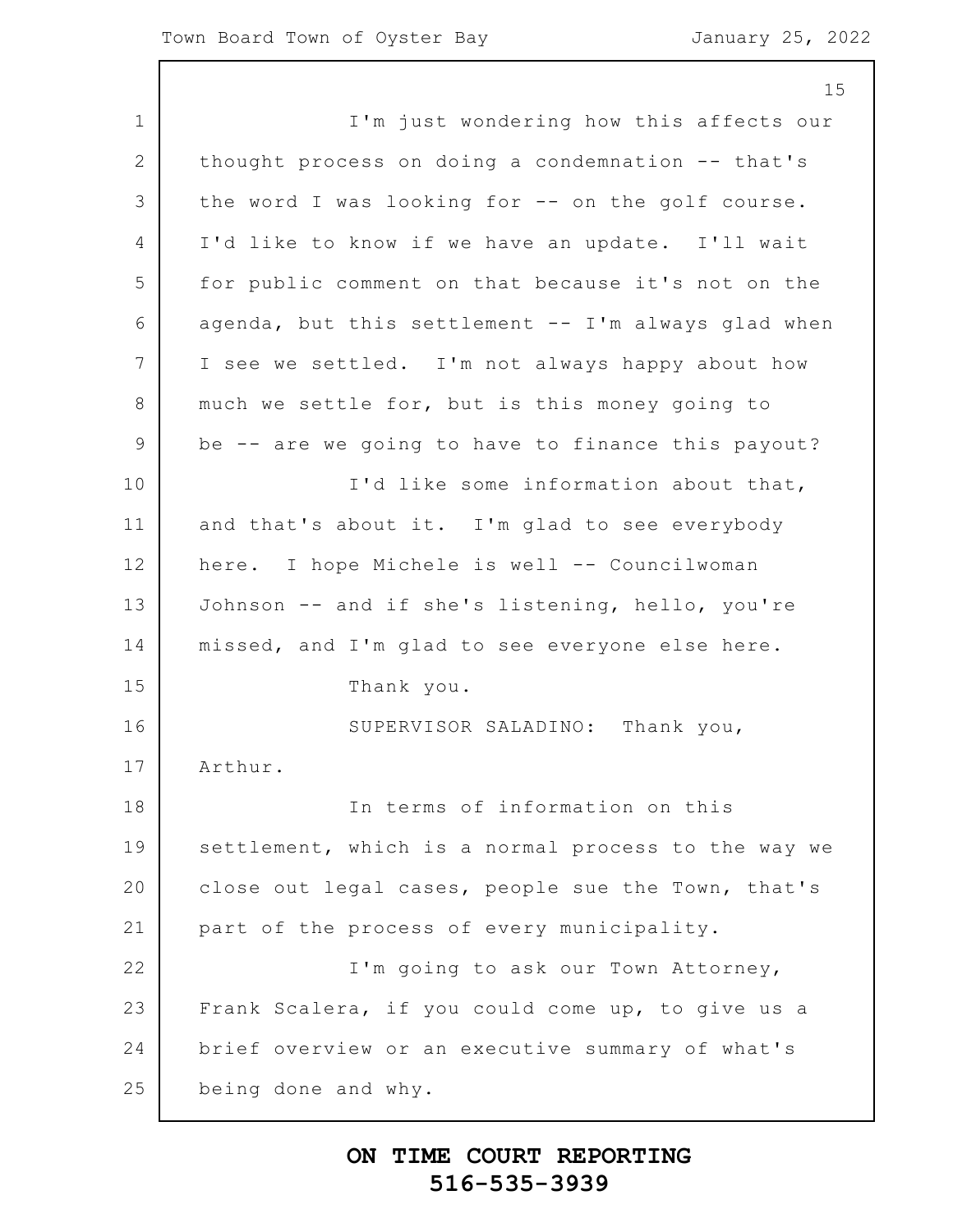1 2 3 4 5 6 7 8 9 10 11 12 13 14 15 16 17 18 19 20 21 22 23 24 25 16 MR. SCALERA: Good evening, everybody. Frank Scalera, Town Attorney. Just one point. That particular matter was tabled, so it really is not on this Calendar, but I'll be more than happy to talk about it, but it is tabled. If you want, Supervisor -- SUPERVISOR SALADINO: Would you like -- MR. ADELMAN: It's tabled. MR. SCALERA: It's tabled for now, but it will come up again, and we can discuss it. SUPERVISOR SALADINO: Thank you. Thank you, Frank. Let me just -- just to put this to bed in a very simple form -- municipalities are sued across America and in an effort to settle a case, generally, an amount of money is negotiated, and that's paid to get the case resolved. Is this the case in this scenario? MR. SCALERA: Correct, with the proviso, unlike the typical lawsuit where you're suing for somebody who's claiming they were wronged and you're suing for damages, in this particular case, which they call eminent domain, you're being sued only to determine the valuation. So we're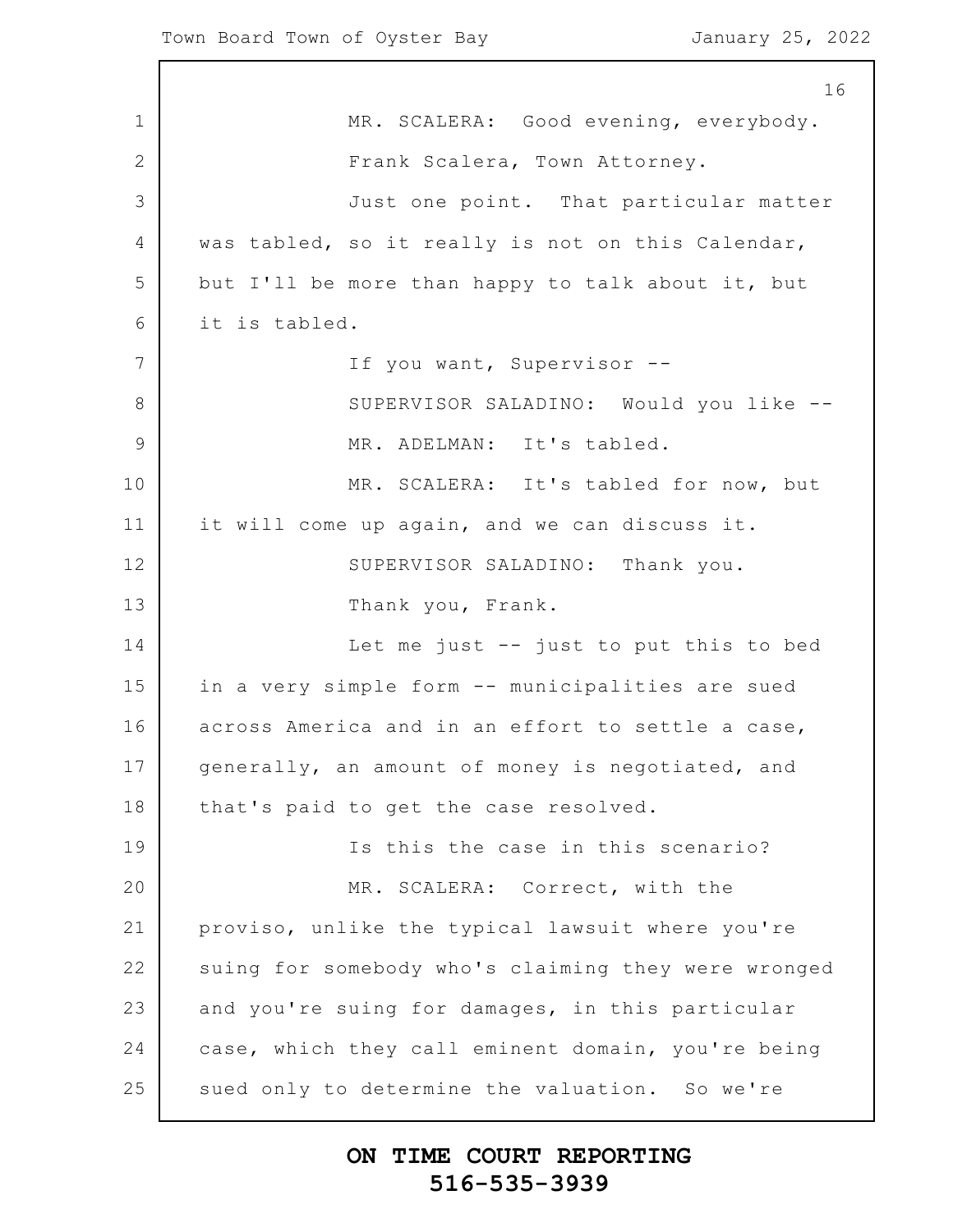$\mathsf{l}$ 

|                | 17                                                  |
|----------------|-----------------------------------------------------|
| $\mathbf 1$    | paying, but we're getting real estate. Unlike a     |
| $\mathbf{2}$   | typical lawsuit where you would just pay damages,   |
| 3              | here --                                             |
| $\overline{4}$ | SUPERVISOR SALADINO: Like a purchase.               |
| 5              | MR. SCALERA: -- we're getting a                     |
| 6              | purchase, correct.                                  |
| 7              | And just understand that in eminent                 |
| 8              | domain there's that extra procedure where The Court |
| $\mathcal{G}$  | determines the value if the parties can't agree.    |
| 10             | Understand the history. This goes back              |
| 11             | more than twenty years. This particular property    |
| 12             | at Liberty was in connection with a lot of work     |
| 13             | that was done on prior administrations with the EPA |
| 14             | to clean up the soil and the water there at that    |
| 15             | site. It was about 21 acres. So not only was        |
| 16             | there an arrangement and agreement made with the    |
| 17             | Federal government, EPA, where the Town could not   |
| 18             | get sued for purchasing the property because as you |
| 19             | know -- as you know because you're very well versed |
| 20             | in environmental -- when you own a property that    |
| 21             | has contaminants, you are a responsibile party.     |
| 22             | Here, the Town was able to join with                |
| 23             | the property owners at the time, the Environmental  |
| 24             | Protection Agency, the Federal government,          |
| 25             | Congressman Peter King, who took a big role at the  |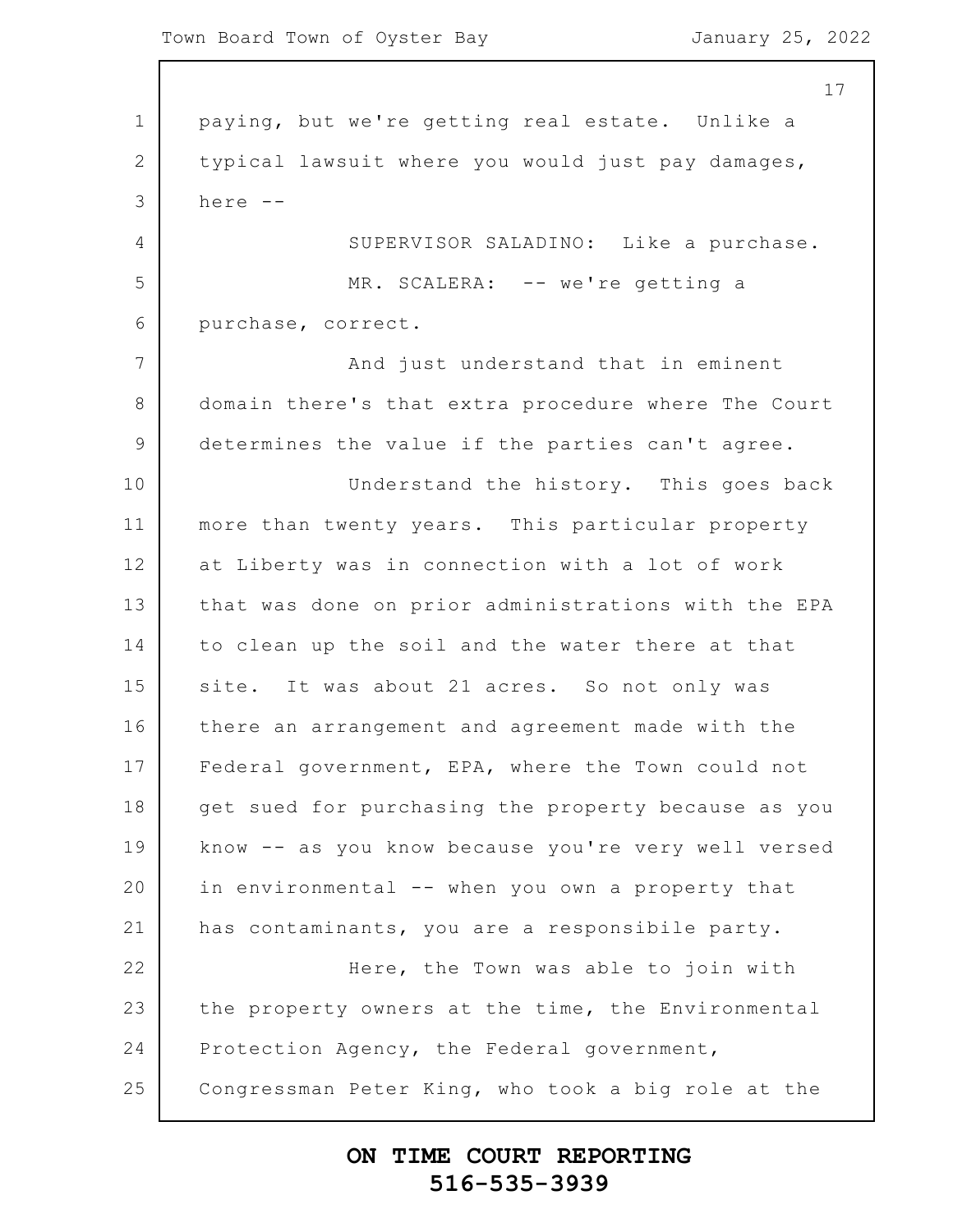1 2 3 4 5 6 7 8 9 10 11 12 13 14 15 16 17 18 19 20 21 22 23 24 25 time, and said, you know what guys, Town, if you are willing to expand your park and buy-in to this and do a condemnation, in return, you will be absolved from liability and being sued, and, in exchange, you will have 21 and a half more acres attached to your existing park. SUPERVISOR SALADINO: So what you're really saying is that both the taxpayers and the residents at large really benefitted by this situation, but for us, this was a cleanup --MR. SCALERA: Correct. SUPERVISOR SALADINO: -- just like we've been doing for five years now since this administration took place, cleaning up issues of the past, getting them resolved, and in this case, providing a brand-new park -- MR. SCALERA: Absolutely. SUPERVISOR SALADINO: -- for residents from one end of the Town to the other -- MR. SCALERA: Absolutely. SUPERVISOR SALADINO: -- and we won an award -- a National Engineering award -- MR. SCALERA: Correct. Correct. SUPERVISOR SALADINO: -- for what was built at that park.

### **ON TIME COURT REPORTING 516-535-3939**

18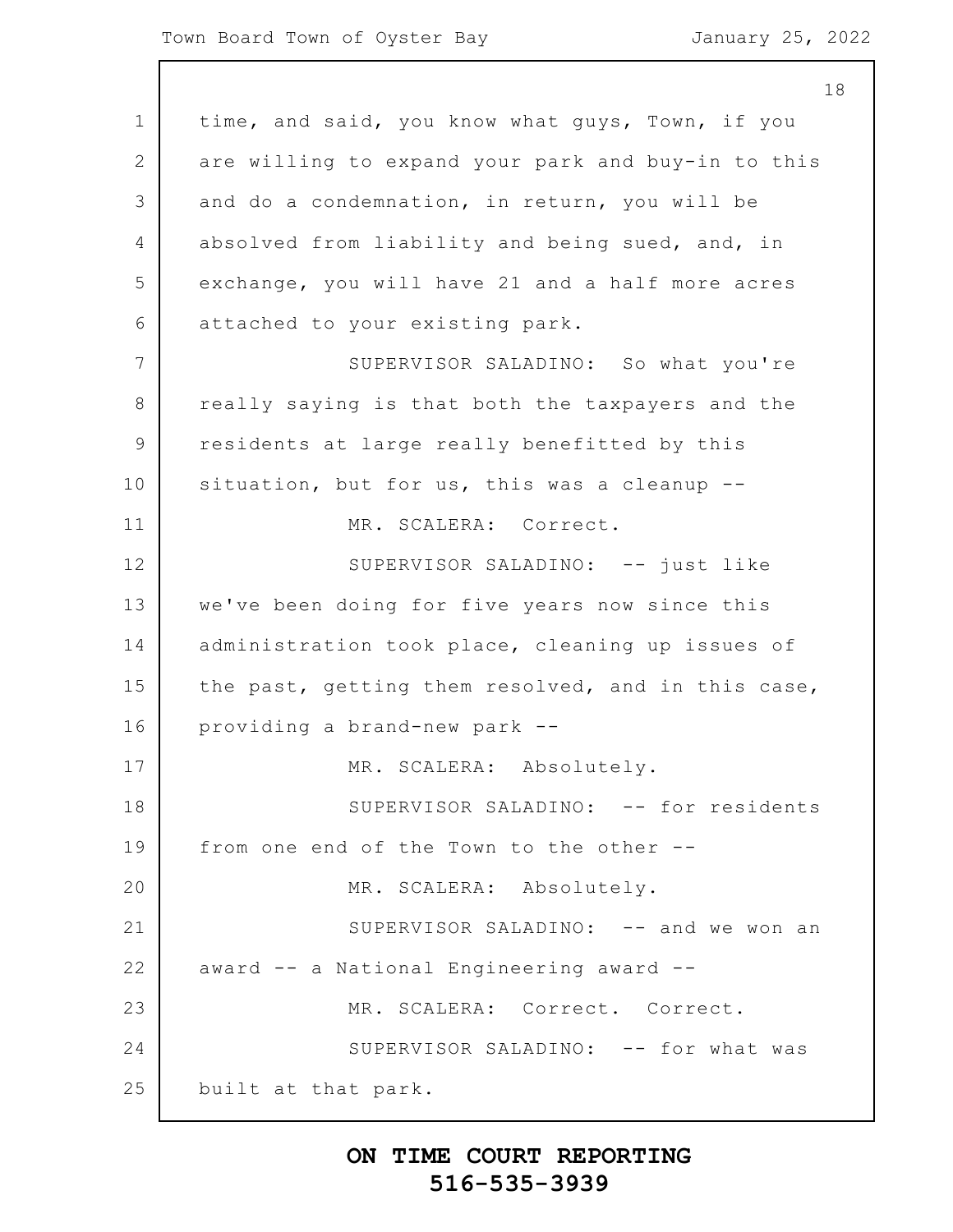1 2 3 4 5 6 7 8 9 10 11 12 13 14 15 16 17 18 19 20 21 22 23 24 25 MR. SCALERA: Right. Rich Lenz, our Commissioner, right. If you -- I don't want to bore anyone here, but if you go on the DEC website or the EPA website and you get the history going back a long time, you'll see the amount of cleanup -- hundreds, you know, thousands and thousands of dirt in yards of dirt removed there with a proper protocol and refilled with clean dirt so children, as you know, can play on there, so you doubled the park. It has become one of the biggest parks in the central part of Oyster Bay. Tremendous project. Many years and, again, getting back, it's called a lawsuit, but it really is a valuation proceeding, and all we're doing is giving money, but, in return, we get real estate. So on the books -- SUPERVISOR SALADINO: And it closes out the legal issues that were inherited from the past. MR. SCALERA: Correct. Correct. SUPERVISOR SALADINO: Okay. Thanks, Frank. Thank you very much. COUNCILMAN LABRIOLA: Mr. Scalera, if I can just add on.

### **ON TIME COURT REPORTING 516-535-3939**

19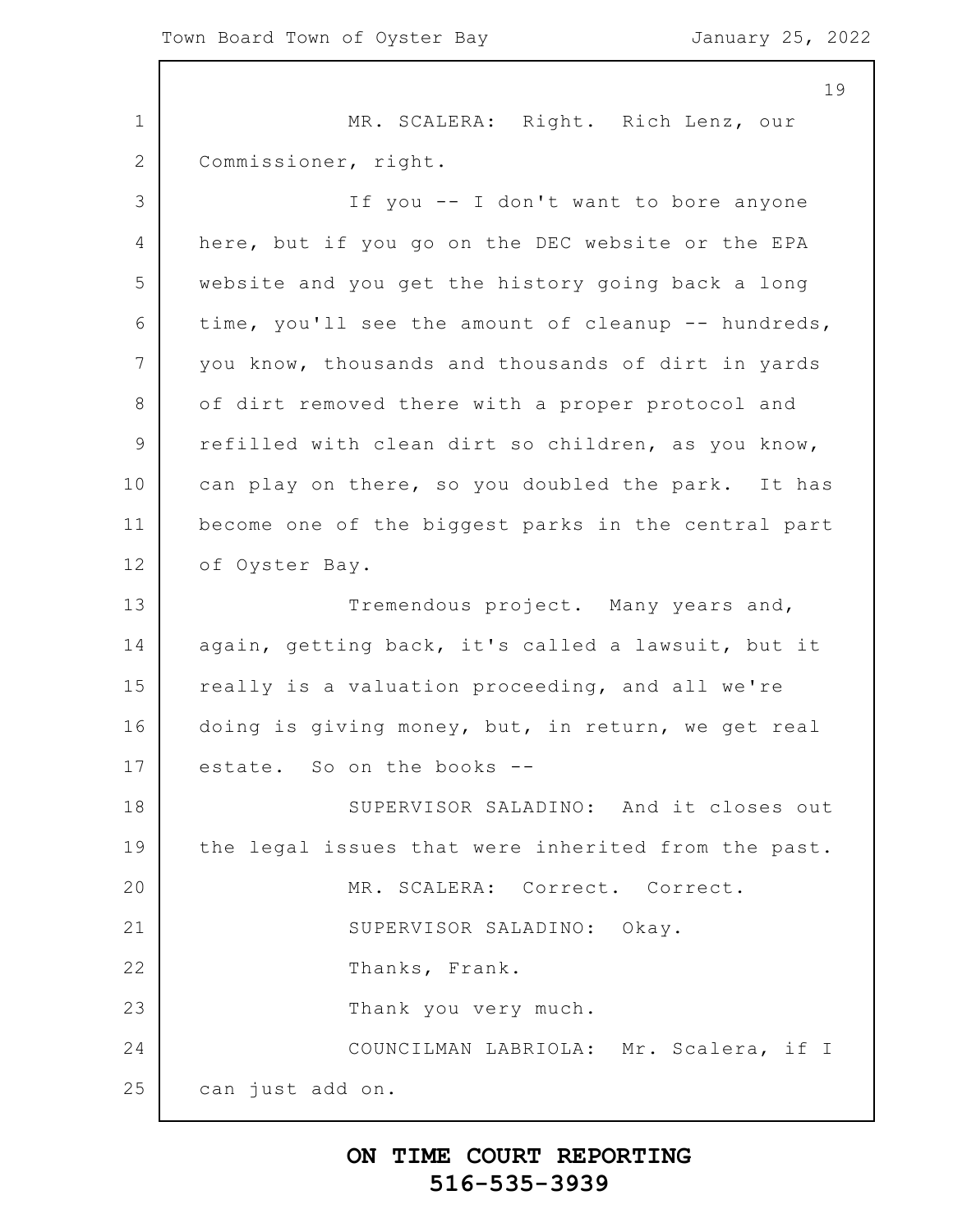1 2 3 4 5 6 7 8 9 10 11 12 13 14 15 16 17 18 19 20 21 22 23 24 25 20 First of all, I do want to say that the residents who are listening at home and those of you in this audience should understand that the Allen Park situation, the Liberty Industrial Site is a huge environmental success story I think each and every one of us are proud of. My history with that site goes back to when I was a State Assemblyman representing Farmingdale and also as Town Clerk here, so this was twenty years in the making, and, yeah, I know that the money makes you stand up a little and say -- stand up straight and say, hey, but, you know, I just want to point out to the residents at home, and I know that you're familiar with this, Mr. Scalera, and you could probably expound upon this a little, but when it comes to eminent domain proceedings, there are some things that are beyond our control and decided either in conference with a judge -- MR. SCALERA: Correct. COUNCILMAN LABRIOLA: -- who decides the best and highest use of the property -- MR. SCALERA: Highest and best use, correct. COUNCILMAN LABRIOLA: -- which is a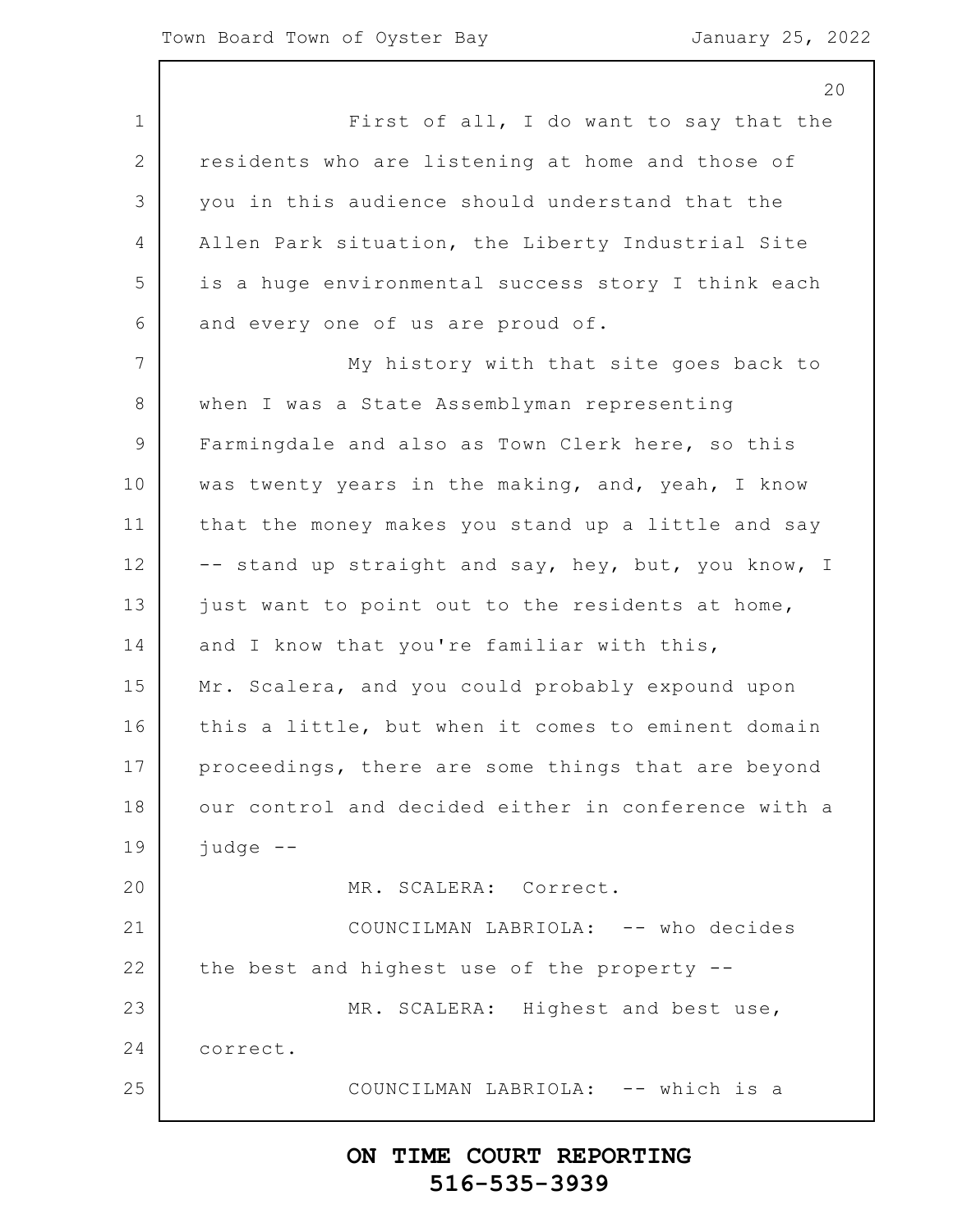1 2 3 4 5 6 7 8 9 10 11 12 13 14 15 16 17 18 19 20 21 22 23 24 25 21 legal term of art that I know you have to be careful and aware of -- MR. SCALERA: Correct. COUNCILMAN LABRIOLA: -- and as we undertake these issues, we're very cognizant of that and careful about that, but this was really one of those things because it's not just for Farmingdale. The park is for the entire Town of Oyster Bay, and it's a crown jewel. It's a Town park. It is not just for the residents in Farmingdale - although I'm sure they enjoy it each and every day -- and it's for everyone, so those tax dollars that are used to enlarge the park and expand it with all of the feels that people have wanted, and, of course, creating memories that last a lifetime for our children, so I just wanted to add that to your thoughts, Mr. Adelman. MR. SCALERA: I want you to add to some of the folks who don't live down there and some of the folks who moved in there who are a little younger on this Board. When I first went on that property in 2003, 2004  $-$  the property that is  $-$  obviously, not the Allen Park, but next to it -- they had a lot of buildings there, a lot of dilapidated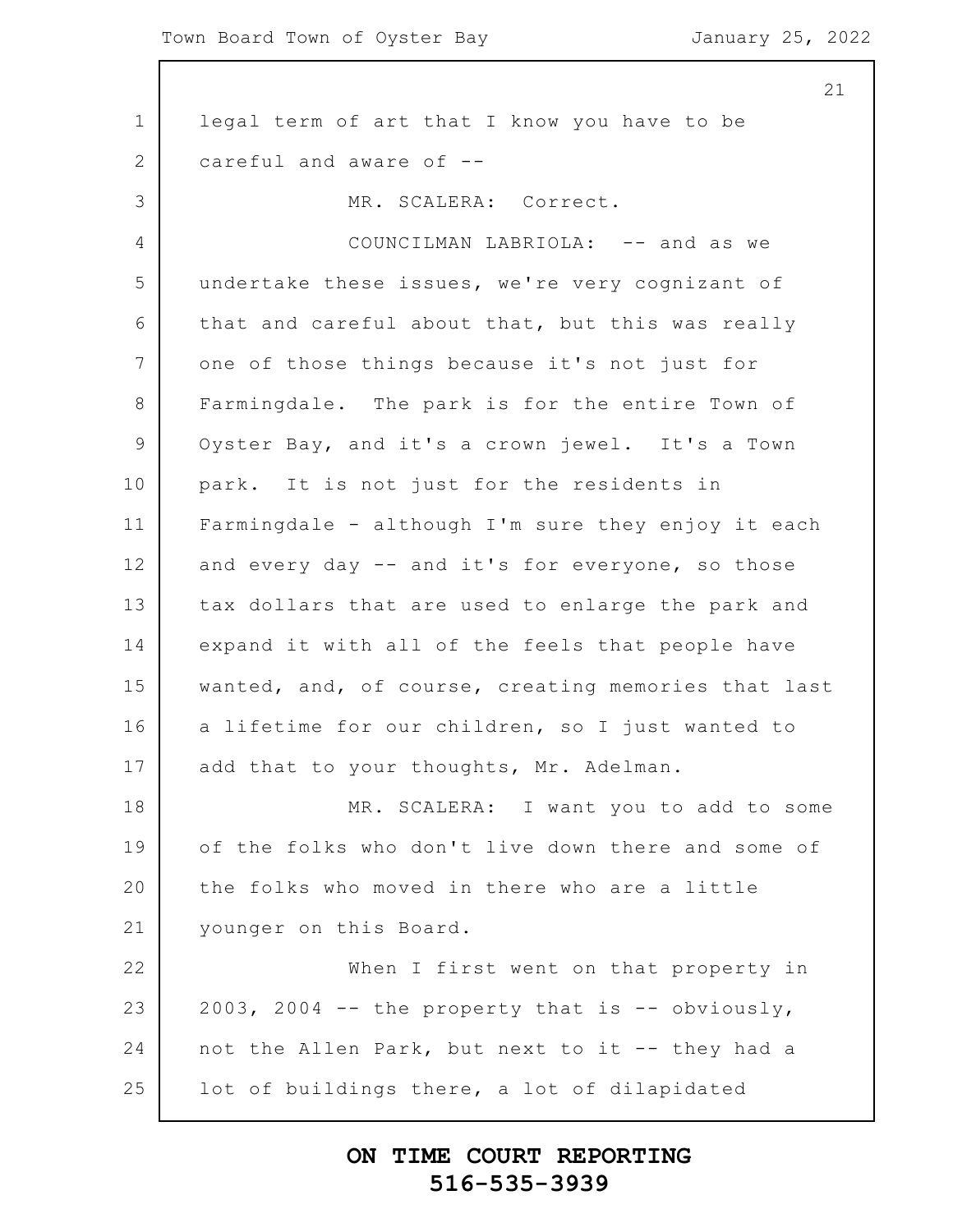1 2 3 4 5 6 7 8 9 10 11 12 13 14 15 16 17 18 19 20 21 22 23 24 25 22 buildings that were used for former defense contractors. And the best way -- I said it then, and I'll say it now, when I walked around with the Judge, I don't know if you're familiar with Judge Joseph, I think he's since passed, we walked on the property to determine which buildings should be knocked down because it was really in a real deteriorated state. The best I can think of it is if anybody watches Marvel Comics or Batman, when you stepped from Motor Parkway onto the property, it looked like there was just a black cloud, and the thing looked like Gotham City. The whole thing was just dark and gray, and from where we were then to now, you really have to see the old photographs to determine. It's really a testament to what everybody did. SUPERVISOR SALADINO: So, in short, we've gotten all the legal issues resolved -- MR. SCALERA: Correct. SUPERVISOR SALADINO: -- as of this vote; we have cleaned up the Town over many decades -- MR. SCALERA: Correct.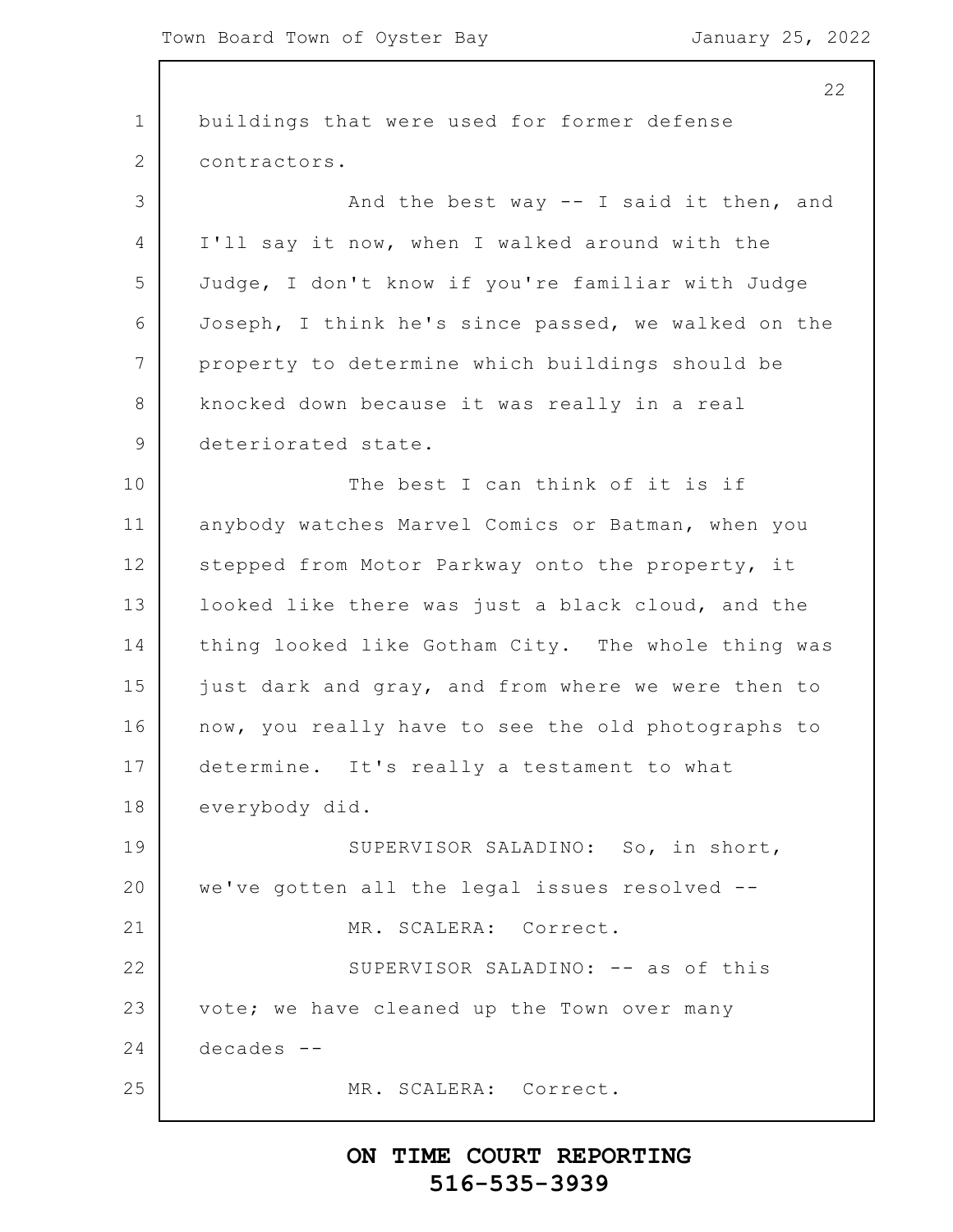1 2 3 4 5 6 7 8 9 10 11 12 13 14 15 16 17 18 19 20 21 22 23 24 25 23 SUPERVISOR SALADINO: -- over many years, I'm sorry -- MR. SCALERA: Correct. SUPERVISOR SALADINO: -- including before this administration got here -- MR. SCALERA: Correct. SUPERVISOR SALADINO: -- but we took that property and we built a world-class park that has received a National Engineering award for what's been created there, so talk about turning blight to brilliance. We're exceptionally proud of this, and now -- MR. SCALERA: You should all be. SUPERVISOR SALADINO: -- we're ending and wrapping up all of the legal issues. MR. SCALERA: You should all be proud. You should all be proud. And the tabling is just a couple of minor points on this settlement with paperwork. It will be back on the next Calendar. Okay? SUPERVISOR SALADINO: Thank you, Frank. MR. SCALERA: You got it. SUPERVISOR SALADINO: So finally to address your issue on the Capital Budget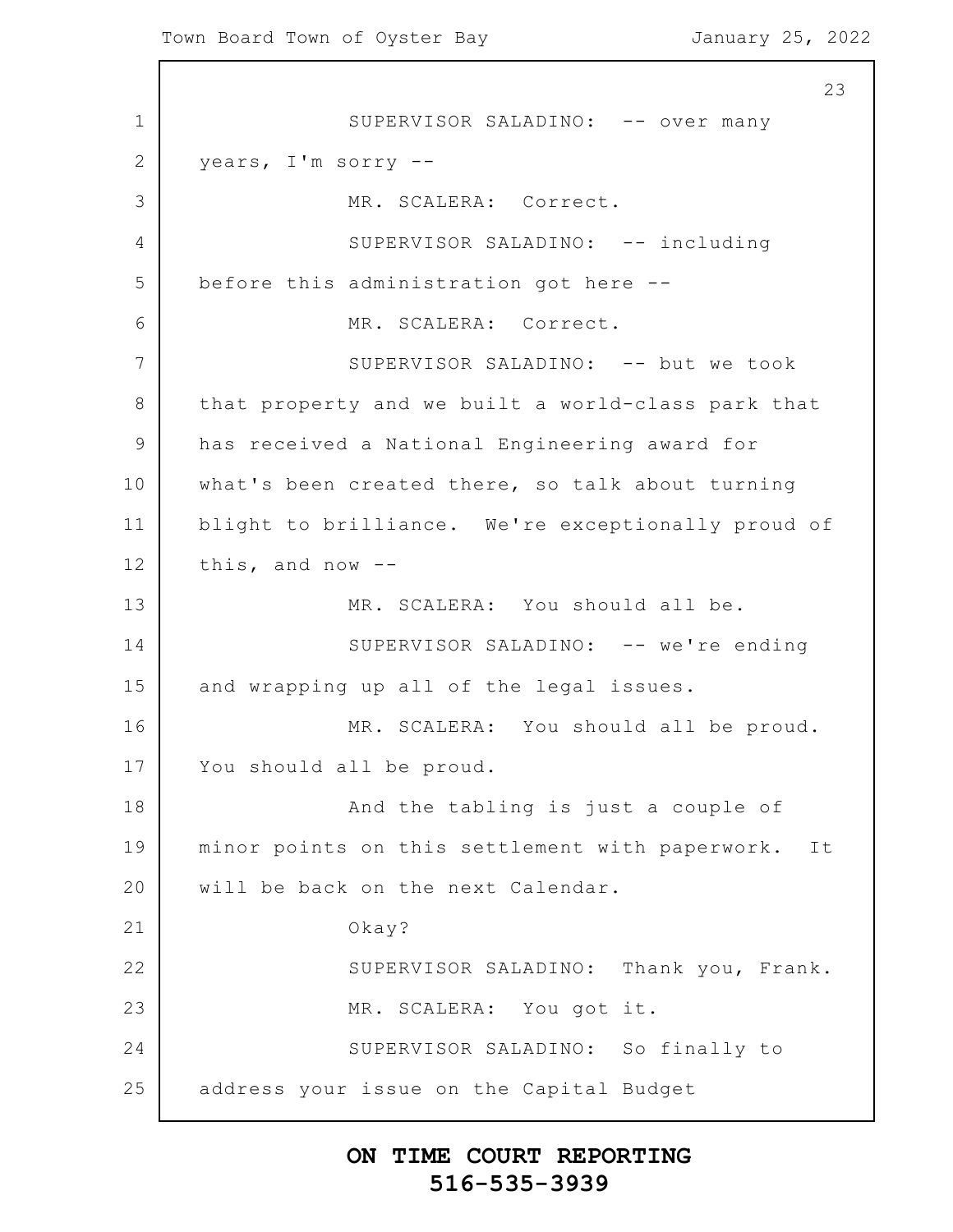1 2 3 4 5 6 7 8 9 10 11 12 13 14 15 16 17 18 19 20 21 22 23 24 25 24 Resolutions, Resolutions 30 through 39 call for a public hearing to bring the details of our capital budget and capital plan before the public. Each year we borrow money to pave roads, to provide upkeep of our trucks, our fleet, to make sure that we're ready and able to collect garbage, to plow the snow, all the many expenditures. And the overview that's most important, when we first got here five years ago, and it's almost five years to the day -- I believe January 31st was the first day when we took over as Supervisor and began the new administration - there was an enormous amount of capital debt, and, quite frankly, too much for a Town this size -- a municipality this size. Each year -- the first year, we did no capital borrowing to jump start our financial plan -- each year, we have paid off more than we have borrowed. You still have to borrow because you still have to pave roads and the fleet vehicles and so on and so forth, but we're very careful on expenditures, and the staff knows how we are in terms of spending very, very carefully. For folks at home, there are a lot of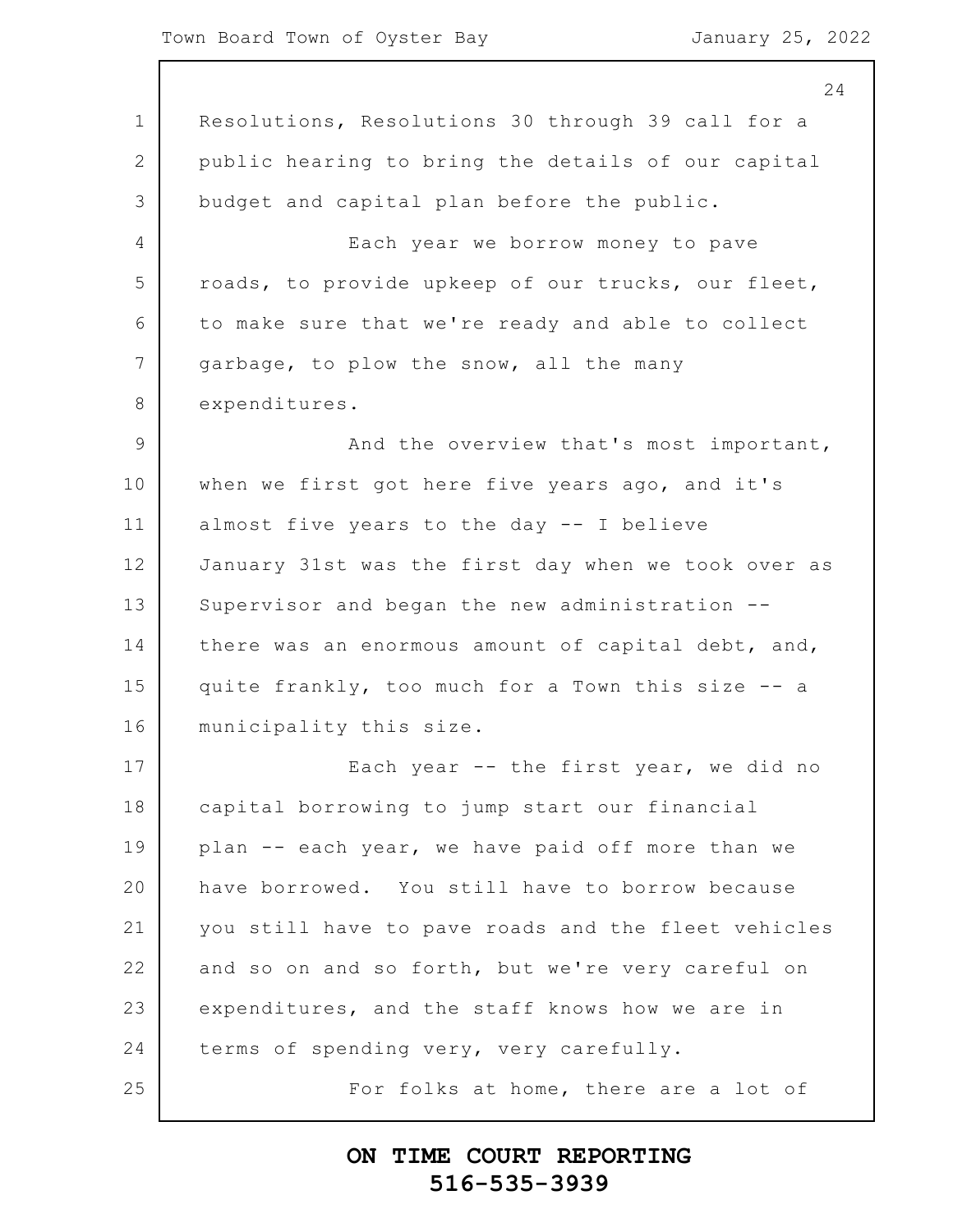|                | 25                                                   |
|----------------|------------------------------------------------------|
| 1              | members of our administration nodding their heads    |
| $\mathbf{2}$   | right now, but each year we have borrowed less than  |
| 3              | we're paying off, and we're borrowing at a better    |
| $\overline{4}$ | and better rate, a lower interest rate.              |
| 5              | To date, we have paid off a net on our               |
| 6              | capital side of our budget. We have the operating    |
| 7              | budget and the capital budget. We have paid off a    |
| 8              | net of \$185 million. We're exceptionally proud of   |
| $\overline{9}$ | that, and it's one of the many issues that Wall      |
| 10             | Street cited when they awarded us with six bond      |
| 11             | rating increases.                                    |
| 12             | So all the way that the capital debt                 |
| 13             | works is there are expenditures that have to be      |
| 14             | done to maintain and continue to operate our Town    |
| 15             | including the road paving projects and rebuilding a  |
| 16             | bridge so it's safe for cars to travel, so on and    |
| 17             | so forth, and I hope you'll be here for those        |
| 18             | capital budget hearings and those presentations      |
| 19             | where we'll address and inform the public about all  |
| 20             | the many ways in which we're improving the Town,     |
| 21             | but the net continues to drop our capital debt, and  |
| 22             | now we're \$185 million less total capital debt than |
| 23             | when we began.                                       |
| 24             | $0$ kay?                                             |
| 25             | You don't believe that?                              |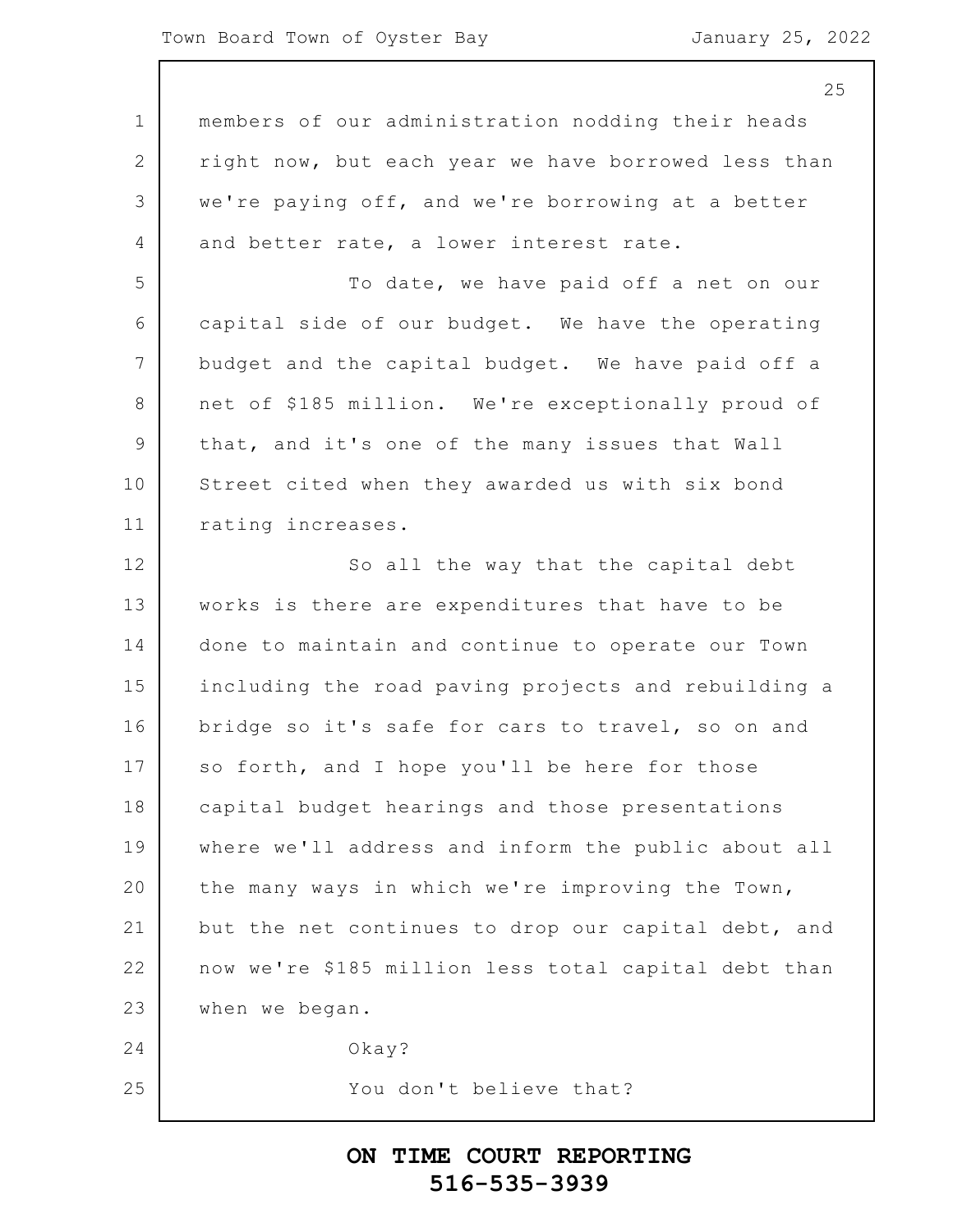1 2 3 4 5 6 7 8 9 10 11 12 13 14 15 16 17 18 19 20 21 22 23 24 25 26 MR. ADELMAN: No. I'm sorry to readdress you on this -- SUPERVISOR SALADINO: Arthur, that breaks the rules. I'm sorry. So that's the answer on that. We will be having the hearing. You're welcome to come to the hearing, ask your questions, and we'll be happy to go through, in detail, our capital budget to you and the public. Now, in terms -- you had brought up the Inspector General and a Transfer of Funds. When you -- you looked at something incorrectly. You looked at it, well, it's the beginning of the year, but that's okay, you're relatively new to government, we understand that there's a learning process for you and members of the public. So we're operating with efficiencies and improvements year-round. When the Inspector General finds a service, he tells us about it, and then we decide if that will improve services and how it will improve services. So rather than taking more money, we shift money from one way to another. We explain the budget at budget time, you know, you were here. We had the morning and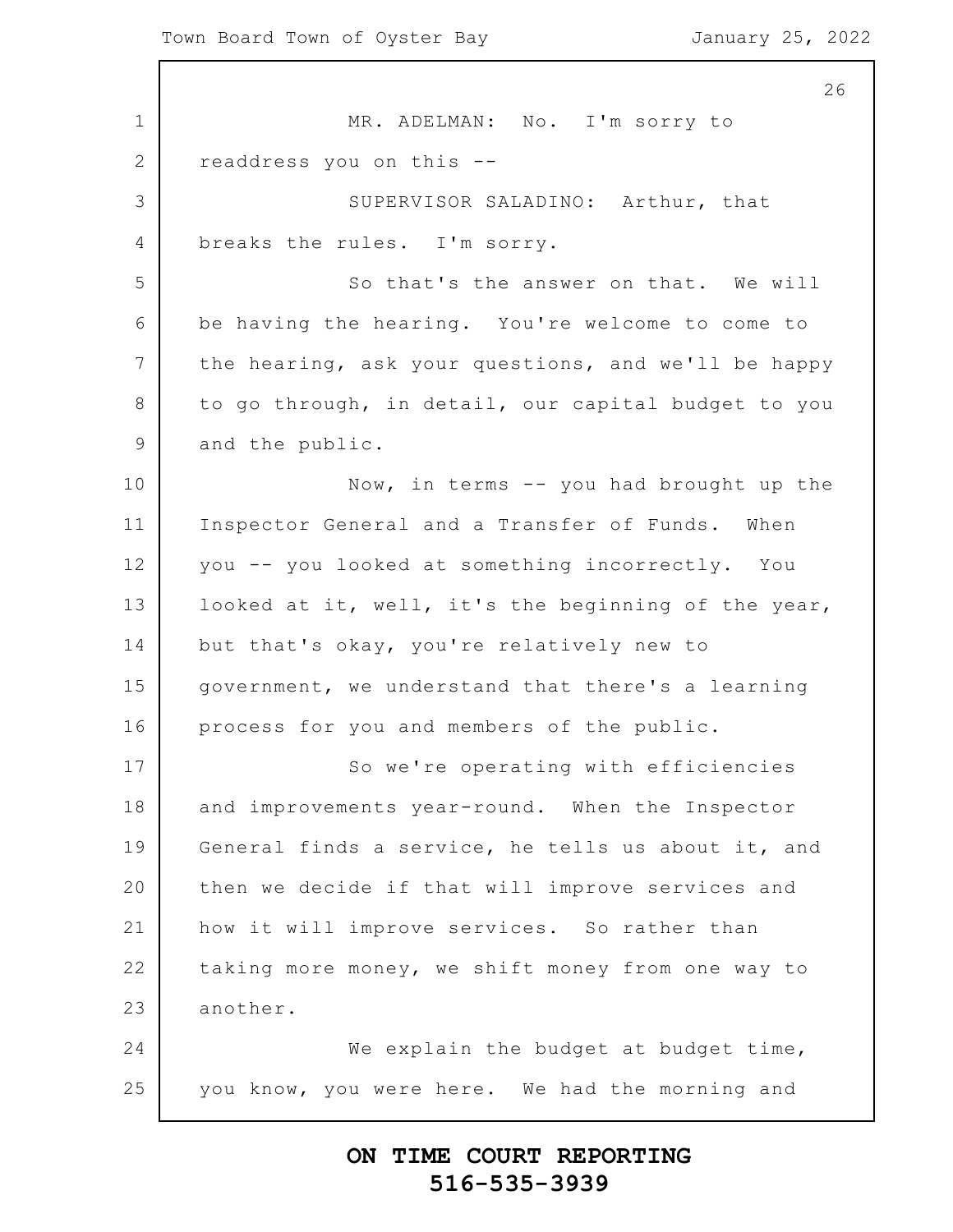1 2 3 4 5 6 7 8 9 10 11 12 13 14 15 16 17 18 19 20 21 22 23 24 25 27 evening sessions so anyone who wanted to attend, could attend, and then we come back and the Board votes on expenditures. So if they find there is a need to spend more on -- maybe more ink and toner and paper is needed and you need less in uniforms or some other product, we transfer. But in an effort to continue to provide transparency, we do that with a Town Resolution. So the bottom line is, we don't do that in the dark. Any transfer comes before the Board so the public can see not only when we approve the budget, but then when we spend each component. It still comes back to the Board for purposes of transparency and a second vote by the Town Board. All right. So thank you, Arthur, for being here. And our next speaker is Kevin McKenna. MS. FAUGHNAN: May I ask how many Resolutions? SUPERVISOR SALADINO: Good evening, Mr. McKenna. How are you? MR. McKENNA: I can't hear you. MS. FAUGHNAN: May I ask how many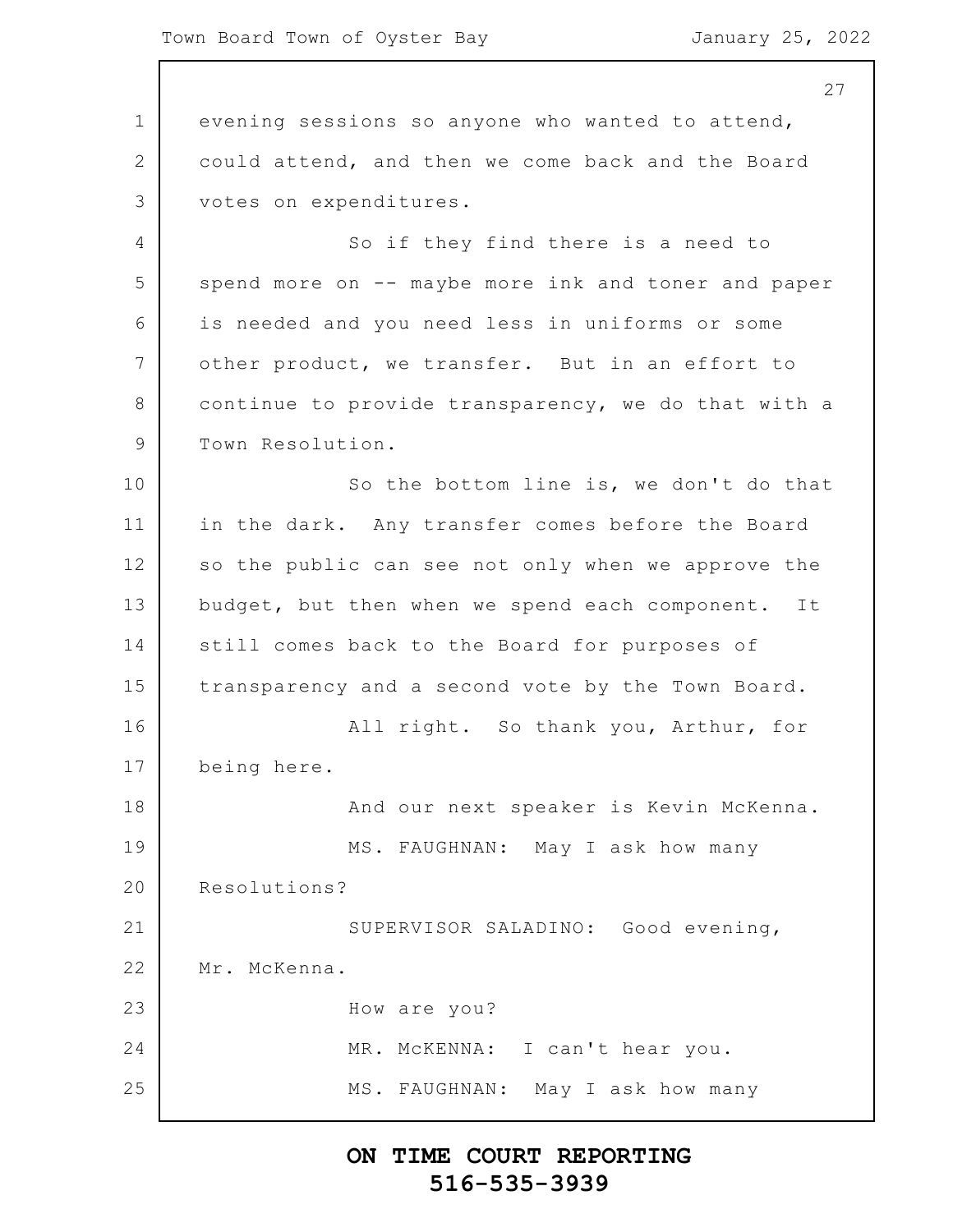```
1
2
3
4
5
6
7
8
9
10
11
12
13
14
15
16
17
18
19
20
21
22
23
24
25
                                                          28
      Resolutions?
                  MR. McKENNA: I don't know. I guess
      five or six.
                  MS. FAUGHNAN: Okay. Thank you.
                  MR. McKENNA: Kevin McKenna.
                  Good evening.
                  Sorry, Mr. Supervisor. I didn't hear
      you.
                  Yeah, Kevin McKenna, Edna Drive,
      Syosset, New York.
                  Yeah, in the spirit of transparency,
      very simply, on the Transfer of Funds, the $10,000
      being transferred to the, I guess, the budget of
      the Inspector General --
                  SUPERVISOR SALADINO: It's not being
      transferred to the budget. These are within.
                  When transfers take place, we approve
      the budget and then transfers are made. There's
      changes made every day and rather than just do
      them, we bring those transfers before the Board and
      before the public.
                  MR. MCKENNA: So is that $10,000 going
      towards the Inspector General's budget?
                  SUPERVISOR SALADINO: It is money that
      was already approved in the budget, but,
```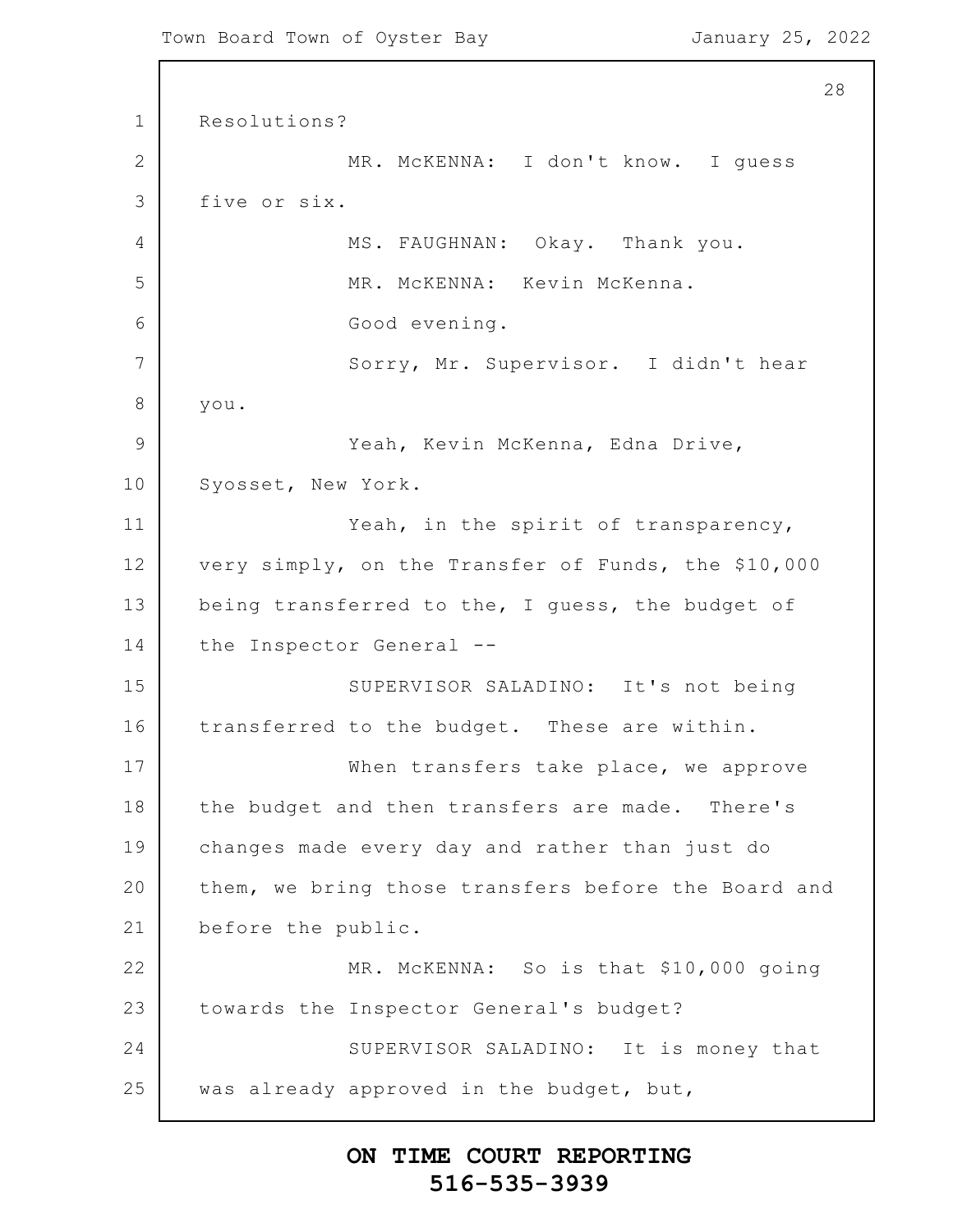$\Gamma$ 

|              | 29                                                  |
|--------------|-----------------------------------------------------|
| $\mathbf 1$  | specifically, they come back for more transparency  |
| $\mathbf{2}$ | on how they use budgeted money.                     |
| 3            | MR. MCKENNA: Okay.                                  |
| 4            | So he's going to use that \$10,000?                 |
| 5            | SUPERVISOR SALADINO: So every                       |
| 6            | department has money allocated through the budget,  |
| 7            | which we have two hearings on $--$ actually, more   |
| $\,8\,$      | than two because there's the preliminary budget --  |
| $\mathsf 9$  | we vote on the budget in a Town Board meeting --    |
| 10           | and then we realize there may be changes along the  |
| 11           | way in every department, for a variety of           |
| 12           | efficiencies, and that comes back in the form of a  |
| 13           | transfer resolution --                              |
| 14           | MR. MCKENNA: Okay.                                  |
| 15           | So my question is, what's it coming                 |
| 16           | back for?                                           |
| 17           | I'd like to know specifically.                      |
| 18           | Again, in the spirt of transparency,                |
| 19           | Mr. Supervisor, something that you -- I wish I had  |
| 20           | a dollar or maybe \$5 every time you said that word |
| 21           | five years ago, I'd be a rich man -- but in the     |
| 22           | spirit of transparency, I'd like to know if any of  |
| 23           | that money is being utilized towards the Inspector  |
| 24           | General.                                            |
| 25           | A few months ago, it was stated in                  |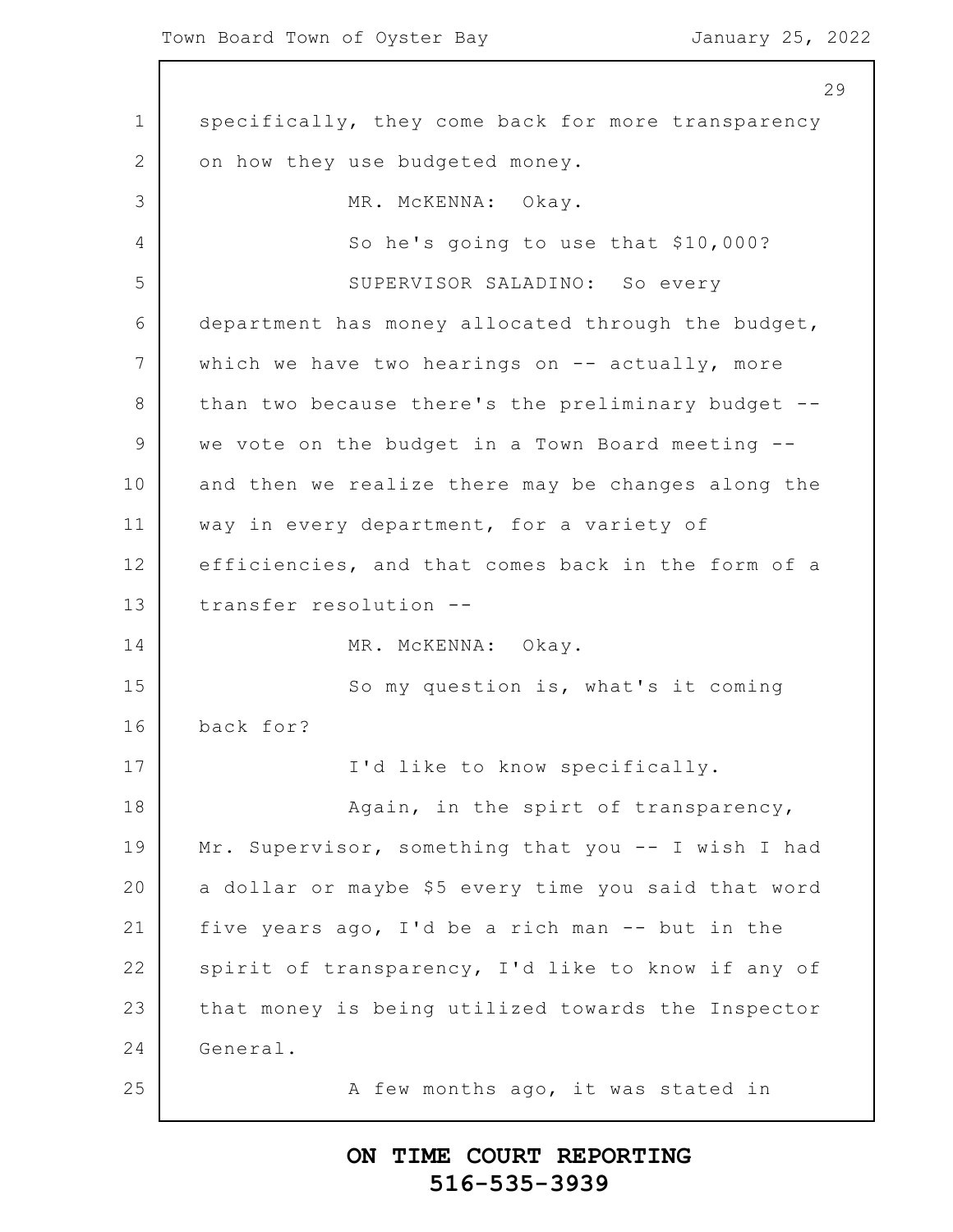|                | 30                                                  |
|----------------|-----------------------------------------------------|
| $\mathbf 1$    | Newsday or -- was going to get his hands, well, not |
| $\overline{2}$ | these exact words, don't quote me, but the gist of  |
| 3              | it was that when we had the problem with the        |
| 4              | computer system where e-mails were being rejected   |
| 5              | back to the public -- by the way, we still, the     |
| 6              | public, have never yet been told exactly what       |
| 7              | happened, but I'll get to that in public session -- |
| 8              | is any of the money going to be utilized towards    |
| $\mathsf 9$    | the Inspector General or anybody that, maybe, he    |
| 10             | hired or anybody he contracted to look at that      |
| 11             | computer problem? Is any of the money being used    |
| 12             | for that?                                           |
| 13             | SUPERVISOR SALADINO: I guess in the                 |
| 14             | general sense, yes, we continue to improve upon the |
| 15             | services --                                         |
| 16             | MR. MCKENNA: I understand.                          |
| 17             | Is any of the money -- is any of that               |
| 18             | money being utilized to hire an outside consultant? |
| 19             | SUPERVISOR SALADINO: Yes.                           |
| 20             | MR. MCKENNA: Could the public, in the               |
| 21             | spirit of transparency, can we, the public, know    |
| 22             | who the consultant was that was hired to look at    |
| 23             | that alleged computer problem?                      |
| 24             | SUPERVISOR SALADINO: The answer to                  |
| 25             | your question is that at a future Board meeting we  |
|                |                                                     |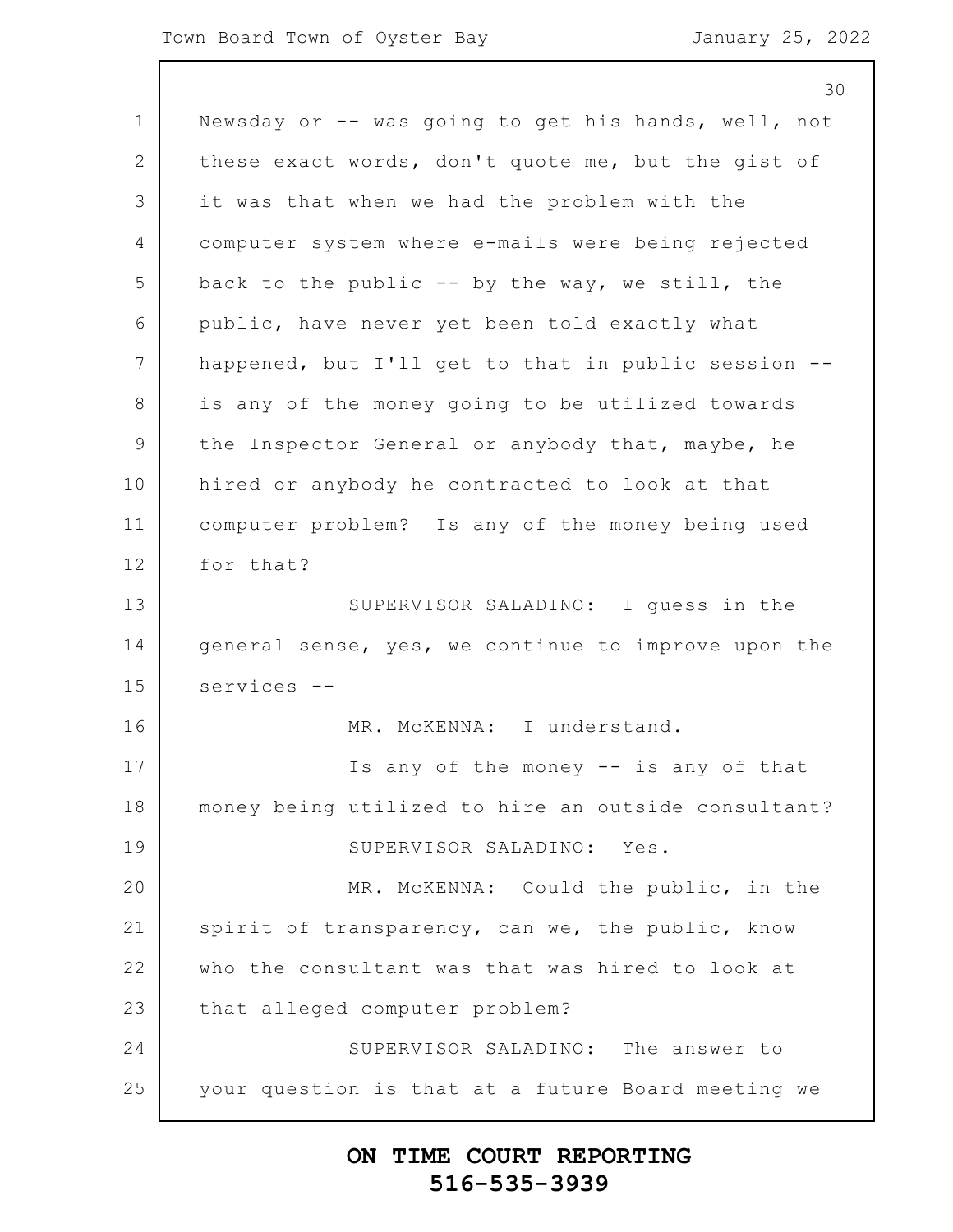1 2 3 4 5 6 7 8 9 10 11 12 13 14 15 16 17 18 19 20 21 22 23 24 25 31 can bring all these things up. MR. McKENNA: Why can't you just tell us now? SUPERVISOR SALADINO: Because we will -- we do things as we -- MR. McKENNA: Does the Board know the name of the consultant that that money is going towards to fix that computer problem? Do any of you Board members know the name of that consultant? SUPERVISOR SALADINO: Do we have a name on that? Why don't you find it out and why don't you come forward? MR. McKENNA: Do any of the Board members care about the name of that consultant? SUPERVISOR SALADINO: You know what, Kevin -- Kevin, it's a new year. In the spirit of togetherness, I just wish you would -- MR. McKENNA: Mr. Supervisor, Mr. Supervisor, Mr. Supervisor, do me a favor? SUPERVISOR SALADINO: Yes. MR. McKENNA: Don't, don't, don't patronize me, okay --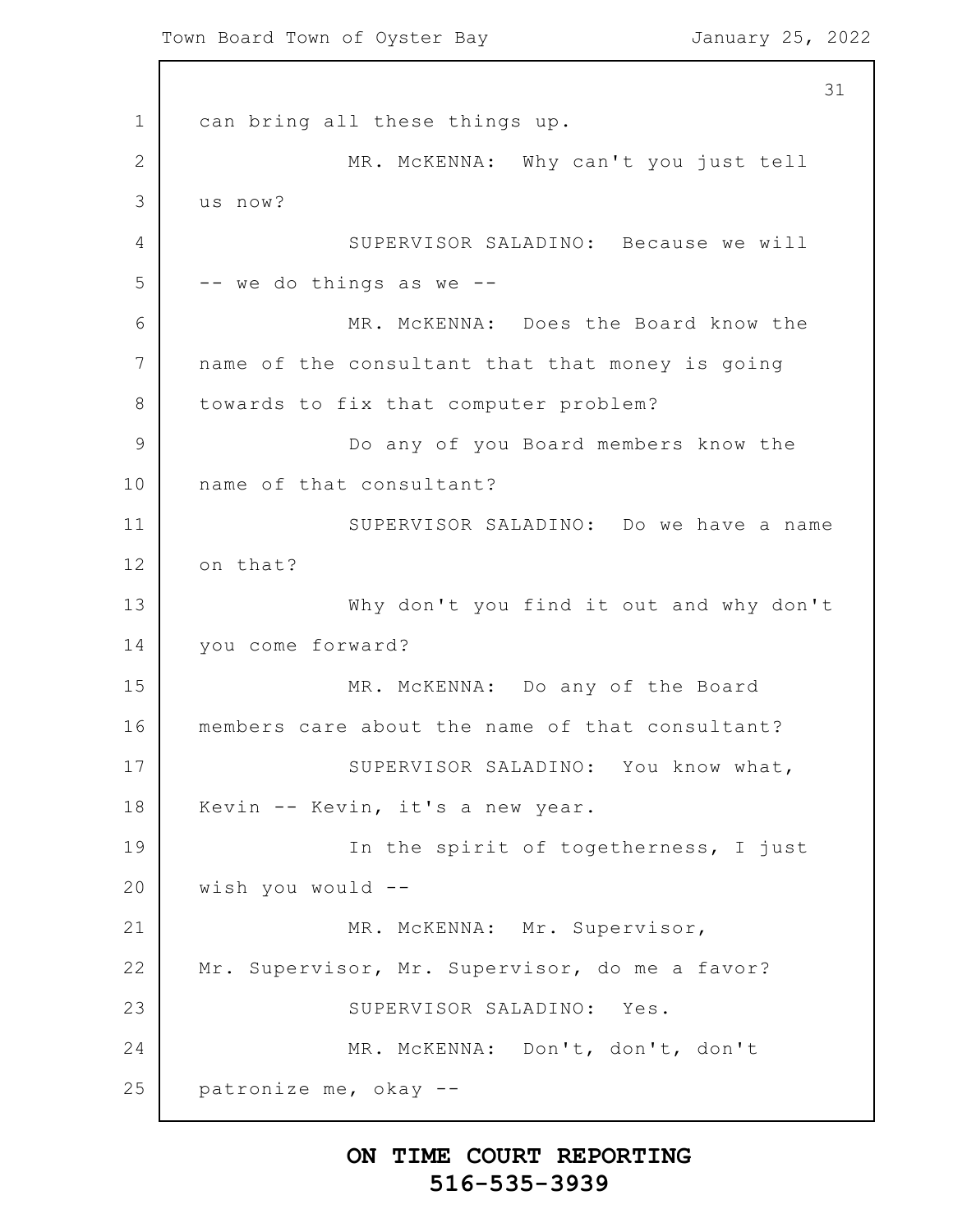1 2 3 4 5 6 7 8 9 10 11 12 13 14 15 16 17 18 19 20 21 22 23 24 25 32 SUPERVISOR SALADINO: It's not about patronizing -- MR. McKENNA: I am a taxpayer --SUPERVISOR SALADINO: Kevin, when you ask a question like that -- MR. MCKENNA: -- Mr. Supervisor, it's my time, with all due respect -- SUPERVISOR SALADINO: -- all I'm asking, Kevin -- MR. McKENNA: -- with all due respect it's my time -- SUPERVISOR SALADINO: Kevin? Kevin? MR. MCKENNA: -- I am a taxpayer --SUPERVISOR SALADINO: Kevin, I'm just asking you, please -- MR. McKENNA: -- I am a taxpayer, and I deserve to ask questions -- SUPERVISOR SALADINO: Respectfully. MR. McKENNA: -- and with respect, I deserve to get answers and you're -- SUPERVISOR SALADINO: Shall we go over the Rules of Decorum, sir, or -- MR. McKENNA: -- you're running into my time right now. SUPERVISOR SALADINO: I'm just asking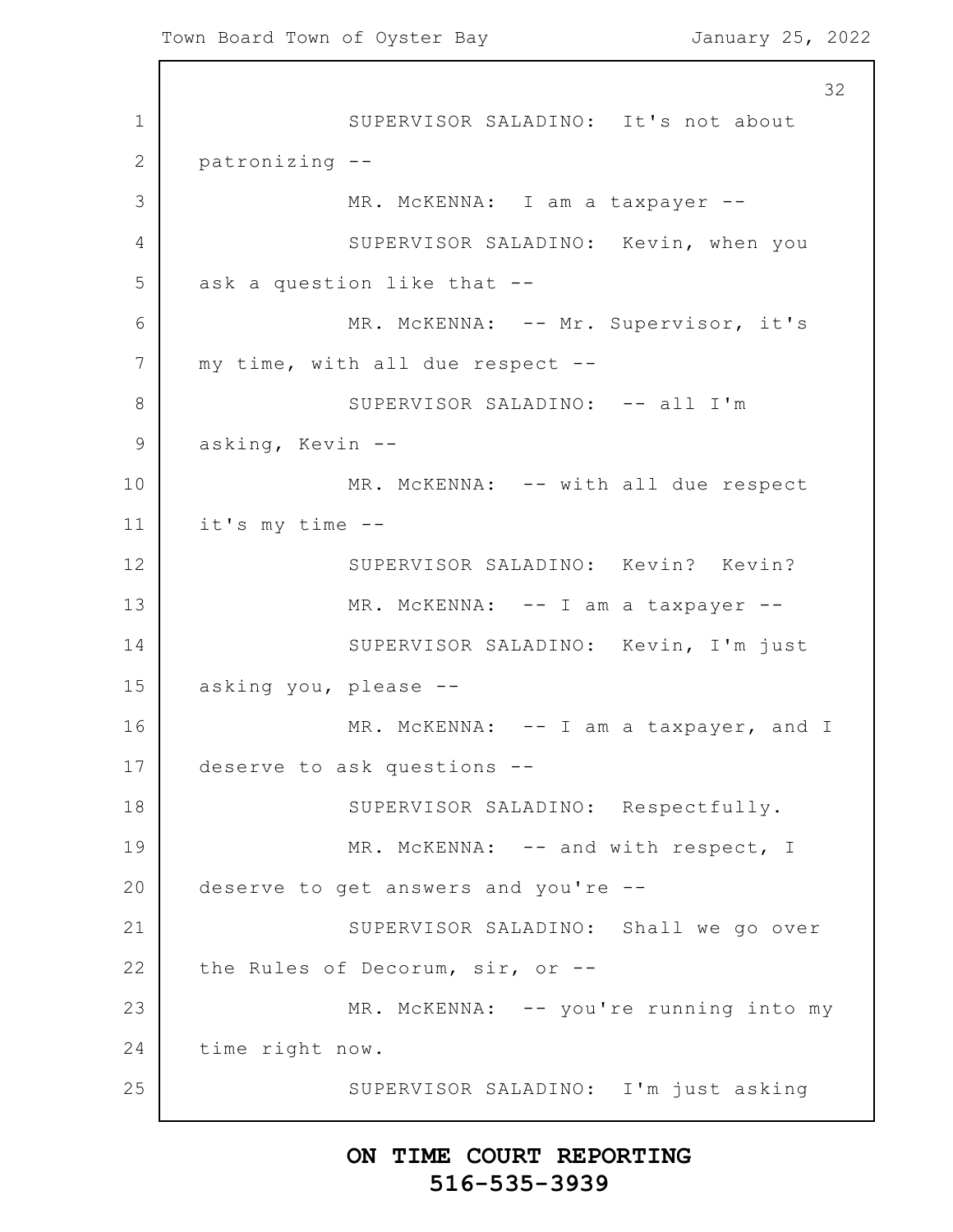1 2 3 4 5 6 7 8 9 10 11 12 13 14 15 16 17 18 19 20 21 22 23 24 25 33 you to -- it's a new year, Kevin. It's a fresh start. I'm asking you -- MR. McKENNA: Mr. Supervisor, you're wasting my time. SUPERVISOR SALADINO: -- I'm asking you to ask your questions respectfully -- MR. McKENNA: I already asked my question, and before I sit down, I'd like to get the answer. Not right now, before I sit down -- SUPERVISOR SALADINO: We're not going to give the answers until you sit down, so ask your questions -- MR. McKENNA: No. I'd like to stand up to make sure that I get my answer -- SUPERVISOR SALADINO: Kevin -- COUNCILMAN IMBROTO: That's not the procedure. MR. McKENNA: -- because typically, Mr. Supervisor -- COUNCILMAN IMBROTO: Please sit if you are done talking. MR. McKENNA: -- typically, Mr. Supervisor -- COUNCILMAN IMBROTO: That's it. End of story. Sit down.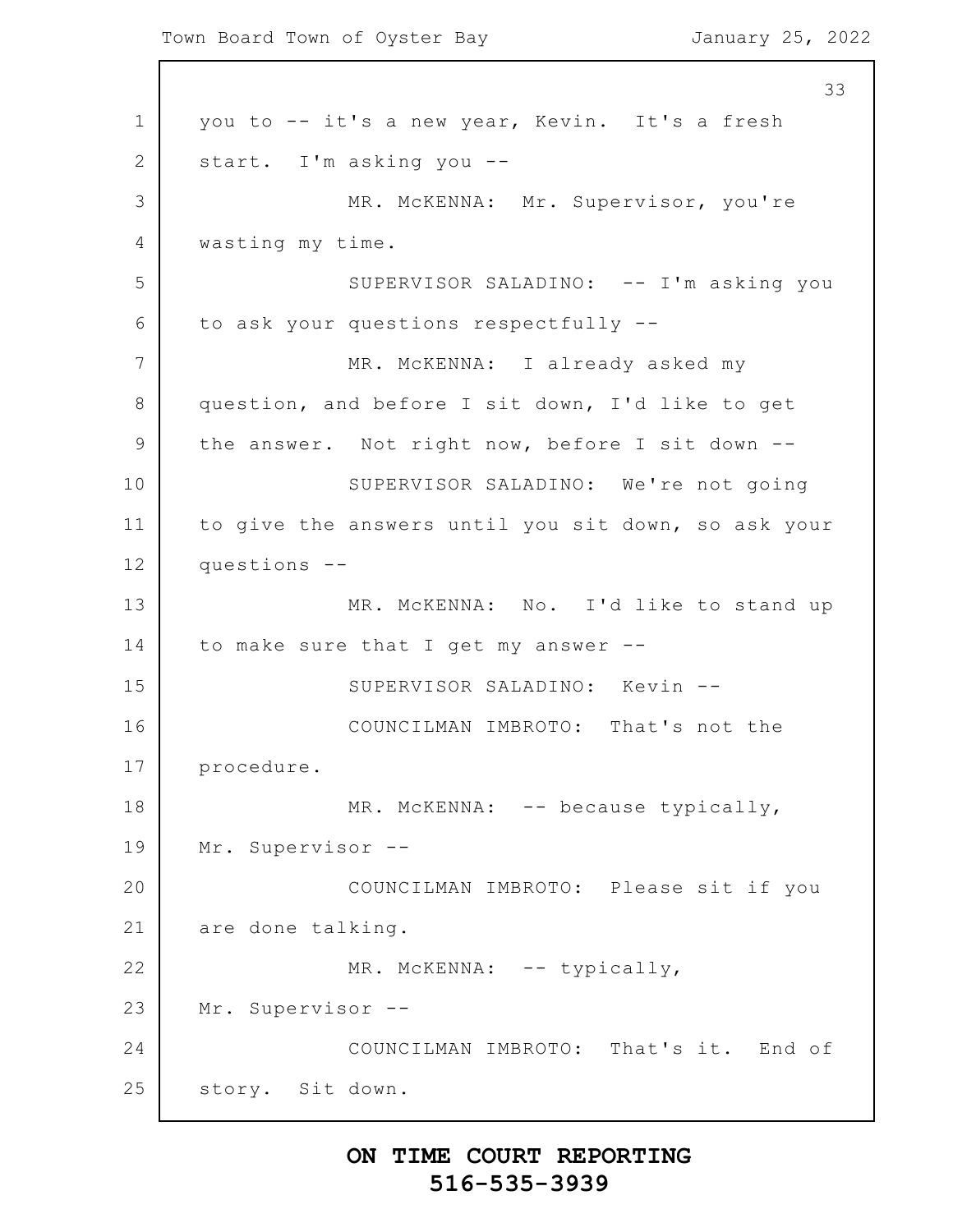1 2 3 4 5 6 7 8 9 10 11 12 13 14 15 16 17 18 19 20 21 22 23 24 25 34 MR. McKENNA: -- typically, what you do -- typically, what you do is you have the resident sit down and 60 percent of the time you do not answer the question, so I am going to stay here until I get the answer to the question. I'm just putting you on notice right now. COUNCILMAN IMBROTO: Kevin, you can stay there until time runs out and that's it. MR. McKENNA: Let me go on to the next Resolution. Let me go on to the next Resolution. You're not going to bamboozle me like you bamboozle other residents that come here -- SUPERVISOR SALADINO: Kevin, you're starting to make it very clear that you're not here to ask questions, but to try to stir up trouble, and we're just not going to take the bait. MR. McKENNA: I'm not here to start trouble and anybody watching this right now - anybody watching this right now is saying to themselves, Mr. McKenna is asking a question that's a very reasonable question, and we want the answer to that question. Let me go on to the next Resolution. SUPERVISOR SALADINO: But the way in which you're doing it, shows you're --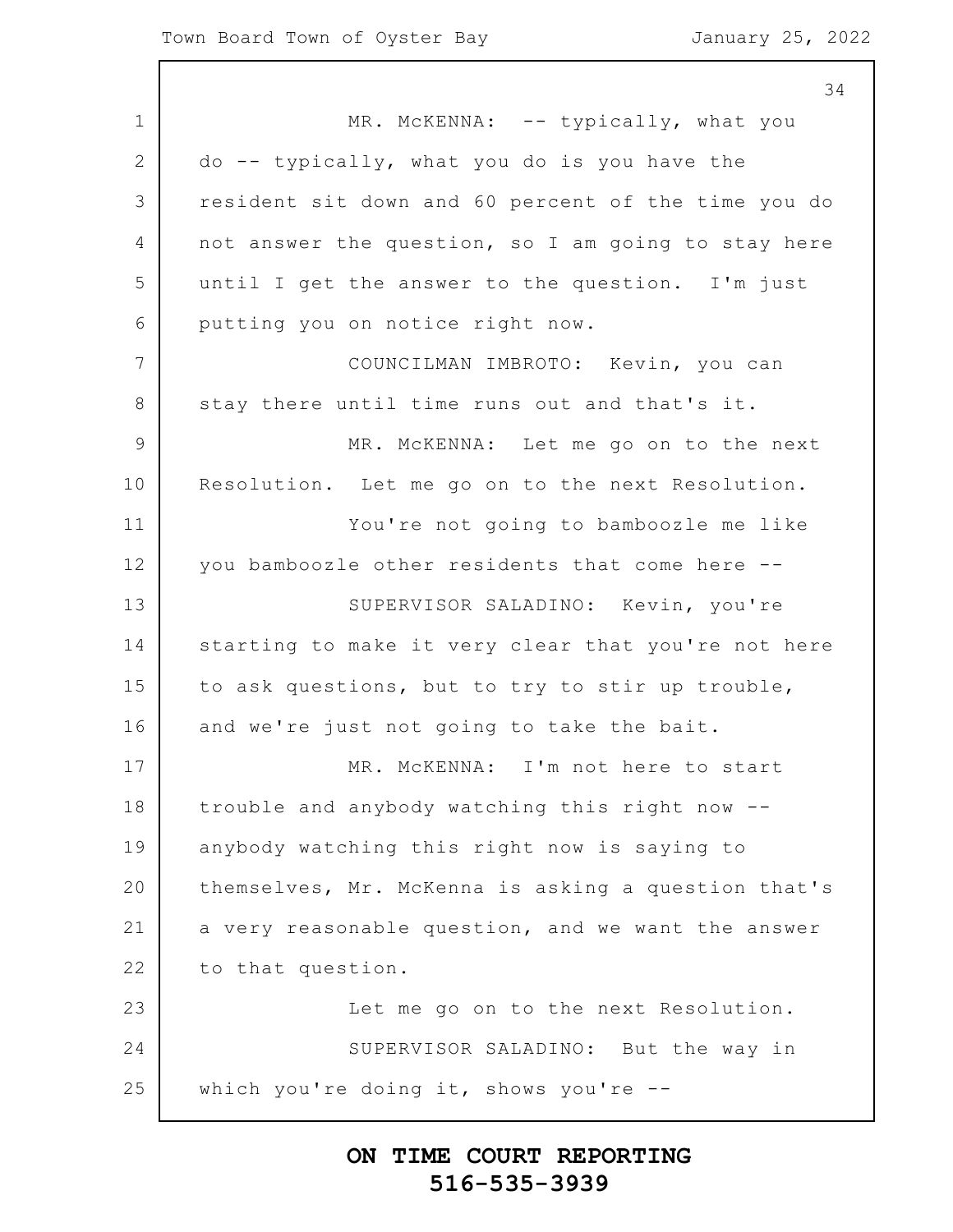1 2 3 4 5 6 7 8 9 10 11 12 13 14 15 16 17 18 19 20 21 22 23 24 25 35 MR. McKENNA: What you're doing is you're trying to incite me right now to eat my time up. SUPERVISOR SALADINO: Really, Kevin? COUNCILMAN IMBROTO: You're being very aggressive. No one needs to incite you. SUPERVISOR SALADINO: You're getting very aggressive. COUNCILMAN IMBROTO: You are clearly very incited already. SUPERVISOR SALADINO: Kevin, just -- MR. McKENNA: Listen, Mr. Supervisor -- SUPERVISOR SALADINO: -- just ask your question -- MR. McKENNA: -- I have a right to speak -- SUPERVISOR SALADINO: -- we're here to work with you -- MR. McKENNA: -- I can speak as loud as I want -- SUPERVISOR SALADINO: No, you can't. MR. McKENNA: Yes, I can. Yes, I can, Mr. Supervisor -- COUNCILWOMAN MAIER: Just ask your question.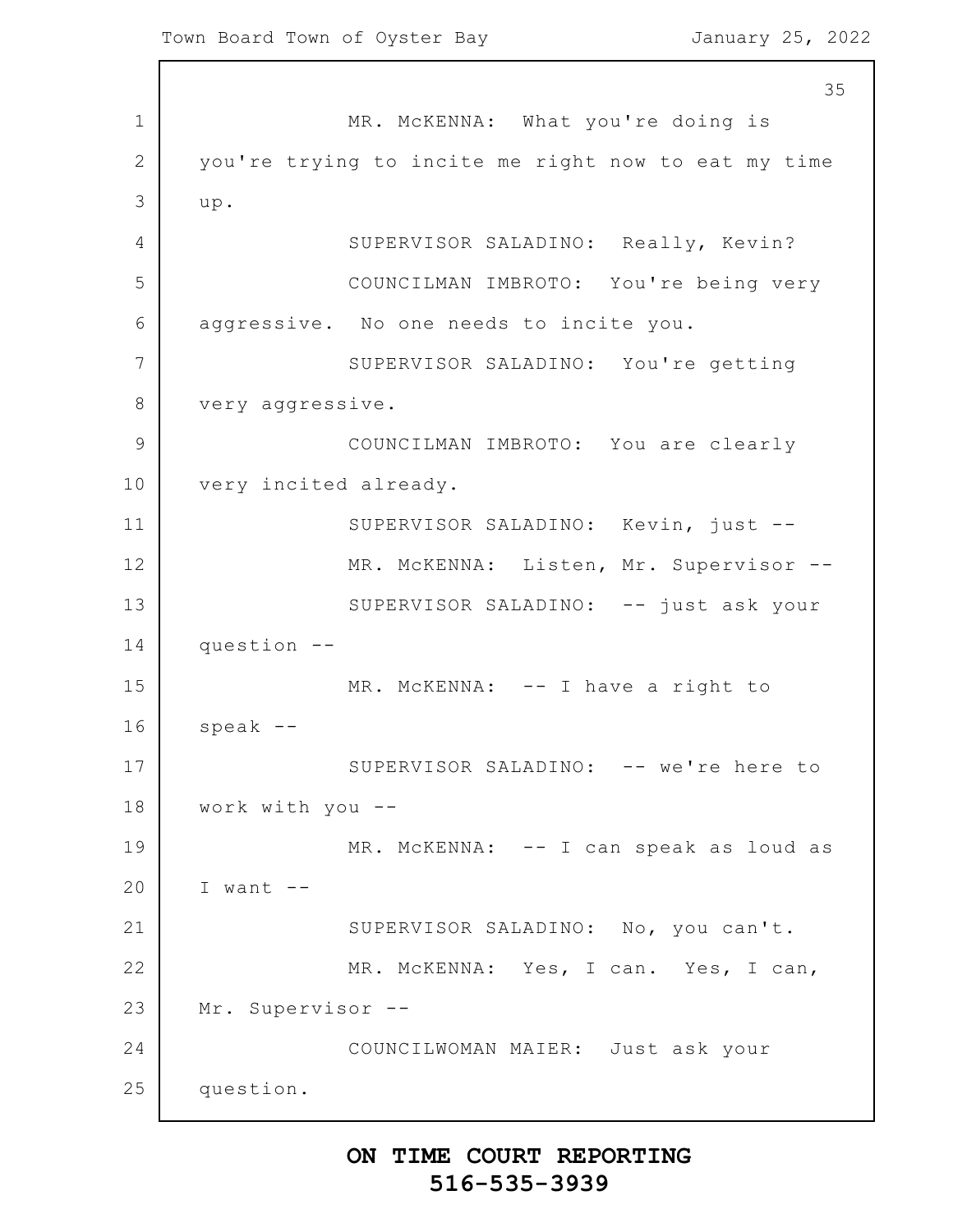1 2 3 4 5 6 7 8 9 10 11 12 13 14 15 16 17 18 19 20 21 22 23 24 25 36 MR. McKENNA: -- and if you keep interrupting me, I'm going to speak louder. Okay? It's called Freedom of Speech. SUPERVISOR SALADINO: Kevin -- MR. McKENNA: Let me go on -- SUPERVISOR SALADINO: Kevin, let's make it very clear -- MR. McKENNA: Salerno Brokerage --SUPERVISOR SALADINO: -- there are Rules of Decorum. MR. McKENNA: -- Resolution No. 43, okay? SUPERVISOR SALADINO: You're really embarrassing yourself. MR. McKENNA: You're interrupting, Mr. Supervisor. AUDIENCE MEMBER: It's tabled. MR. McKENNA: You're interrupting. Resolution 43. In the backup -- in the backup -- COUNCILMAN IMBROTO: Kevin, this is not on the Calendar. It's not before us right now. It's tabled. MR. McKENNA: -- in the backup, it's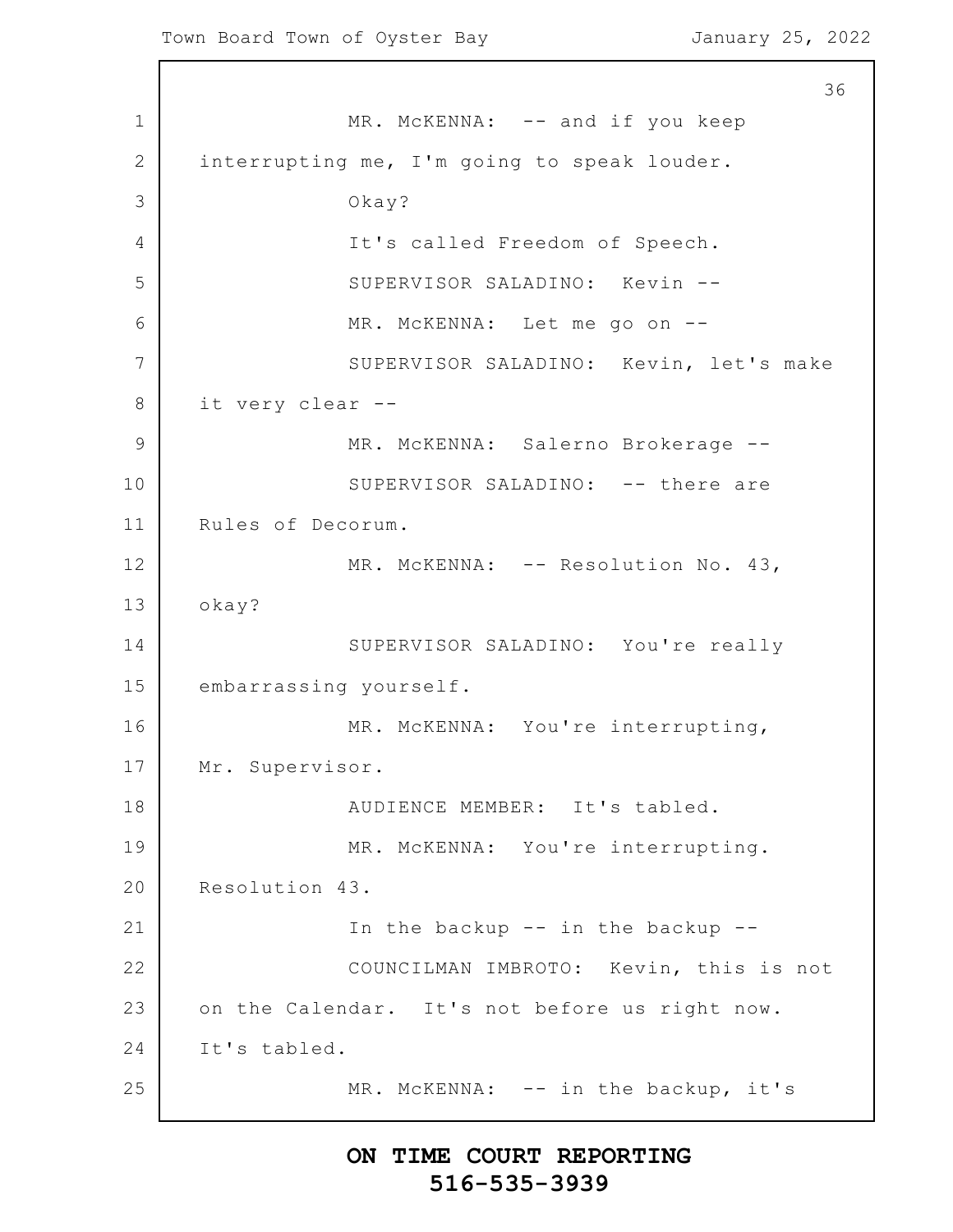37

1 2 3 4 5 6 7 8 9 10 11 12 13 14 15 16 17 18 19 20 21 22 23 24 25 not clear if the Town, in fact, did get eleven or twelve responses. It says in the backup that - that, I think, it was 11 companies were sent a request to bid. It's not clear if, in fact, those eleven companies responded to the bid. I'd like to know, the public would like to know the names of the companies that responded to the bid -- COUNCILMAN IMBROTO: Kevin, please address the Board. COUNCILWOMAN MAIER: Just let him ask. MR. McKENNA: -- because Salerno Brokerage -- Salerno Brokerage continues year after year after year after year -- SUPERVISOR SALADINO: Frank, please be seated. MR. SCALERA: 43 was tabled. SUPERVISOR SALADINO: I understand -- MR. SCALERA: So any conversation about  $43 - -$ SUPERVISOR SALADINO: -- please be seated. Just let him use his time -- MR. McKENNA: Oh, 43 was tabled. SUPERVISOR SALADINO: He's embarrassing himself. Just let him have his time and that's it. MR. MCKENNA: No, 40 --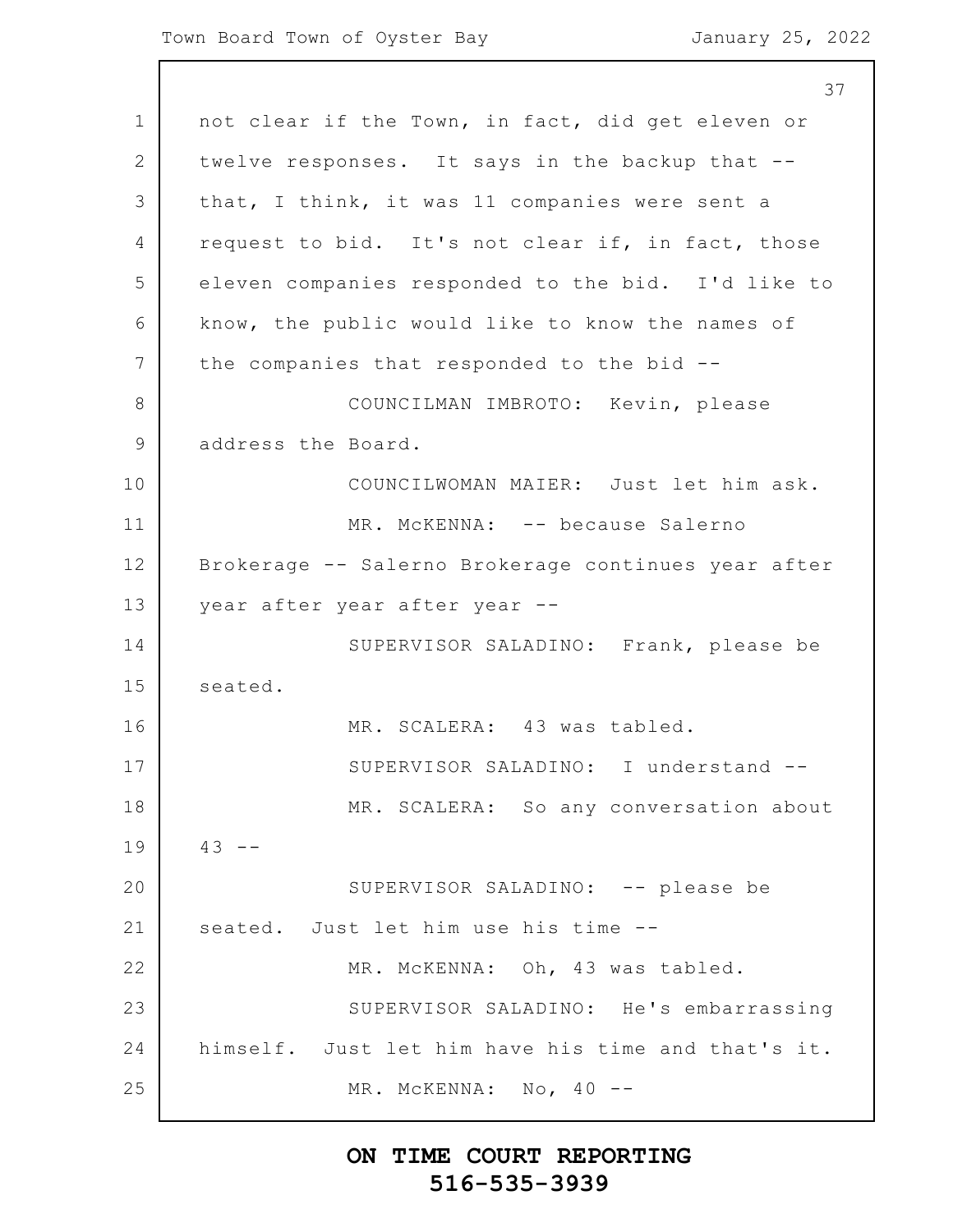1 2 3 4 5 6 7 8 9 10 11 12 13 14 15 16 17 18 19 20 21 22 23 24 25 38 SUPERVISOR SALADINO: Thank you, Frank. MR. McKENNA: I'm asking about -- I thought you tabled the Liberty? Okay. I'm not asking about the Liberty. I'm asking about the one after that. AUDIENCE MEMBER: 42 and 43 were tabled. MR. McKENNA: Oh, they were both tabled. Thank you very much. AUDIENCE MEMBER: 44 was added. Ask about that. MR. McKENNA: In the capital hearing that you have coming up -- it's very, very disrespectful for the Supervisor of the Town of Oyster Bay and his flunky Councilman that sits next to him -- COUNCILMAN IMBROTO: Kevin -- SUPERVISOR SALADINO: Okay, Kevin, listen, if you're going to hurl insults -- MR. MCKENNA: -- and by the way, good luck with the lawsuit you're being sued on. SUPERVISOR SALADINO: -- we're going to shut you down, Kevin. COUNCILMAN IMBROTO: I have no idea what you're talking about. This is abusive.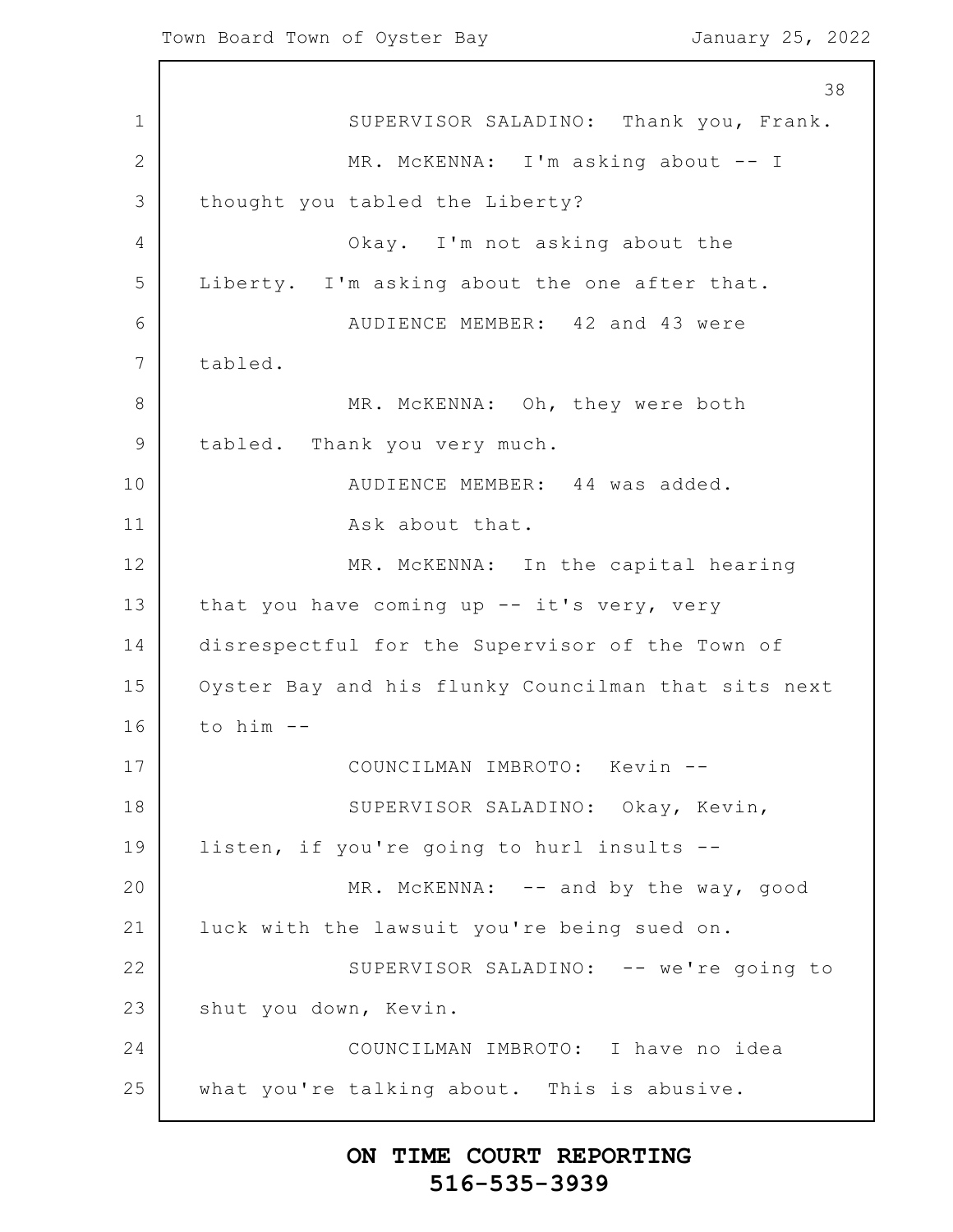1 2 3 4 5 6 7 8 9 10 11 12 13 14 15 16 17 18 19 20 21 22 23 24 25 39 MR. McKENNA: Are you going to tell the  $Town$  --SUPERVISOR SALADINO: Mr. McKenna -- COUNCILMAN IMBROTO: Address your comments to the Board as a whole -- MR. McKENNA: -- are you going to tell the residents of the Town -- COUNCILMAN IMBROTO: Kevin, you are breaking every rule in our -- MR. McKENNA: -- you're interrupting me. SUPERVISOR SALADINO: You know what -- (Whereupon, Supervisor Saladino gavelled for order.) MR. McKENNA: -- and by the way I was going to bring you a -- SUPERVISOR SALADINO: Mr. McKenna -- MR. MCKENNA: -- new gavel, but I forgot to bring it. SUPERVISOR SALADINO: -- I am now going to read you the Rules of Decorum. Remarks must be directed to the Board as a body and not to any individual -- MR. McKENNA: -- interrupt me. Please stop the clock. SUPERVISOR SALADINO: -- on the Board,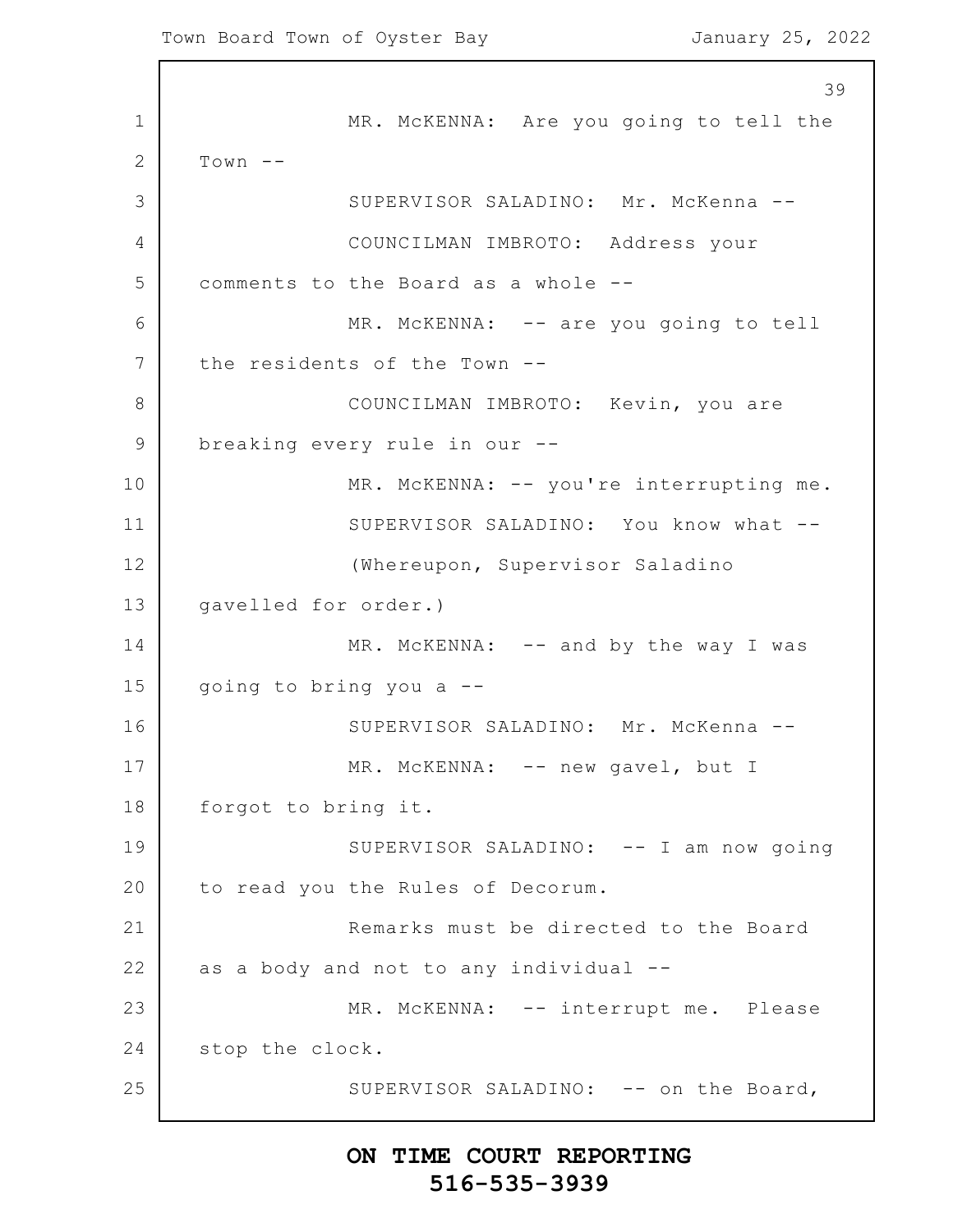1 2 3 4 5 6 7 8 9 10 11 12 13 14 15 16 17 18 19 20 21 22 23 24 25 40 staff member or attendee. MR. McKENNA: Please stop the clock. SUPERVISOR SALADINO: Mr. McKenna -- MR. McKENNA: Please stop the clock. SUPERVISOR SALADINO: The speaker -- Mr. McKenna, you are to address the Board and only the Board. The speaker shall not disrupt, delay, or otherwise impede the orderly conduct of the proceedings by -- MR. McKENNA: Mr. Supervisor, I've already read that. I don't need you to read it to me. SUPERVISOR SALADINO: But you're not obeying the Rules of Decorum. MR. McKENNA: By the way, are you still getting married? Congratulations. SUPERVISOR SALADINO: Defaming, intimidating, making personal insults -- MR. McKENNA: I'm not making any insults -- SUPERVISOR SALADINO: -- making threats of violence or threats against public order -- MR. McKENNA: -- you're interrupting --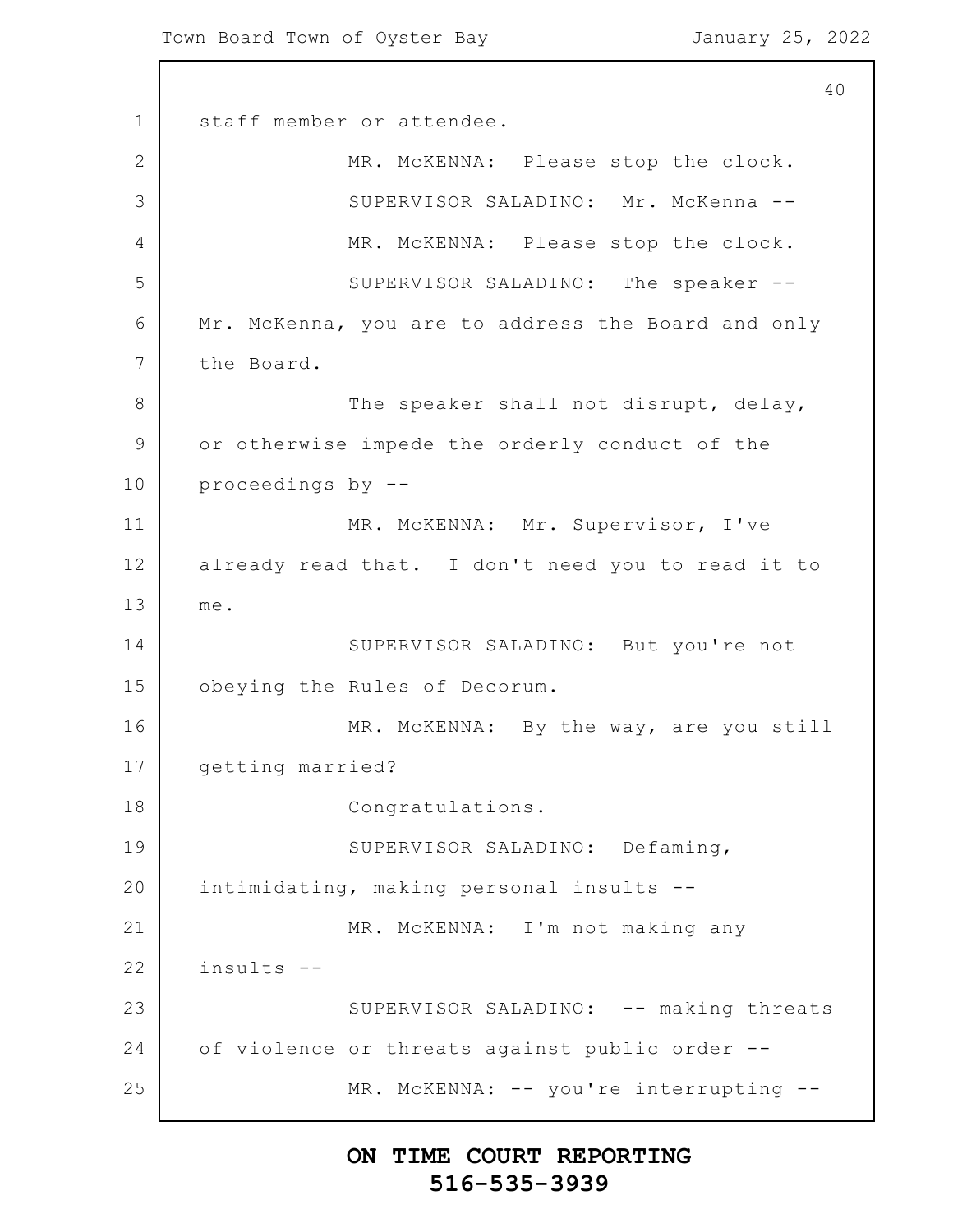1 2 3 4 5 6 7 8 9 10 11 12 13 14 15 16 17 18 19 20 21 22 23 24 25 41 SUPERVISOR SALADINO: -- and security. MR. McKENNA: -- you are interrupting my time. SUPERVISOR SALADINO: The public may not shout out or speak out when recognized -- MR. McKENNA: Mr. Supervisor, you are interrupting my time. Mr. Supervisor, I have 10 minutes to speak on Resolutions, and you are interrupting my time. SUPERVISOR SALADINO: Mr. McKenna, you obviously -- MR. McKENNA: Mr. Supervisor, you are interrupting my time. COUNCILMAN IMBROTO: You haven't spoken on a Resolution since I've been in the room. MR. McKENNA: Mr. Supervisor, you're interrupting my time. Your making yourself look very foolish -- SUPERVISOR SALADINO: Mr. McKenna, you have to follow the Rules of Decorum. MR. McKENNA: -- in front of the public. Not just the ten people -- SUPERVISOR SALADINO: We're not taking your bait. MR. McKENNA: -- that watch you on your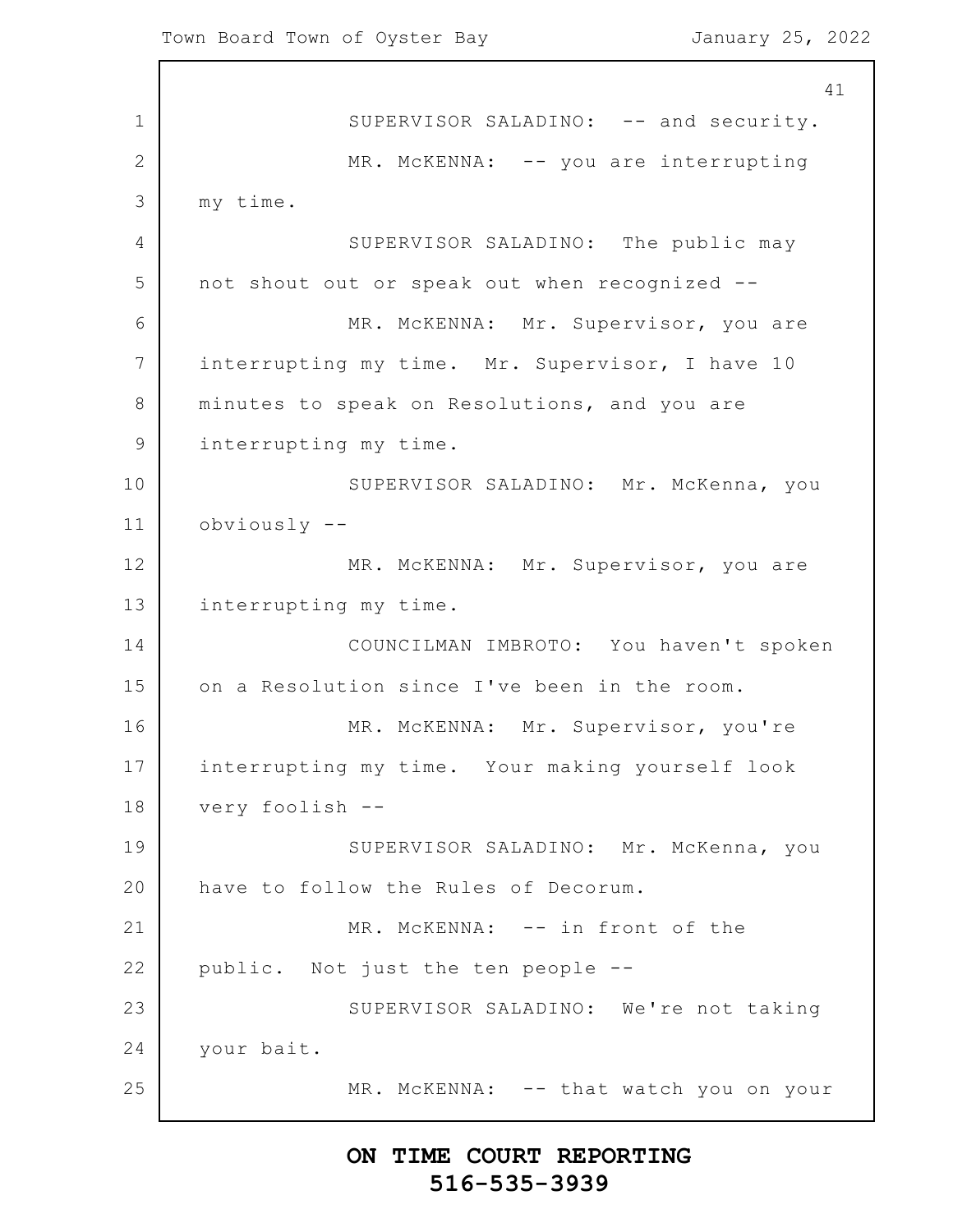```
1
2
3
4
5
6
7
8
9
10
11
12
13
14
15
16
17
18
19
20
21
22
23
24
25
                                                          42
      live-stream --
                  SUPERVISOR SALADINO: We're not taking
      your bait, Mr. McKenna.
                  MR. McKENNA: -- but you are making
      yourself look very foolish by interrupting my time.
                  SUPERVISOR SALADINO: Mr. McKenna, we
      have a multiple step process here. I want to
      advise you that you are being warned --
                  MR. McKENNA: Mr. Supervisor, I am a
      taxpayer, and I am the CEO of this Town --
                  SUPERVISOR SALADINO: -- that you're in
      violation of the Rules of Decorum --
                  MR. MCKENNA: -- and you work for me,
      Mr. Supervisor.
                  SUPERVISOR SALADINO: -- if you do not
      stop, you will be asked to leave.
                  MR. McKENNA: I pay your salary, and
      you work for me, and you are interrupting my ten
      minutes --
                  COUNCILMAN IMBROTO: We work for all of
      the residents of the Town, not just you.
                  MR. McKENNA: -- of time and you're
      being very, very disrespectful.
                  SUPERVISOR SALADINO: Mr. McKenna --
                  MR. McKENNA: Why didn't you just let
```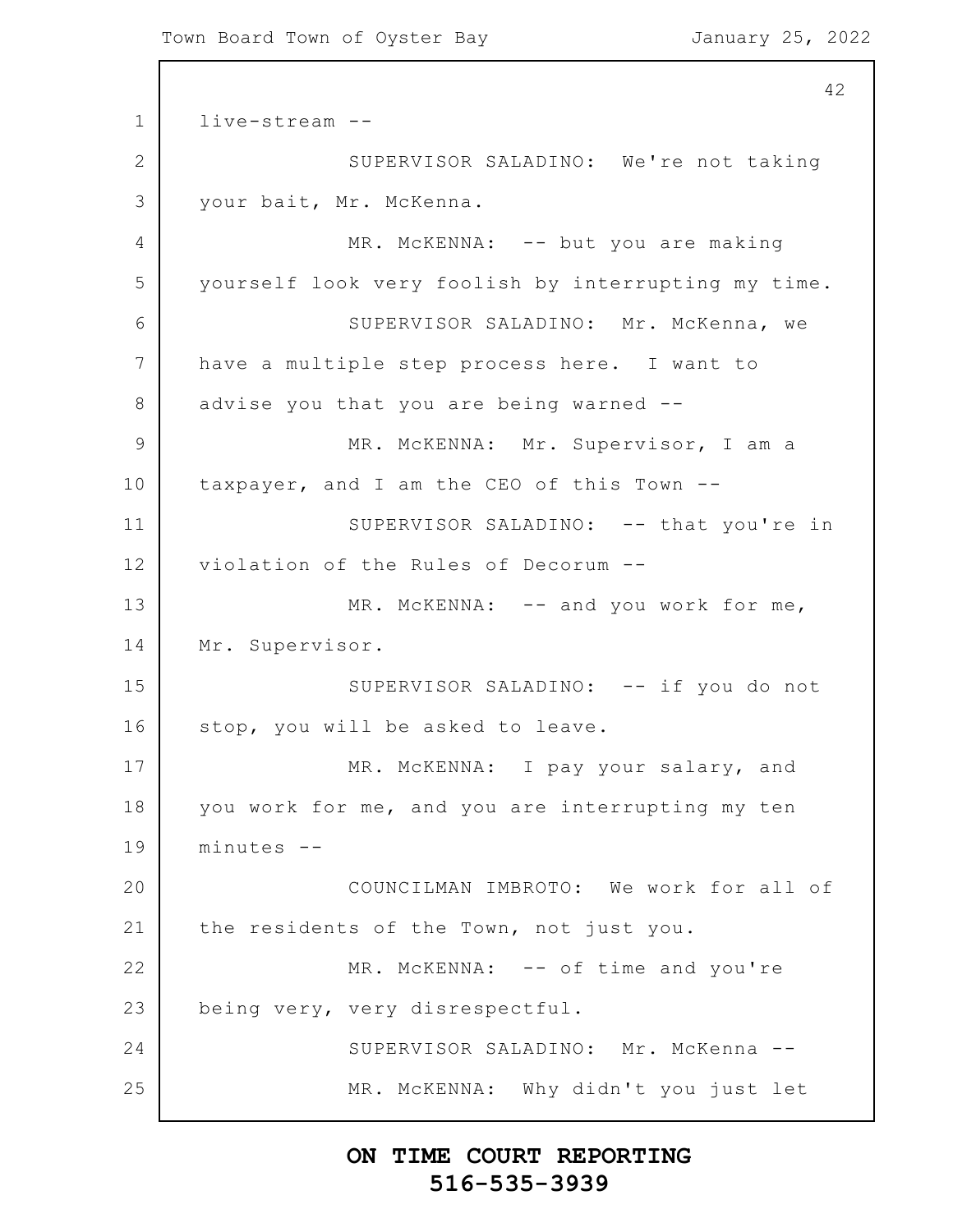1 2 3 4 5 6 7 8 9 10 11 12 13 14 15 16 17 18 19 20 21 22 23 24 25 43 me speak about the Resolutions rather than make yourself look foolish, Mr. Supervisor? SUPERVISOR SALADINO: Because it's a brand new year, and we're giving you the opportunity to act like an adult -- MR. McKENNA: Mr. Supervisor, I don't need you to repeat yourself over and over and over. You're sounding like a parrot. COUNCILMAN IMBROTO: Kevin -- MR. McKENNA: I don't want to hear from you, flunky. COUNCILMAN IMBROTO: -- discuss the Resolutions or sit down. SUPERVISOR SALADINO: Mr. McKenna -- MR. McKENNA: Mr. Flunky Councilman, I don't want to hear from you. SUPERVISOR SALADINO: -- okay, step two, we're asking you to stop with the personal insults -- MR. McKENNA: All right, listen, thank you very much for making yourself look like a ridiculous Supervisor -- SUPERVISOR SALADINO: Please be seated. MR. McKENNA: -- have a nice night. Take care. Bye-bye.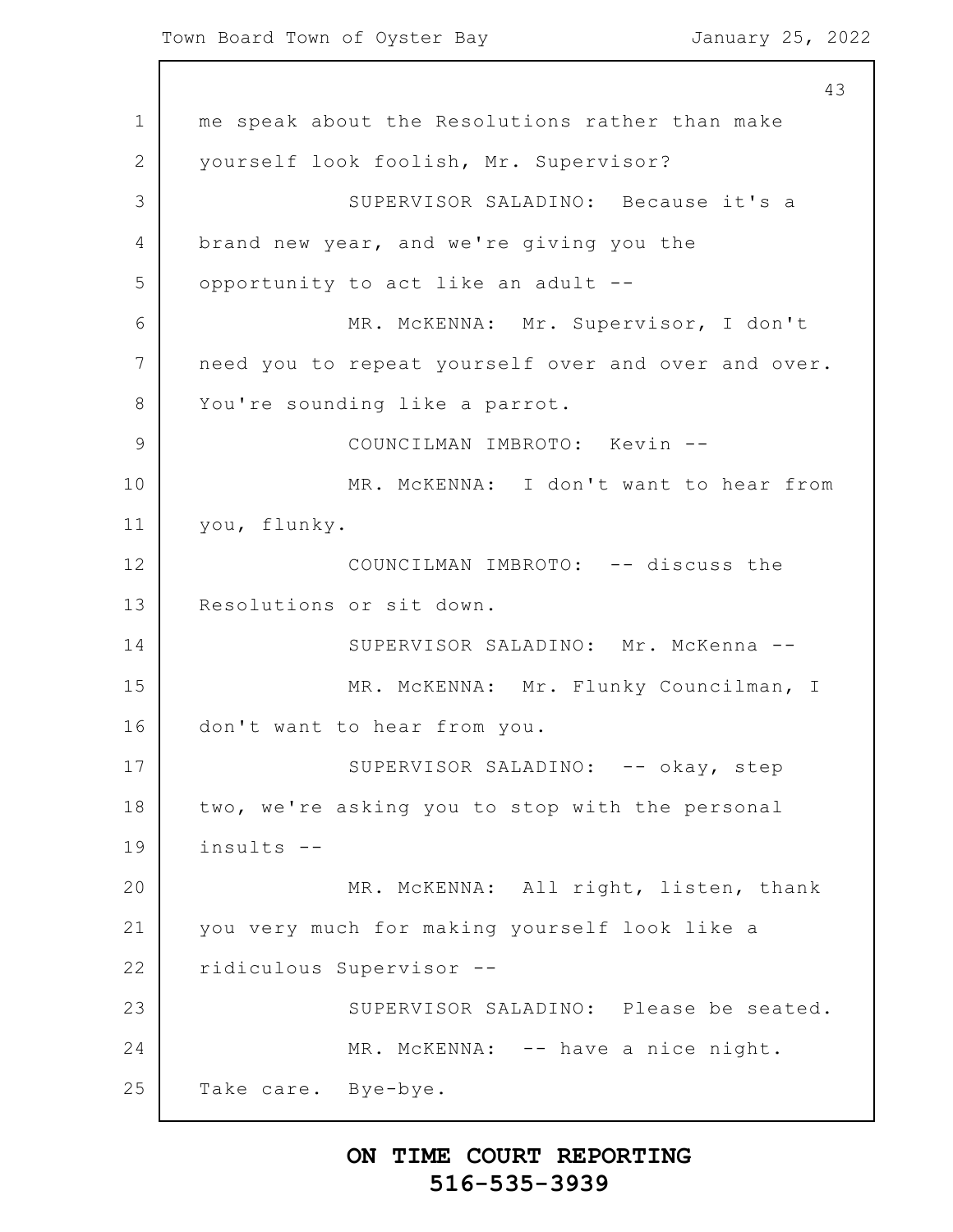1 2 3 4 5 6 7 8 9 10 11 12 13 14 15 16 17 18 19 20 21 22 23 24 25 44 You bring on your own problems. SUPERVISOR SALADINO: Ladies and gentlemen, I'd like to apologize for the breaking of the Rules of Decorum by our previous speaker who clearly is not able to act respectfully -- MR. McKENNA: And the Supervisor is clearly not able to let a resident speak during his ten minutes of time. SUPERVISOR SALADINO: We have no other speakers on -- oh, yes, that's on public comment, so we have no other speakers on the Action Calendar, and may we now ask for any correspondence. MR. LaMARCA: There is no other correspondence, Supervisor. SUPERVISOR SALADINO: Okay. May we ask for the vote? MR. LaMARCA: Supervisor Saladino? SUPERVISOR SALADINO: "Aye." MR. LaMARCA: Councilman Imbroto? COUNCILMAN IMBROTO: What is the question? MR. LaMARCA: We're voting on the Calendar. COUNCILMAN IMBROTO: Are we voting the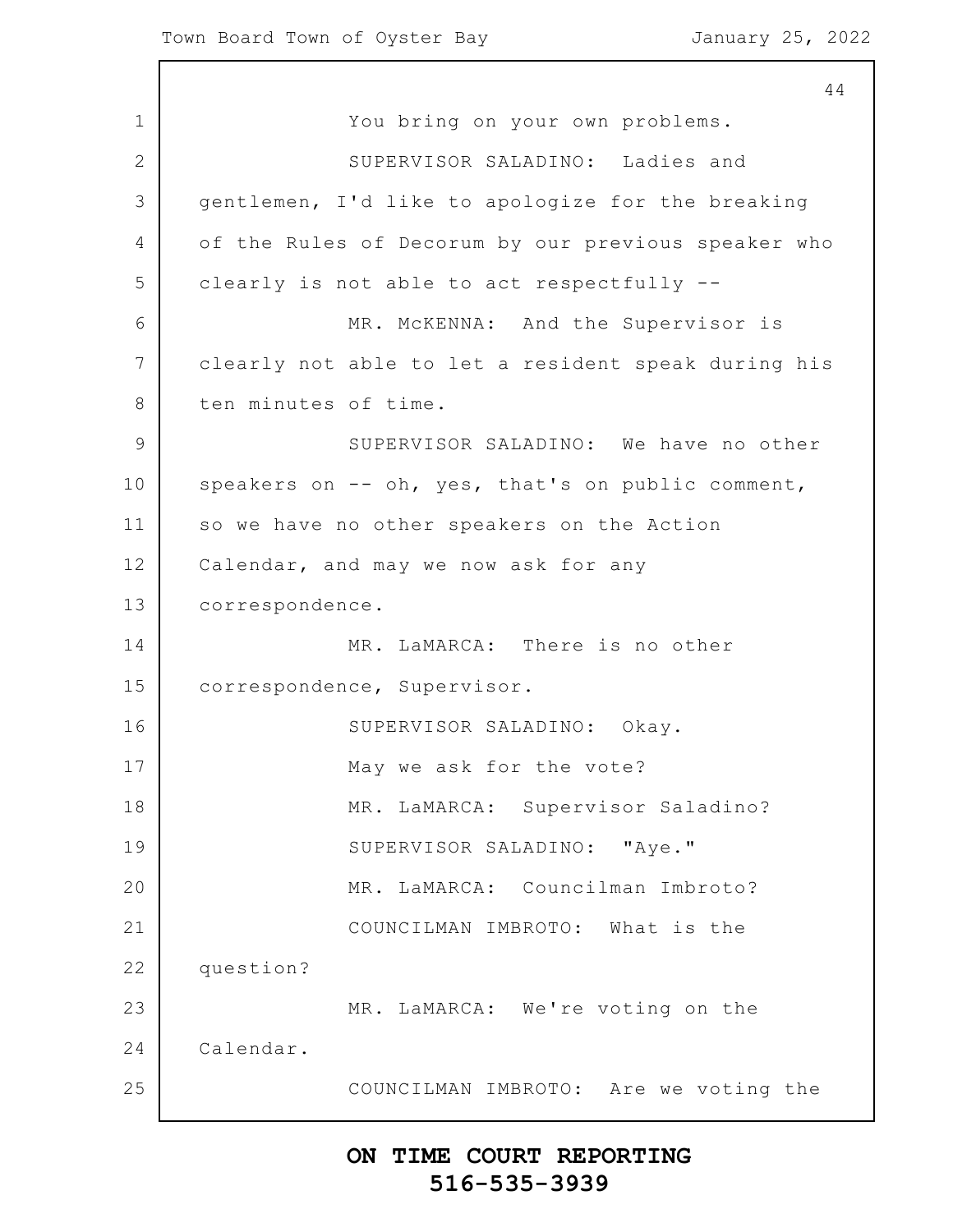1 2 3 4 5 6 7 8 9 10 11 12 13 14 15 16 17 18 19 20 21 22 23 24 25 45 entire Calendar right now? MR. LaMARCA: Yes. COUNCILMAN IMBROTO: Okay. I'm voting "Aye." MR. LaMARCA: Councilman Hand? COUNCILMAN HAND: "Aye." MR. LaMARCA: Councilman Labriola? COUNCILMAN LABRIOLA: "Aye" on all. I abstain on P-2-22. MR. LaMARCA: Councilwoman Maier? COUNCILWOMAN MAIER: "Aye" on all. MR. LaMARCA: Councilwoman Walsh? COUNCILWOMAN WALSH: "Aye" on all. MR. LaMARCA: Motion to adopt Resolution No. P-2-22 passes with five "Ayes" and one "Abstention." Motion to adopt Resolution TF-1-22 through 39-2022 passes with six "Ayes." Resolution 40-2022 has been tabled. Resolution 41-2022 passes with six "Ayes." Resolutions 42 and 43-2022 have been tabled. Resolution 44-2022 passes with six "Ayes" and zero "Nays."